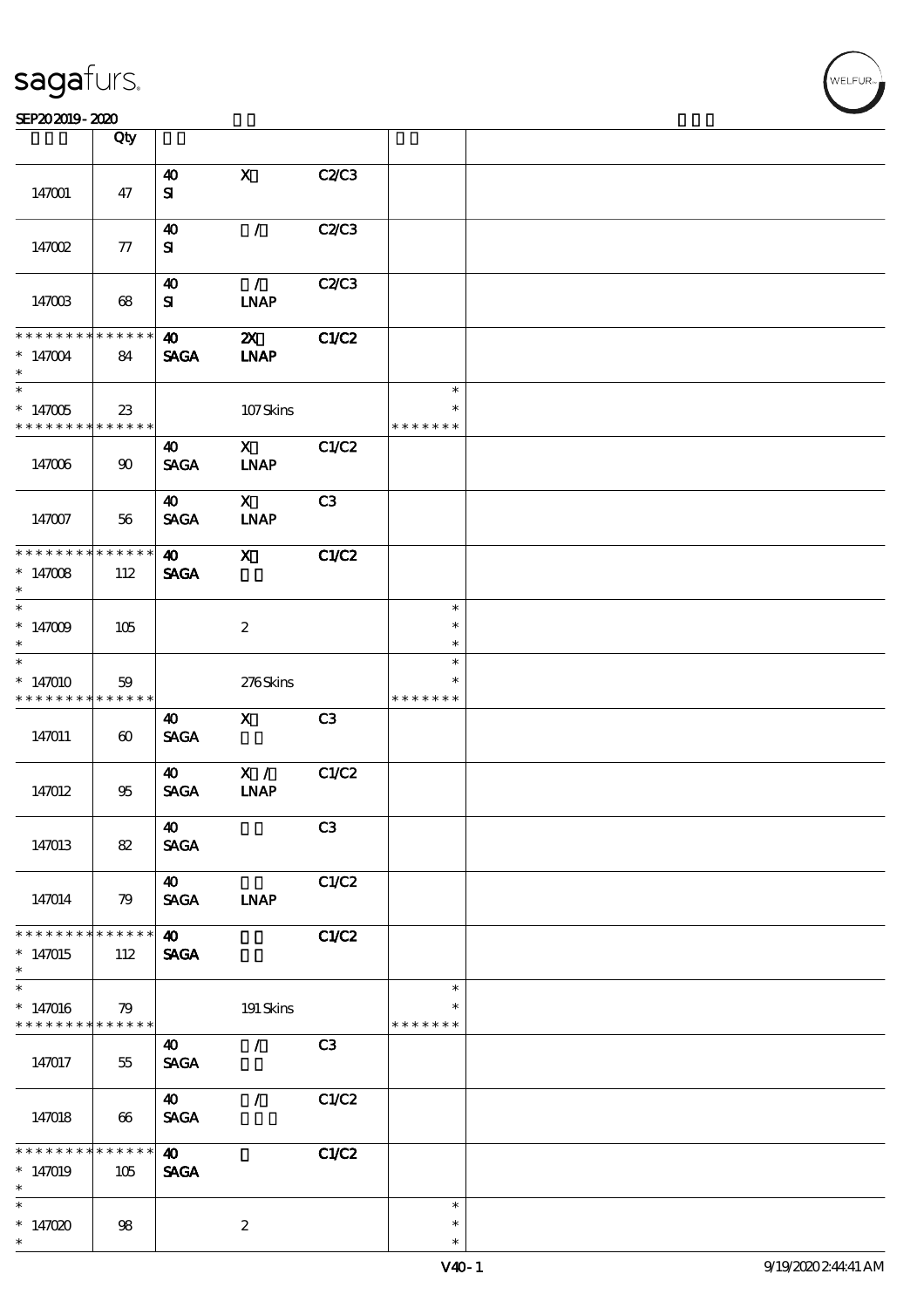|                                          | Qty                        |                                      |                                                           |       |               |  |
|------------------------------------------|----------------------------|--------------------------------------|-----------------------------------------------------------|-------|---------------|--|
| $\ast$                                   |                            | $\boldsymbol{\omega}$                |                                                           | C1/C2 | $\ast$        |  |
| $* 147021$                               | $98\,$                     | <b>SAGA</b>                          |                                                           |       | $\ast$        |  |
|                                          |                            |                                      |                                                           |       | $\ast$        |  |
| $\overline{\ast}$                        |                            |                                      |                                                           |       | $\ast$        |  |
| * $147022$                               | 87                         |                                      | 388Skins                                                  |       | $\ast$        |  |
| * * * * * * * *                          | ******                     |                                      |                                                           |       | * * * * * * * |  |
|                                          |                            | 40                                   |                                                           | C3    |               |  |
| 147023                                   | 62                         | <b>SAGA</b>                          |                                                           |       |               |  |
|                                          |                            |                                      |                                                           |       |               |  |
|                                          |                            | $\boldsymbol{\omega}$                |                                                           | C3    |               |  |
| 147024                                   | 51                         | <b>SAGA</b>                          | <b>INAP</b>                                               |       |               |  |
| * * * * * * * * <mark>* * * * * *</mark> |                            | $\boldsymbol{\Phi}$                  |                                                           | CLC2  |               |  |
| $*147025$                                | 112                        | <b>SAGA</b>                          |                                                           |       |               |  |
| $\ast$                                   |                            |                                      |                                                           |       |               |  |
| $*$                                      |                            |                                      |                                                           |       | $\ast$        |  |
| $* 147026$                               | $\mathbf{32}$              |                                      | 144Skins                                                  |       |               |  |
| * * * * * * * *                          | ******                     |                                      |                                                           |       | * * * * * * * |  |
|                                          |                            | $\boldsymbol{\omega}$                | $\mathcal{L}$                                             | C1/C2 |               |  |
| 147027                                   | 55                         | IA                                   | COR1                                                      |       |               |  |
|                                          |                            | 40                                   | $\mathbf{x}$                                              | C1/C2 |               |  |
| 147028                                   | 94                         | <b>SROY</b>                          |                                                           |       |               |  |
|                                          |                            |                                      |                                                           |       |               |  |
|                                          |                            | $\boldsymbol{\omega}$                | $\mathbf x$                                               | C1/C2 |               |  |
| 147029                                   | $37\,$                     | <b>SROY</b>                          |                                                           |       |               |  |
|                                          |                            |                                      |                                                           |       |               |  |
|                                          |                            | $\boldsymbol{\omega}$                | $\mathbf{x}$                                              | C1/C2 |               |  |
| 147030                                   | 54                         | <b>SROY</b>                          |                                                           |       |               |  |
|                                          |                            |                                      |                                                           |       |               |  |
|                                          | 42                         | $\boldsymbol{\omega}$<br><b>SROY</b> | $\boldsymbol{\mathrm{X}}$<br>$\ensuremath{\mathbf{INAP}}$ | C1/C2 |               |  |
| 147031                                   |                            |                                      |                                                           |       |               |  |
| * * * * * * * *                          | $******$                   | 40                                   |                                                           | C1/C2 |               |  |
| $*147032$                                | $\boldsymbol{\pi}$         | <b>SROY</b>                          |                                                           |       |               |  |
| $\ast$                                   |                            |                                      |                                                           |       |               |  |
| $\ast$                                   |                            |                                      |                                                           |       | $\ast$        |  |
| $*147033$                                | 26                         |                                      | 96Skins                                                   |       | $\ast$        |  |
| * * * * * * * *<br>* * * * * * * *       | * * * * * *<br>* * * * * * |                                      |                                                           |       | * * * * * * * |  |
| $*147034$                                |                            | $\boldsymbol{\omega}$<br><b>SROY</b> |                                                           | C1/C2 |               |  |
| $\ast$                                   | 98                         |                                      |                                                           |       |               |  |
| $\overline{\ast}$                        |                            |                                      |                                                           |       | $\ast$        |  |
| $*147035$                                | 91                         |                                      | $\boldsymbol{2}$                                          |       |               |  |
| $\ast$                                   |                            |                                      |                                                           |       | $\ast$        |  |
| $\overline{\ast}$                        |                            |                                      |                                                           |       | $\ast$        |  |
| $*147036$                                | 91                         |                                      | 3                                                         |       | $\ast$        |  |
| $\ast$<br>$\ast$                         |                            |                                      |                                                           |       | $\ast$        |  |
| $*147037$                                | $36\,$                     |                                      | $316$ Skins                                               |       | $\ast$        |  |
| * * * * * * * * <mark>* * * * * *</mark> |                            |                                      |                                                           |       | * * * * * * * |  |
| * * * * * * * *                          | $* * * * * * *$            | $\boldsymbol{\omega}$                |                                                           | C1/C2 |               |  |
| $*147038$                                | 105                        | <b>SROY</b>                          |                                                           |       |               |  |
| $\ast$                                   |                            |                                      |                                                           |       |               |  |
| $\ast$                                   |                            |                                      |                                                           |       | $\ast$        |  |
| $*147039$                                | 92                         |                                      | 197Skins                                                  |       |               |  |
| * * * * * * * * <mark>* * * * * *</mark> |                            |                                      |                                                           |       | * * * * * * * |  |
| * * * * * * * *                          |                            |                                      |                                                           |       |               |  |
|                                          | * * * * * *                | 40                                   |                                                           | C1/C2 |               |  |
| $*147040$<br>$\ast$                      | 98                         | <b>SROY</b>                          |                                                           |       |               |  |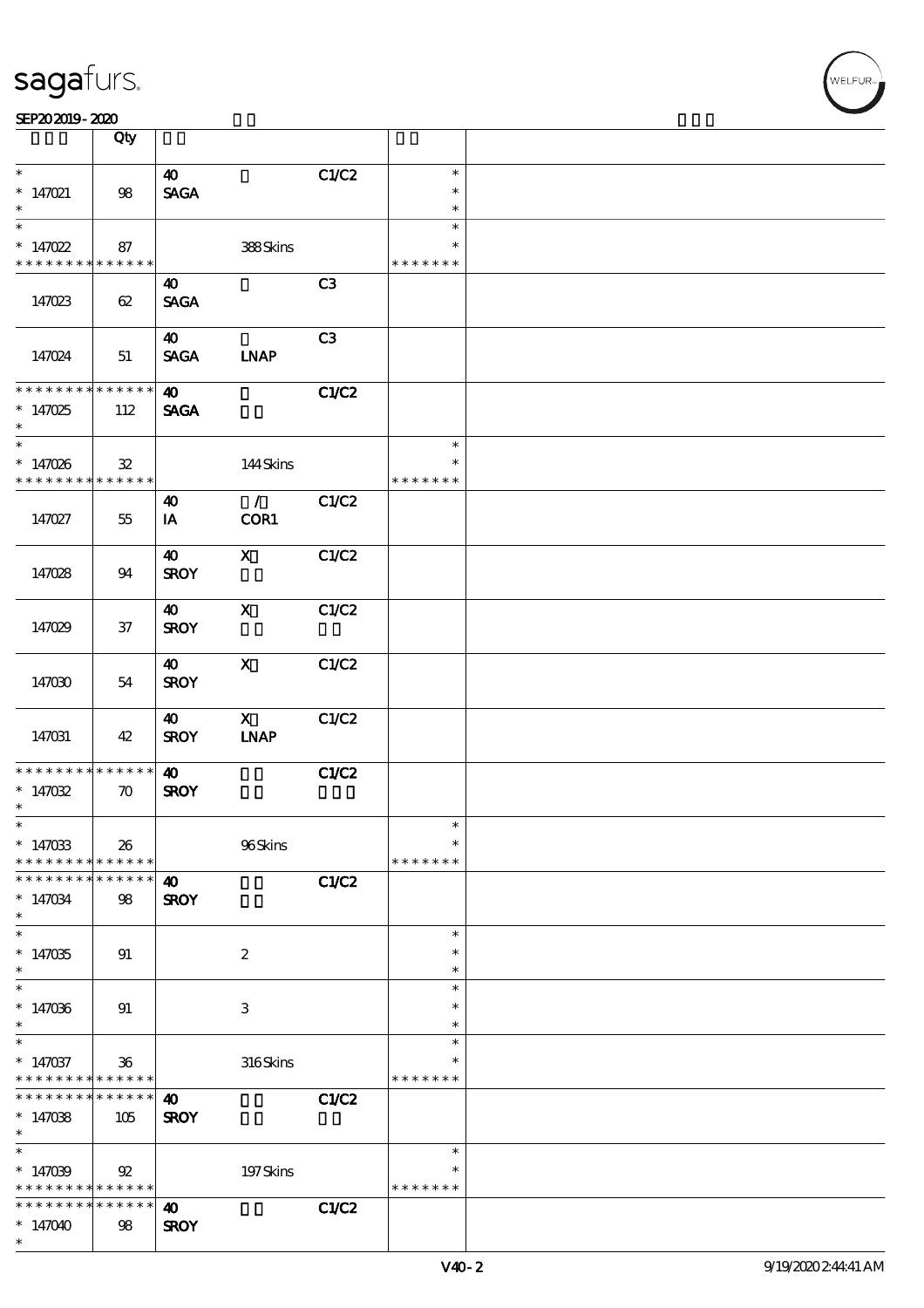| SEP202019-2020 |  |  |
|----------------|--|--|
|----------------|--|--|

|                                          | Qty |                       |                  |       |               |  |
|------------------------------------------|-----|-----------------------|------------------|-------|---------------|--|
| $\ast$                                   |     | $\boldsymbol{\omega}$ |                  | C1/C2 | $\ast$        |  |
| $*147041$                                | 56  | <b>SROY</b>           |                  |       |               |  |
| * * * * * * * * * * * * * *              |     |                       |                  |       | * * * * * * * |  |
| * * * * * * * * * * * * * *              |     | $\boldsymbol{\omega}$ |                  | C1/C2 |               |  |
| $*147042$                                | 84  | <b>SROY</b>           | <b>LNAP</b>      |       |               |  |
| $\ast$                                   |     |                       |                  |       |               |  |
| $\ast$                                   |     |                       |                  |       | $\ast$        |  |
| $*147043$<br>* * * * * * * * * * * * * * | 25  |                       | 109Skins         |       | * * * * * * * |  |
|                                          |     | $\boldsymbol{\omega}$ |                  | C1/C2 |               |  |
| 147044                                   | 45  | <b>SROY</b>           |                  |       |               |  |
|                                          |     |                       |                  |       |               |  |
| * * * * * * * * * * * * * *              |     | $\boldsymbol{\omega}$ |                  | C1/C2 |               |  |
| $*147045$                                | 98  | <b>SROY</b>           |                  |       |               |  |
| $\ast$<br>$\ast$                         |     |                       |                  |       | $\ast$        |  |
| $*147046$                                | 91  |                       | $\boldsymbol{2}$ |       | $\ast$        |  |
| $\ast$                                   |     |                       |                  |       | $\ast$        |  |
| $\ast$                                   |     |                       |                  |       | $\ast$        |  |
| $* 147047$                               | 71  |                       | 260Skins         |       | $\ast$        |  |
| * * * * * * * * * * * * * *              |     |                       |                  |       | * * * * * * * |  |
| **************                           |     | $\boldsymbol{\omega}$ |                  | C1/C2 |               |  |
| $*147048$<br>$\ast$                      | 105 | <b>SROY</b>           |                  |       |               |  |
| $\ast$                                   |     |                       |                  |       | $\ast$        |  |
| $*147049$                                | 68  |                       | 173Skins         |       | $\ast$        |  |
| * * * * * * * * * * * * * *              |     |                       |                  |       | * * * * * * * |  |
|                                          |     | $\boldsymbol{\omega}$ |                  | C1/C2 |               |  |
| 147050                                   | 47  | <b>SROY</b>           |                  |       |               |  |
|                                          |     |                       |                  |       |               |  |

WELFUR<sub>T</sub>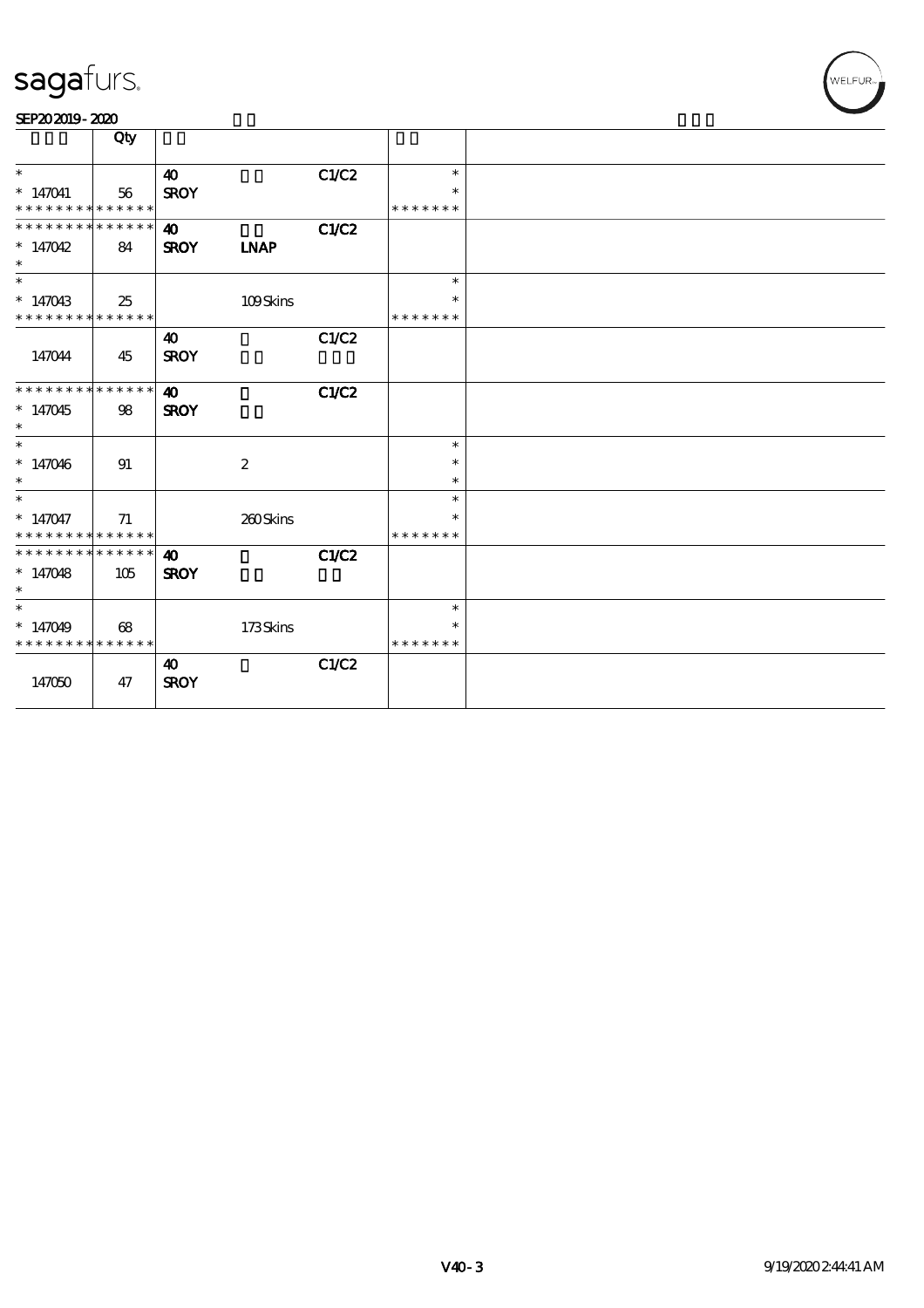|                                                          | Qty                         |                                          |                             |              |                         |  |
|----------------------------------------------------------|-----------------------------|------------------------------------------|-----------------------------|--------------|-------------------------|--|
|                                                          |                             |                                          | $\boldsymbol{\mathsf{Z}}$   |              |                         |  |
| 147101                                                   | 45                          | $\boldsymbol{\mathfrak{D}}$<br>${\bf s}$ | <b>INAP</b>                 | C2C3         |                         |  |
| 147102                                                   | $36\,$                      | $\boldsymbol{\mathfrak{D}}$<br>${\bf s}$ | $\mathbf{x}$                | C1/C2        |                         |  |
|                                                          |                             |                                          |                             |              |                         |  |
| * * * * * * * *<br>$*14710B$<br>$\ast$                   | $* * * * * * *$<br>112      | $\boldsymbol{\mathfrak{D}}$<br>${\bf s}$ | $\mathbf{x}$<br><b>INAP</b> | C1/C2        |                         |  |
| $\overline{\ast}$                                        |                             |                                          |                             |              | $\ast$                  |  |
| $*147104$<br>* * * * * * * * * * * * * *                 | $\boldsymbol{\mathfrak{D}}$ |                                          | 142Skins                    |              | $\ast$<br>* * * * * * * |  |
|                                                          |                             | $\boldsymbol{\mathfrak{D}}$              | $\mathbf X$                 | <b>C2/C3</b> |                         |  |
| 147105                                                   | 44                          | ${\bf s}$                                | <b>LNAP</b>                 |              |                         |  |
| * * * * * * * * * * * * * * *                            |                             | $\boldsymbol{\mathfrak{D}}$              |                             | <b>C1/C2</b> |                         |  |
| $* 147106$<br>$\ast$                                     | 112                         | ${\bf s}$                                |                             |              |                         |  |
| $\ast$                                                   |                             |                                          |                             |              | $\ast$                  |  |
| $*$ 147107<br>* * * * * * * * <mark>* * * * * * *</mark> | $\boldsymbol{\omega}$       |                                          | 202Skins                    |              | $\ast$<br>* * * * * * * |  |
|                                                          |                             | $\boldsymbol{\mathfrak{D}}$              |                             | C3           |                         |  |
| 147108                                                   | 47                          | ${\bf s}$                                |                             |              |                         |  |
| * * * * * * * * * * * * * * *                            |                             | $\boldsymbol{\mathfrak{D}}$              |                             | <b>C1/C2</b> |                         |  |
| $*147109$<br>$\ast$                                      | 98                          | ${\bf s}$                                | <b>INAP</b>                 |              |                         |  |
| $\ast$                                                   |                             |                                          |                             |              | $\ast$                  |  |
| $*147110$<br>* * * * * * * * <mark>* * * * * * *</mark>  | 26                          |                                          | 124Skins                    |              | * * * * * * *           |  |
|                                                          |                             | $\boldsymbol{\mathfrak{D}}$              |                             | C2C3         |                         |  |
| 147111                                                   | 86                          | ${\bf s}$                                | <b>INAP</b>                 |              |                         |  |
|                                                          |                             | $\boldsymbol{\mathfrak{D}}$              |                             | C3           |                         |  |
| 147112                                                   | 72                          | ${\bf s}$                                | <b>INAP</b>                 |              |                         |  |
|                                                          |                             | $\boldsymbol{\mathfrak{D}}$              |                             | C3           |                         |  |
| 147113                                                   | 46                          | ${\bf s}$                                |                             |              |                         |  |
|                                                          |                             | $\boldsymbol{\mathfrak{D}}$              |                             | C2C3         |                         |  |
| 147114                                                   | 108                         | ${\bf s}$                                | <b>INAP</b>                 |              |                         |  |
| 147115                                                   | 48                          | $\boldsymbol{\mathfrak{D}}$<br>${\bf s}$ |                             | C2C3         |                         |  |
|                                                          |                             |                                          |                             |              |                         |  |
| 147116                                                   | 86                          | $\pmb{\mathfrak{D}}$<br>${\bf s}$        | <b>INAP</b>                 | C1/C2        |                         |  |
|                                                          |                             |                                          |                             |              |                         |  |
| 147117                                                   | 47                          | $\pmb{\mathfrak{D}}$<br>${\bf s}$        |                             | C1/C2        |                         |  |
|                                                          |                             | $\boldsymbol{\mathfrak{D}}$              | $\mathbf X$                 | C1/C2        |                         |  |
| 147118                                                   | 105                         | ${\bf s}$                                |                             |              |                         |  |
| * * * * * * *                                            | * * * * * *                 | $\boldsymbol{\mathfrak{D}}$              | $\mathbf{X}$                | C1/C2        |                         |  |
| $* 147119$<br>$\ast$                                     | 105                         | ${\bf s}$                                | <b>INAP</b>                 |              |                         |  |
| $\ast$                                                   |                             |                                          |                             |              | $\ast$                  |  |
| $*147120$                                                | 24                          |                                          | 129Skins                    |              | $\ast$                  |  |
| * * * * * * * *                                          | * * * * * *                 |                                          |                             |              | * * * * * * *           |  |

,<br>WELFUR: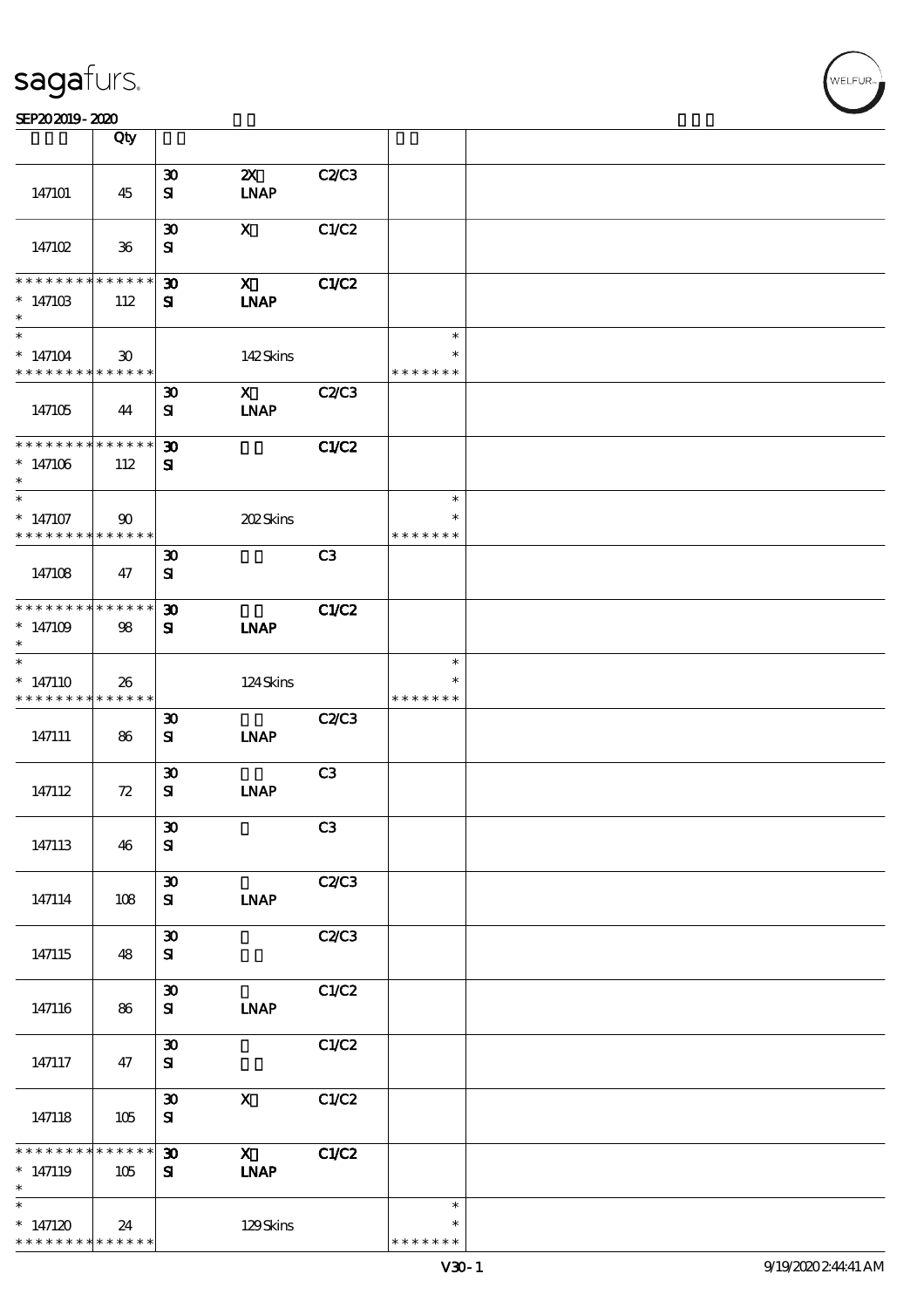|                                                    | Qty                                  |                                            |                                          |             |                                   |  |
|----------------------------------------------------|--------------------------------------|--------------------------------------------|------------------------------------------|-------------|-----------------------------------|--|
| 147121                                             | 59                                   | $\infty$<br><b>SAGA</b>                    | $\mathbf{x}$                             | C2C3        |                                   |  |
| 147122                                             | 51                                   | $\boldsymbol{\mathfrak{D}}$<br><b>SAGA</b> | $\boldsymbol{\mathsf{X}}$                | C1/C2       |                                   |  |
| 147123                                             | 65                                   | $\boldsymbol{\mathfrak{D}}$<br><b>SAGA</b> | $\boldsymbol{\mathsf{z}}$                | C3C4        |                                   |  |
| * * * * * * * *<br>$* 147124$<br>$\ast$            | * * * * * *<br>91                    | $\boldsymbol{\mathfrak{D}}$<br><b>SAGA</b> | $\boldsymbol{\mathsf{Z}}$<br><b>INAP</b> | C1/C2       |                                   |  |
| $*147125$<br>* * * * * * * *                       | $\mathbf{E}$<br>* * * * * *          |                                            | 121 Skins                                |             | $\ast$<br>$\ast$<br>* * * * * * * |  |
| 147126                                             | 31                                   | $\boldsymbol{\mathfrak{D}}$<br><b>SAGA</b> | $\mathbf{X}$<br><b>LNAP</b>              | <b>C3C4</b> |                                   |  |
| * * * * * * * *<br>$*$ 147127<br>$\ast$            | ******<br>105                        | $\boldsymbol{\mathfrak{D}}$<br><b>SAGA</b> | $\mathbf{x}$                             | C1/C2       |                                   |  |
| * $147128$<br>$\ast$                               | 105                                  |                                            | $\boldsymbol{2}$                         |             | $\ast$<br>$\ast$<br>$\ast$        |  |
| $*147129$<br>* * * * * * * *                       | $\boldsymbol{\omega}$<br>******      |                                            | 279Skins                                 |             | $\ast$<br>* * * * * * *           |  |
| 147130                                             | 74                                   | 30 <sub>o</sub><br><b>SAGA</b>             | $\mathbf{X}$                             | <b>C3C4</b> |                                   |  |
| * * * * * * * *<br>$*$ 147131<br>$*$               | * * * * * *<br>105                   | 30 <sub>o</sub><br><b>SAGA</b>             | $\mathbf{X}$<br><b>INAP</b>              | C1/C2       |                                   |  |
| $\ast$<br>* $147132$<br>$\ast$                     | 91                                   |                                            | $\boldsymbol{2}$                         |             | $\ast$<br>$\ast$<br>$\ast$        |  |
| $*$<br>$*147133$<br>* * * * * * * *                | $\boldsymbol{\omega}$<br>* * * * * * |                                            | 256Skins                                 |             | $\ast$<br>$\ast$<br>* * * * * * * |  |
| 147134                                             | 96                                   | $\boldsymbol{\mathfrak{D}}$<br><b>SAGA</b> | $\mathbf{X}$<br><b>INAP</b>              | C3          |                                   |  |
| 147135                                             | 47                                   | $\boldsymbol{\mathfrak{D}}$<br><b>SAGA</b> | $\mathbf{x}$                             | C1/C2       |                                   |  |
| * * * * * * *<br>$*147136$<br>$\ast$               | * * * * * *<br>119                   | $\boldsymbol{\mathfrak{D}}$<br><b>SAGA</b> | $\mathbf{x}$                             | C1/C2       |                                   |  |
| $\ast$<br>$*$ 147137<br>$*$                        | 119                                  |                                            | $\boldsymbol{z}$                         |             | $\ast$<br>$\ast$<br>$\ast$        |  |
| $\overline{\ast}$<br>$* 147138$<br>* * * * * * * * | 119<br>* * * * * *                   |                                            | 357Skins                                 |             | $\ast$<br>$\ast$<br>* * * * * * * |  |
| 147139                                             | 73                                   | $\boldsymbol{\mathfrak{D}}$<br><b>SAGA</b> | $\mathbf{x}$                             | C3          |                                   |  |
| * * * * * * *<br>$*147140$<br>$\ast$               | * * * * * *<br>112                   | $\infty$<br><b>SAGA</b>                    | $\mathbf{x}$                             | <b>C3C4</b> |                                   |  |

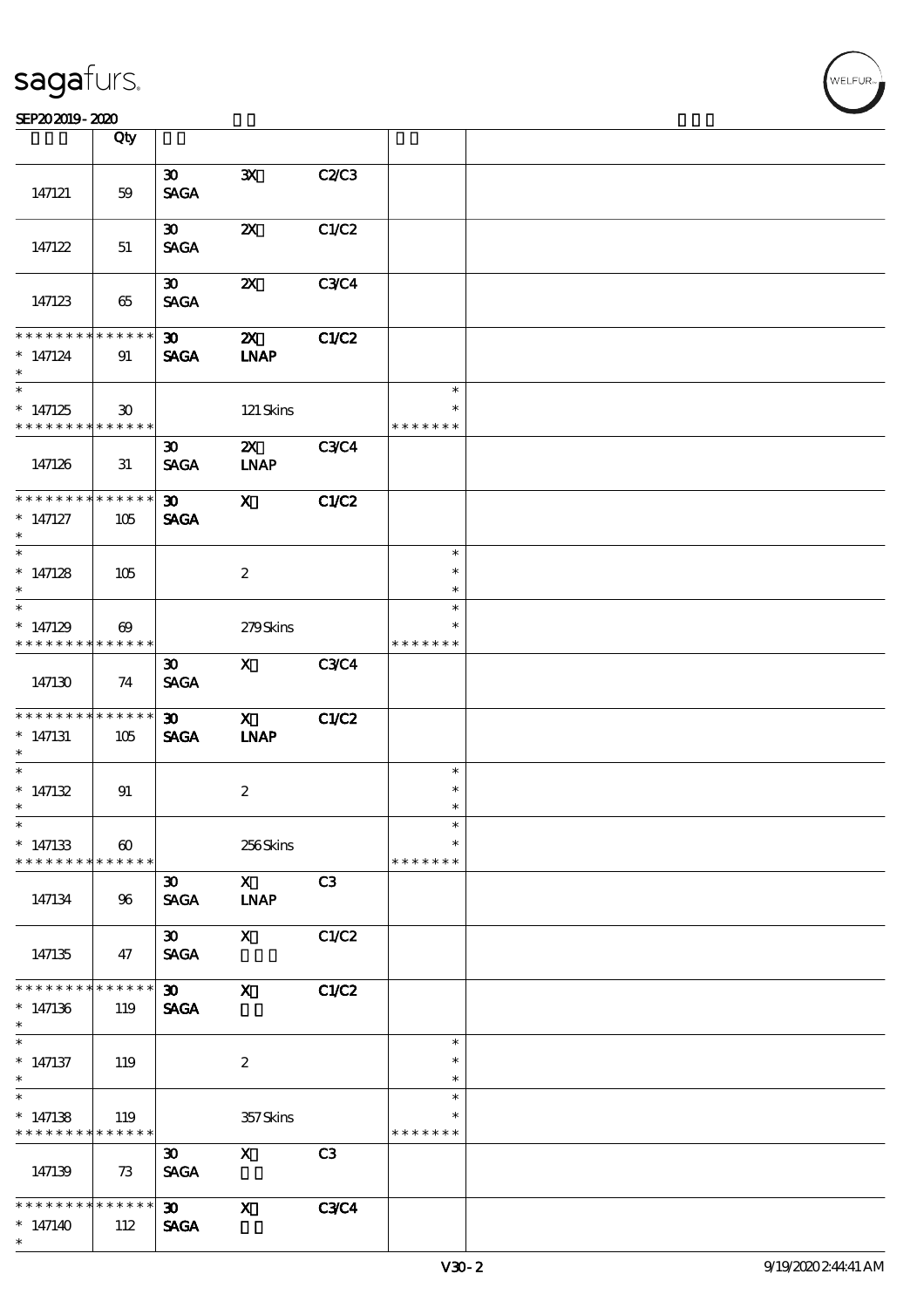|                                            | Qty         |                                |                           |       |                  |  |
|--------------------------------------------|-------------|--------------------------------|---------------------------|-------|------------------|--|
| $\overline{\ast}$                          |             | $\infty$                       | $\mathbf{x}$              | C3C4  | $\ast$           |  |
| $* 147141$                                 | 105         | $\operatorname{\mathsf{SAGA}}$ |                           |       | $\ast$           |  |
| $*$                                        |             |                                |                           |       | $\ast$           |  |
| $\overline{\phantom{0}}$                   |             |                                |                           |       | $\ast$           |  |
| * $147142$                                 | 105         |                                | $\mathbf{3}$              |       | $\ast$           |  |
| $*$                                        |             |                                |                           |       | $\ast$           |  |
|                                            |             |                                |                           |       | $\ast$           |  |
| $*147143$                                  | 29          |                                | $351$ Skins               |       | $\ast$           |  |
| * * * * * * * * * * * * * * *              |             |                                |                           |       | * * * * * * *    |  |
| * * * * * * * *                            | $******$    | $\infty$                       |                           | C1/C2 |                  |  |
|                                            |             |                                |                           |       |                  |  |
| $* 147144$<br>$\ast$                       | 91          | <b>SAGA</b>                    |                           |       |                  |  |
|                                            |             |                                |                           |       | $\ast$           |  |
|                                            |             |                                |                           |       |                  |  |
| $*147145$                                  | 91          |                                | $\boldsymbol{2}$          |       | $\ast$           |  |
| $\ast$                                     |             |                                |                           |       | $\ast$           |  |
|                                            |             |                                |                           |       | $\ast$           |  |
| $* 147146$                                 | 91          |                                | 3                         |       | $\ast$           |  |
| $\ast$                                     |             |                                |                           |       | $\ast$           |  |
| $\ast$                                     |             |                                |                           |       | $\ast$           |  |
| $* 147147$                                 | 91          |                                | $\boldsymbol{4}$          |       | $\ast$           |  |
| $\ast$                                     |             |                                |                           |       | $\ast$           |  |
| $\overline{\ast}$                          |             |                                |                           |       | $\ast$           |  |
| $* 147148$                                 | 91          |                                | $\mathbf 5$               |       | $\ast$           |  |
| $\ast$                                     |             |                                |                           |       | $\ast$           |  |
|                                            |             |                                |                           |       | $\ast$           |  |
| $* 147149$                                 | 91          |                                | $\bf 6$                   |       | $\ast$           |  |
| $\ast$                                     |             |                                |                           |       | $\ast$           |  |
|                                            |             |                                |                           |       | $\ast$           |  |
| $*147150$                                  | 73          |                                | 619Skins                  |       | $\ast$           |  |
| * * * * * * * * <mark>* * * * * * *</mark> |             |                                |                           |       | * * * * * * *    |  |
|                                            |             | $\boldsymbol{\mathfrak{D}}$    |                           | C3    |                  |  |
| $*147151$                                  | 105         | <b>SAGA</b>                    |                           |       |                  |  |
| $\ast$                                     |             |                                |                           |       |                  |  |
| $*$                                        |             |                                |                           |       | $\ast$           |  |
| $*147152$                                  | 98          |                                | $\boldsymbol{2}$          |       | $\ast$           |  |
| $\ast$                                     |             |                                |                           |       | $\ast$           |  |
| $\overline{\phantom{0}}$                   |             |                                |                           |       |                  |  |
| $*147153$                                  | 58          |                                | 261 Skins                 |       | $\ast$           |  |
| * * * * * * * *                            | * * * * * * |                                |                           |       | * * * * * * *    |  |
|                                            |             | $\boldsymbol{\mathfrak{D}}$    |                           | C2C3  |                  |  |
| 147154                                     | 71          | $\operatorname{\mathsf{SAGA}}$ |                           |       |                  |  |
|                                            |             |                                |                           |       |                  |  |
| * * * * * * * *                            | * * * * * * | $\boldsymbol{\mathfrak{D}}$    |                           | C1/C2 |                  |  |
| $*147155$                                  | 98          | <b>SAGA</b>                    |                           |       |                  |  |
| $\ast$                                     |             |                                |                           |       |                  |  |
| $\ast$                                     |             |                                |                           |       | $\ast$           |  |
|                                            |             |                                |                           |       | $\ast$           |  |
| $*147156$                                  | 98          |                                | $\boldsymbol{2}$          |       |                  |  |
| $\ast$                                     |             |                                |                           |       | $\ast$<br>$\ast$ |  |
|                                            |             |                                |                           |       |                  |  |
| $*$ 147157                                 | $98$        |                                | $\ensuremath{\mathbf{3}}$ |       | $\ast$           |  |
| $\ast$                                     |             |                                |                           |       | $\ast$           |  |
| $\ast$                                     |             |                                |                           |       | $\ast$           |  |
| $*147158$                                  | $98$        |                                | $\boldsymbol{4}$          |       | $\ast$           |  |
| $\ast$                                     |             |                                |                           |       | $\ast$           |  |
| $\ast$                                     |             |                                |                           |       | $\ast$           |  |
| $*147159$                                  | 91          |                                | $\mathbf{5}$              |       | $\ast$           |  |
| $\ast$                                     |             |                                |                           |       | $\ast$           |  |
| $\ast$                                     |             |                                |                           |       | $\ast$           |  |
| $*147160$                                  | $27\,$      |                                | 510Skins                  |       | $\ast$           |  |
| * * * * * * * *                            | * * * * * * |                                |                           |       | * * * * * * *    |  |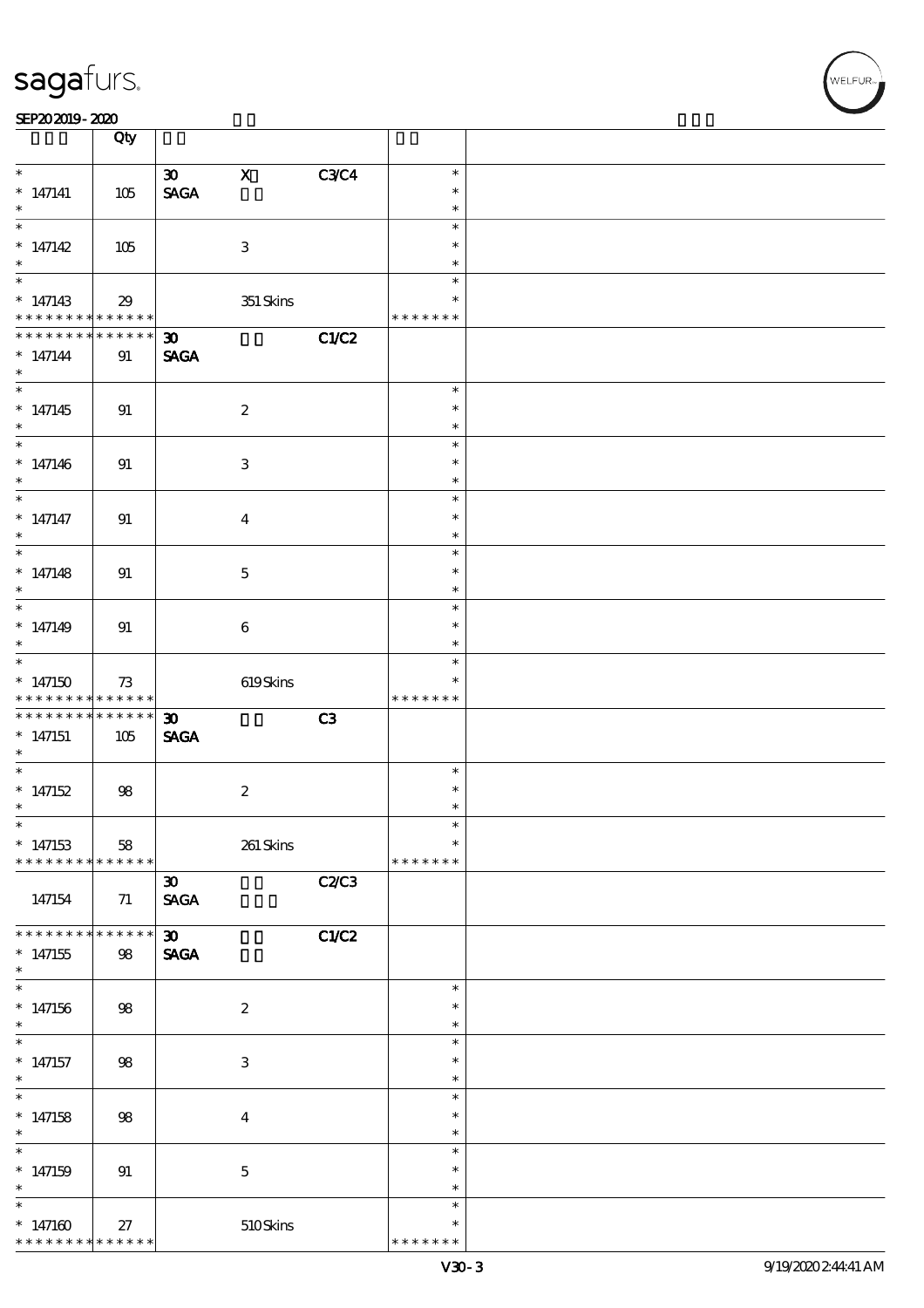#### SEP202019-2020

|                                                                    | Qty               |                                            |                  |       |                                   |  |
|--------------------------------------------------------------------|-------------------|--------------------------------------------|------------------|-------|-----------------------------------|--|
|                                                                    |                   |                                            |                  |       |                                   |  |
| 147161                                                             | 66                | $\boldsymbol{\mathfrak{D}}$<br><b>SAGA</b> |                  | C3    |                                   |  |
| 147162                                                             | 90                | $\boldsymbol{\mathfrak{D}}$<br><b>SAGA</b> |                  | C2/C3 |                                   |  |
| * * * * * * * *<br>$*147163$<br>$\ast$                             | $******$<br>91    | $\boldsymbol{\mathfrak{D}}$<br><b>SAGA</b> |                  | C1/C2 |                                   |  |
| $\ast$<br>$* 147164$<br>$\ast$                                     | 98                |                                            | $\boldsymbol{2}$ |       | $\ast$<br>$\ast$<br>$\ast$        |  |
| $*147165$<br>$\ast$                                                | 98                |                                            | 3                |       | $\ast$<br>$\ast$<br>$\ast$        |  |
| $*$<br>$* 147166$<br>$\ast$<br>$\overline{\ast}$                   | 91                |                                            | $\overline{4}$   |       | $\ast$<br>$\ast$<br>$\ast$        |  |
| $*147167$<br>* * * * * * * * <mark>* * * * * *</mark>              | 21                |                                            | 399Skins         |       | $\ast$<br>∗<br>* * * * *<br>* *   |  |
| * * * * * * * * * * * * * * *<br>$*147168$<br>$\ast$               | 105               | $\boldsymbol{\mathfrak{D}}$<br><b>SAGA</b> |                  | C3    |                                   |  |
| $*$<br>$*147169$<br>$\ast$                                         | 98                |                                            | $\boldsymbol{2}$ |       | $\ast$<br>$\ast$<br>$\ast$        |  |
| $\overline{\phantom{0}}$<br>* $147170$<br>* * * * * * * * *        | 33<br>******      |                                            | 236Skins         |       | $\ast$<br>$\ast$<br>* * * * * * * |  |
| * * * * * * * * * * * * * * *<br>$* 147171$<br>$\ast$              | 98                | $\boldsymbol{\mathfrak{D}}$<br><b>SAGA</b> | <b>INAP</b>      | C1/C2 |                                   |  |
| $\ast$<br>* $147172$<br>$\ast$                                     | 84                |                                            | $\boldsymbol{z}$ |       | $\ast$<br>$\ast$<br>$\ast$        |  |
| $\ast$<br>$* 147173$<br>* * * * * * * *                            | 23<br>* * * * * * |                                            | 205Skins         |       | ж<br>$\ast$<br>* * * * * * *      |  |
| 147174                                                             | 56                | $\boldsymbol{\mathfrak{D}}$<br><b>SAGA</b> |                  | C2/C3 |                                   |  |
| * * * * * * * * <mark>* * * * * *</mark><br>$*147175$<br>$\ast$    | 98                | 30 <sub>o</sub><br><b>SAGA</b>             |                  | C1/C2 |                                   |  |
| $\ast$<br>$* 147176$<br>* * * * * * * * <mark>* * * * * *</mark>   | 34                |                                            | 132Skins         |       | $\ast$<br>$\ast$<br>* * * * * * * |  |
| * * * * * * * * <mark>* * * * * *</mark><br>$* 147177$<br>$\ast$   | 91                | $\boldsymbol{\mathfrak{D}}$<br><b>SAGA</b> |                  | C1/C2 |                                   |  |
| $\ast$<br>$* 147178$<br>* * * * * * * * <mark>* * * * * * *</mark> | 26                |                                            | 117Skins         |       | $\ast$<br>* * * * * * *           |  |
| * * * * * * * *<br>$*147179$<br>$\ast$                             | ******<br>105     | $\boldsymbol{\mathfrak{D}}$<br><b>SAGA</b> |                  | C2C3  |                                   |  |
| $\ast$<br>$*147180$<br>* * * * * * * *                             | 25<br>* * * * * * |                                            | 130Skins         |       | $\ast$<br>$\ast$<br>* * * * * * * |  |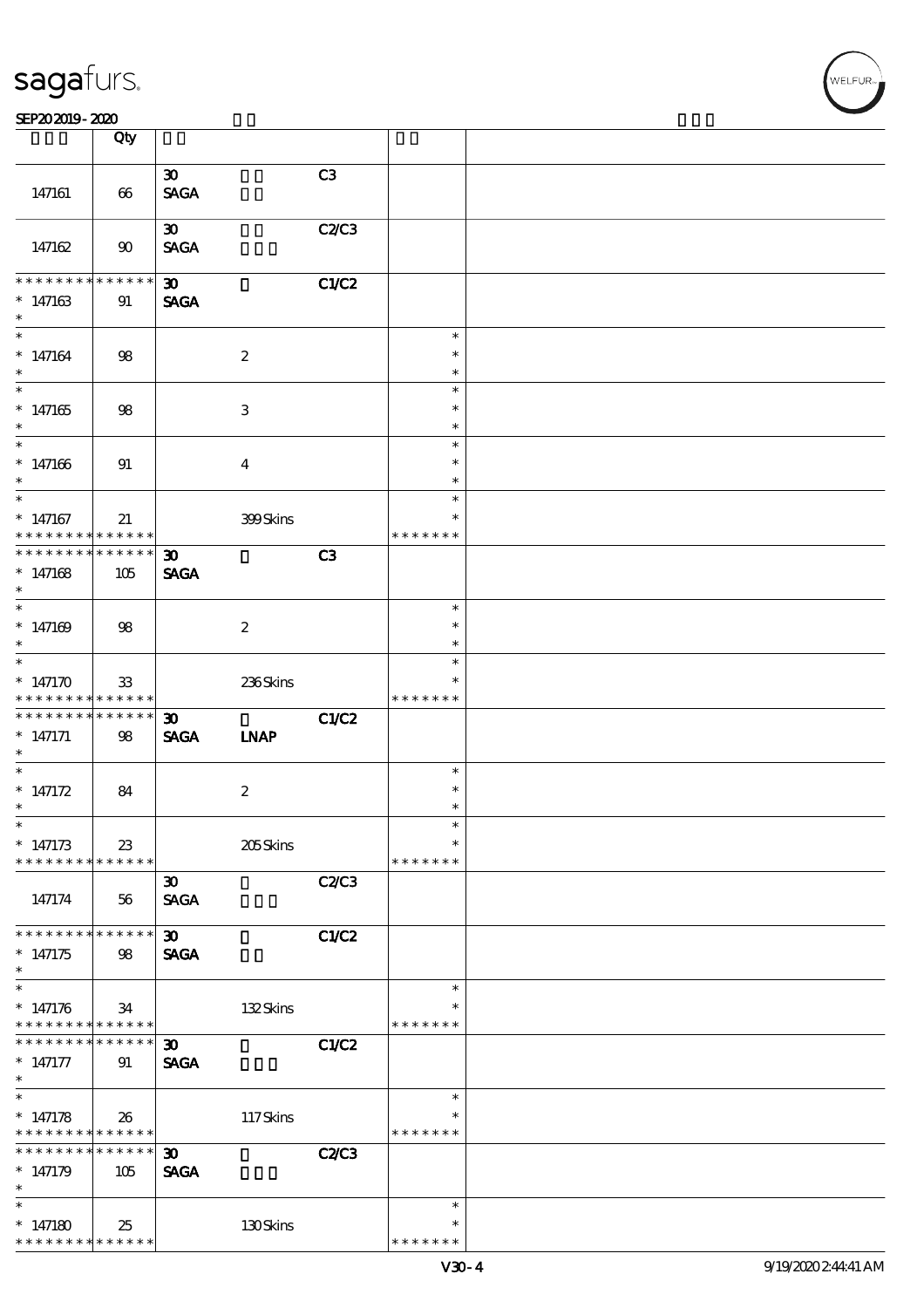| SEP202019-2020 |
|----------------|
|----------------|

|                                                                                      | Qty                    |                                            |                           |                |                                   |  |
|--------------------------------------------------------------------------------------|------------------------|--------------------------------------------|---------------------------|----------------|-----------------------------------|--|
| * * * * * * * *<br>$*$ 147181<br>$\ast$                                              | $******$<br>91         | $\boldsymbol{\mathfrak{D}}$<br><b>SAGA</b> |                           | C1/C2          |                                   |  |
| $\overline{\phantom{0}}$<br>$* 147182$<br>* * * * * * * * <mark>* * * * * * *</mark> | 54                     |                                            | 145Skins                  |                | $\ast$<br>$\ast$<br>* * * * * * * |  |
| * * * * * * * *<br>$* 147183$<br>$\ast$                                              | * * * * * *<br>105     | $\boldsymbol{\mathfrak{D}}$<br><b>SAGA</b> |                           | C <sub>3</sub> |                                   |  |
| $*$<br>$* 147184$<br>* * * * * * * * <mark>* * * * * * *</mark>                      | 47                     |                                            | 152Skins                  |                | $\ast$<br>$\ast$<br>* * * * * * * |  |
| * * * * * * * *<br>$*147185$<br>$*$                                                  | $* * * * * * *$<br>112 | $\mathbf{D}$<br><b>SAGA</b>                |                           | C1/C2          |                                   |  |
| $* 147186$<br>$\ast$                                                                 | 105                    |                                            | $\boldsymbol{z}$          |                | $\ast$<br>$\ast$<br>$\ast$        |  |
| $* 147187$<br>$\ast$                                                                 | 105                    |                                            | 3                         |                | $\ast$<br>$\ast$<br>$\ast$        |  |
| $\overline{\phantom{0}}$<br>$* 147188$<br>$\ast$                                     | 105                    |                                            | $\overline{\mathbf{4}}$   |                | $\ast$<br>$\ast$<br>$\ast$        |  |
| $* 147189$<br>$\ast$                                                                 | 105                    |                                            | $\mathbf{5}$              |                | $\ast$<br>$\ast$<br>$\ast$        |  |
| $*$<br>$*147190$<br>* * * * * * * *                                                  | 41<br>* * * * * *      |                                            | 573Skins                  |                | $\ast$<br>* * * * * * *           |  |
| * * * * * * * *<br>$*147191$<br>$*$                                                  | $* * * * * * *$<br>112 | $\boldsymbol{\mathfrak{D}}$<br><b>SAGA</b> |                           | C3             |                                   |  |
| * $147192$<br>* * * * * * * * <mark>* * * * * * *</mark>                             | $\boldsymbol{\omega}$  |                                            | 178Skins                  |                | $\ast$<br>$\ast$<br>* * * * * * * |  |
| 147193                                                                               | $\boldsymbol{\pi}$     | $\boldsymbol{\mathfrak{D}}$<br><b>SAGA</b> |                           | C3C4           |                                   |  |
| 147194                                                                               | 98                     | $\boldsymbol{\mathfrak{D}}$<br><b>SAGA</b> |                           | C1/C2          |                                   |  |
| 147195                                                                               | 62                     | $\infty$<br><b>SAGA</b>                    | $\boldsymbol{X}$          | C1/C2          |                                   |  |
| 147196                                                                               | $93$                   | 30<br><b>SAGA</b>                          | $\mathbf{X}$              | C1/C2          |                                   |  |
| * * * * * * *<br>$*$ 147197<br>$*$                                                   | * * * * * *<br>105     | $\infty$<br>$\operatorname{\mathsf{SAGA}}$ | $\mathbf{x}$              | C1/C2          |                                   |  |
| * $147198$<br>$*$                                                                    | 98                     |                                            | $\boldsymbol{2}$          |                | $\ast$<br>$\ast$<br>$\ast$        |  |
| $\overline{\phantom{0}}$<br>$*147199$<br>$\ast$                                      | 98                     |                                            | $\ensuremath{\mathsf{3}}$ |                | $\ast$<br>$\ast$<br>$\ast$        |  |
| $\overline{\phantom{0}}$<br>* $147200$<br>$\ast$                                     | 84                     |                                            | $\overline{\mathbf{4}}$   |                | $\ast$<br>$\ast$<br>$\ast$        |  |

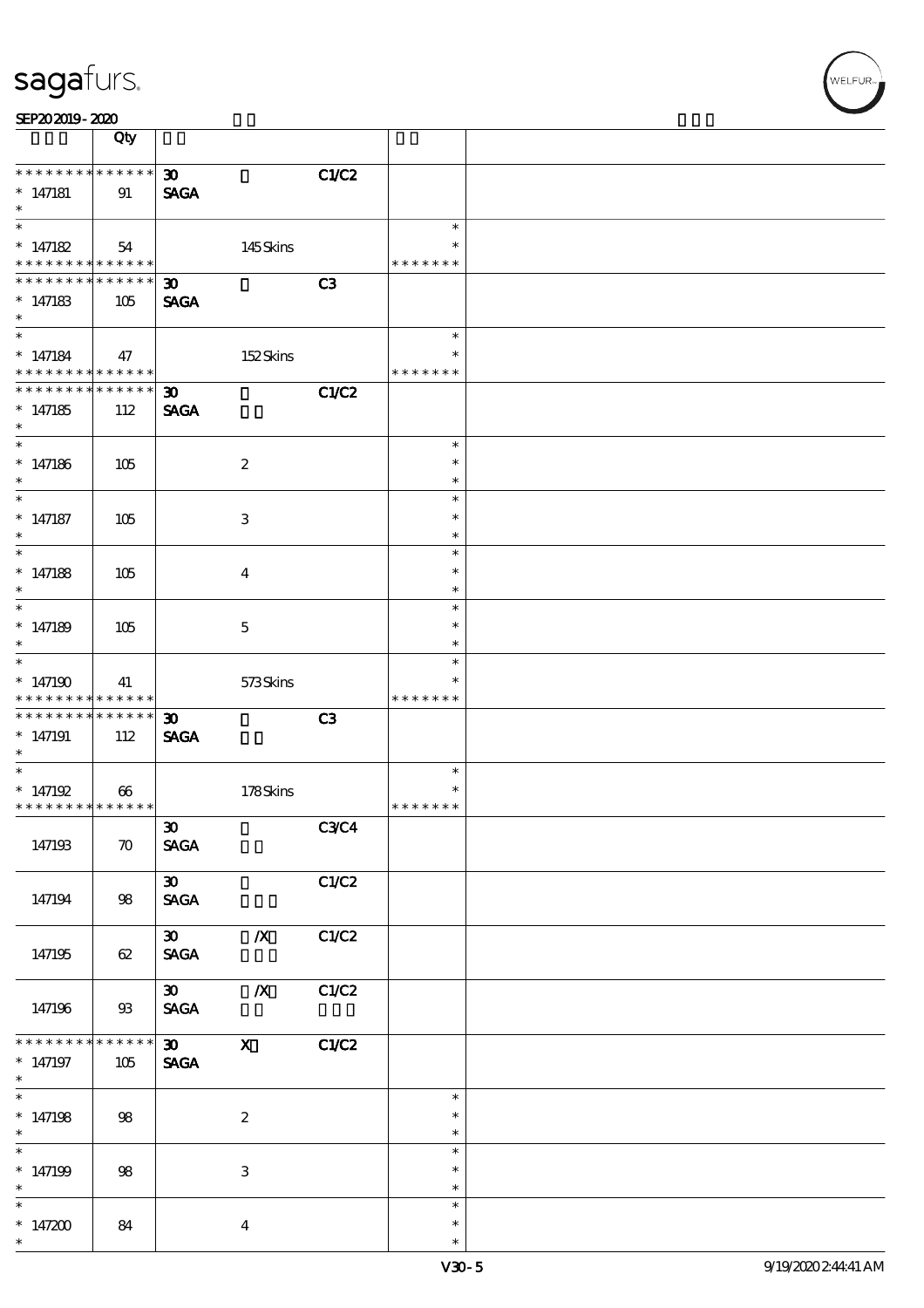|                                          | Qty         |                             |                           |                |               |  |
|------------------------------------------|-------------|-----------------------------|---------------------------|----------------|---------------|--|
| $\ast$                                   |             | $\boldsymbol{\mathfrak{D}}$ | $\mathbf x$               | C1/C2          | $\ast$        |  |
|                                          |             |                             |                           |                |               |  |
| $*147201$                                | 23          | <b>SAGA</b>                 |                           |                | $\ast$        |  |
| * * * * * * * *                          | * * * * * * |                             |                           |                | * * * * * * * |  |
|                                          |             | $\boldsymbol{\mathfrak{D}}$ | $\mathbf x$               | C3             |               |  |
| 147202                                   | 72          | <b>SAGA</b>                 |                           |                |               |  |
|                                          |             |                             |                           |                |               |  |
| * * * * * * * *                          | * * * * * * | $\boldsymbol{\mathfrak{D}}$ | $\mathbf{x}$              | C1/C2          |               |  |
|                                          |             |                             |                           |                |               |  |
| $* 14720B$                               | 112         | <b>SAGA</b>                 |                           |                |               |  |
| $\ast$                                   |             |                             |                           |                |               |  |
| $\ast$                                   |             |                             |                           |                | $\ast$        |  |
| $*147204$                                | 105         |                             | $\boldsymbol{2}$          |                | $\ast$        |  |
| $\ast$                                   |             |                             |                           |                | $\ast$        |  |
|                                          |             |                             |                           |                | $\ast$        |  |
|                                          |             |                             |                           |                | $\ast$        |  |
| $*147205$                                | 88          |                             | 305Skins                  |                |               |  |
| * * * * * * * *                          | ******      |                             |                           |                | * * * * * * * |  |
|                                          |             | $\boldsymbol{\mathfrak{D}}$ | $\mathbf{X}$              | C <sub>3</sub> |               |  |
| 147206                                   | 110         | <b>SAGA</b>                 |                           |                |               |  |
|                                          |             |                             |                           |                |               |  |
| * * * * * * * *                          | * * * * * * | 30 <sub>1</sub>             | $\mathbf{x}$              | C1/C2          |               |  |
| $*147207$                                | 91          |                             |                           |                |               |  |
|                                          |             | <b>SAGA</b>                 |                           |                |               |  |
| $\ast$                                   |             |                             |                           |                |               |  |
|                                          |             |                             |                           |                | $\ast$        |  |
| * $147208$                               | 25          |                             | 116Skins                  |                | $\ast$        |  |
| * * * * * * * *                          | * * * * * * |                             |                           |                | * * * * * * * |  |
|                                          |             | $\boldsymbol{\mathfrak{D}}$ | $\mathbf{X}$              | C2C3           |               |  |
| 147209                                   | 85          | IA                          | COR1                      |                |               |  |
|                                          |             |                             |                           |                |               |  |
|                                          |             |                             |                           |                |               |  |
|                                          |             | $\boldsymbol{\mathfrak{D}}$ | $\mathbf{X}$              | <b>C2/C3</b>   |               |  |
| 147210                                   | 56          | IA                          | COR1                      |                |               |  |
|                                          |             |                             |                           |                |               |  |
| * * * * * * * *                          | * * * * * * | $\boldsymbol{\mathfrak{D}}$ |                           | <b>C2/C3</b>   |               |  |
| $* 147211$                               | 105         | IA                          | COR1                      |                |               |  |
| $\ast$                                   |             |                             |                           |                |               |  |
| $\ast$                                   |             |                             |                           |                | $\ast$        |  |
|                                          |             |                             |                           |                | $\ast$        |  |
| * $147212$                               | $35\,$      |                             | 140Skins                  |                |               |  |
| * * * * * * * * * * * * * * *            |             |                             |                           |                | * * * * * * * |  |
|                                          |             | $\boldsymbol{\mathfrak{D}}$ |                           | C2C3           |               |  |
| 147213                                   | 88          | IA                          | COR1                      |                |               |  |
|                                          |             |                             |                           |                |               |  |
| * * * * * * * *                          | * * * * * * | 30                          | $\mathbf{X}$              | C1/C2          |               |  |
| $* 147214$                               | 98          | <b>SROY</b>                 |                           |                |               |  |
| $\ast$                                   |             |                             |                           |                |               |  |
| $\overline{\ast}$                        |             |                             |                           |                |               |  |
|                                          |             |                             |                           |                | $\ast$        |  |
| * $147215$                               | 91          |                             | $\boldsymbol{2}$          |                | $\ast$        |  |
| $\ast$                                   |             |                             |                           |                | $\ast$        |  |
| $\overline{\ast}$                        |             |                             |                           |                | $\ast$        |  |
| $* 147216$                               | 91          |                             | 3                         |                | $\ast$        |  |
| $\ast$                                   |             |                             |                           |                | $\ast$        |  |
| $\ast$                                   |             |                             |                           |                | $\ast$        |  |
|                                          |             |                             |                           |                |               |  |
| $* 147217$                               | 91          |                             | $\boldsymbol{4}$          |                | $\ast$        |  |
| $\ast$                                   |             |                             |                           |                | $\ast$        |  |
| $\overline{\ast}$                        |             |                             |                           |                | $\ast$        |  |
| * $147218$                               | 87          |                             | 458Skins                  |                |               |  |
| * * * * * * * * <mark>* * * * * *</mark> |             |                             |                           |                | * * * * * * * |  |
|                                          |             | $\boldsymbol{\mathfrak{D}}$ | $\mathbf{x}$              | C <sub>3</sub> |               |  |
| 147219                                   |             | <b>SROY</b>                 |                           |                |               |  |
|                                          | 76          |                             |                           |                |               |  |
|                                          |             |                             |                           |                |               |  |
| * * * * * * * *                          | * * * * * * | $30 -$                      | $\boldsymbol{\mathsf{X}}$ | C1/C2          |               |  |
| * $147220$                               | 105         | <b>SROY</b>                 |                           |                |               |  |
| $\ast$                                   |             |                             |                           |                |               |  |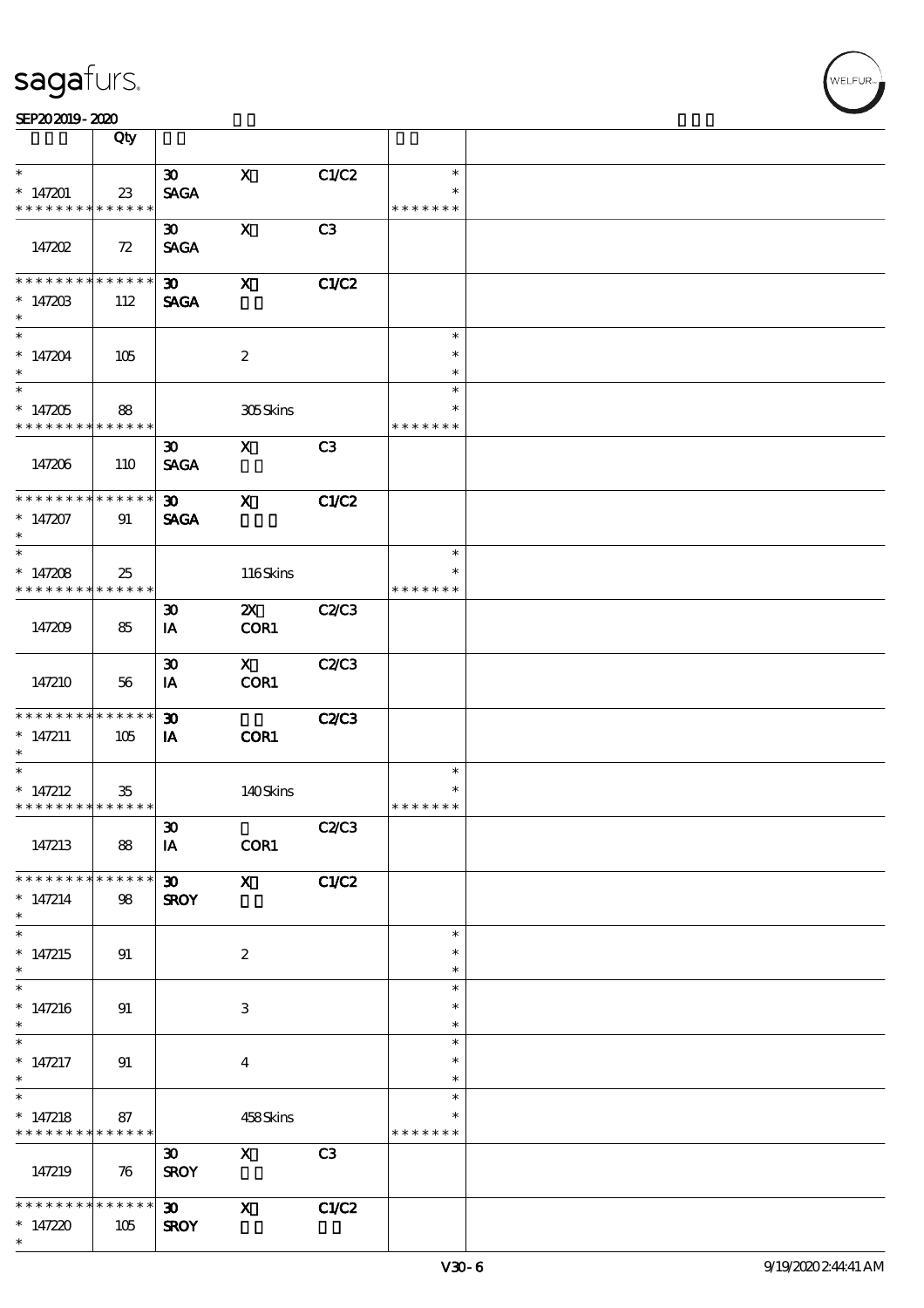#### SEP202019-2020 BEER AND EXAMPLE TO A LIMITED A LIMITED AND THE SEPEDENT CONTROL CONTROL CONTROL CONTROL CONTROL CONTROL CONTROL CONTROL CONTROL CONTROL CONTROL CONTROL CONTROL CONTROL CONTROL CONTROL CONTROL CONTROL CONTRO

|                                        | Qty               |                             |                  |                |                  |  |
|----------------------------------------|-------------------|-----------------------------|------------------|----------------|------------------|--|
| $\ast$                                 |                   | $\infty$                    | $\mathbf x$      | C1/C2          | $\ast$           |  |
| $* 147221$                             | 98                | <b>SROY</b>                 |                  |                | $\ast$           |  |
| $\ast$                                 |                   |                             |                  |                | $\ast$<br>$\ast$ |  |
| * $147222$                             | 98                |                             | 3                |                | $\ast$           |  |
| $\ast$                                 |                   |                             |                  |                | $\ast$           |  |
|                                        |                   |                             |                  |                | $\ast$           |  |
| * $147223$                             | 98                |                             | $\overline{4}$   |                | $\ast$           |  |
| $\ast$                                 |                   |                             |                  |                | $\ast$<br>$\ast$ |  |
| $* 147224$                             | 84                |                             | $\mathbf{5}$     |                | $\ast$           |  |
| $\ast$                                 |                   |                             |                  |                | $\ast$           |  |
|                                        |                   |                             |                  |                | $\ast$           |  |
| * $147225$                             | 23                |                             | 506Skins         |                | $\ast$           |  |
| * * * * * * * * <mark>*</mark>         | ******            | $\boldsymbol{\mathfrak{D}}$ | $\mathbf{X}$     | C <sub>3</sub> | * * * * * * *    |  |
| 147226                                 | 49                | <b>SROY</b>                 |                  |                |                  |  |
|                                        |                   |                             |                  |                |                  |  |
| * * * * * * * *                        | * * * * * *       | 30 <sub>o</sub>             | $\mathbf{x}$     | C1/C2          |                  |  |
| $* 147227$                             | 105               | <b>SROY</b>                 |                  |                |                  |  |
| $\ast$                                 |                   |                             |                  |                | $\ast$           |  |
| * $147228$                             | 98                |                             | $\boldsymbol{2}$ |                | $\ast$           |  |
| $\ast$                                 |                   |                             |                  |                | $\ast$           |  |
|                                        |                   |                             |                  |                | $\ast$           |  |
| * $147229$<br>* * * * * * * *          | 88<br>* * * * * * |                             | 291 Skins        |                | * * * * * * *    |  |
| * * * * * * * *                        | * * * * * *       | $\boldsymbol{\mathfrak{D}}$ | $\mathbf{X}$     | C1/C2          |                  |  |
| * $147230$                             | 98                | <b>SROY</b>                 | <b>INAP</b>      |                |                  |  |
| $*$                                    |                   |                             |                  |                |                  |  |
|                                        |                   |                             |                  |                | $\ast$           |  |
| $*147231$<br>$*$                       | 91                |                             | $\boldsymbol{2}$ |                | $\ast$<br>$\ast$ |  |
|                                        |                   |                             |                  |                | $\ast$           |  |
| * $147232$                             | 85                |                             | 274Skins         |                | $\ast$           |  |
| * * * * * * * * * * * * * * *          |                   |                             |                  |                | * * * * * * *    |  |
|                                        |                   | $\infty$                    | X / C1/C2        |                |                  |  |
| 147233                                 | ${\bf 38}$        | <b>SROY</b>                 |                  |                |                  |  |
|                                        |                   | $30 \times 1$               |                  | C1/C2          |                  |  |
| 147234                                 | 54                | <b>SROY</b>                 |                  |                |                  |  |
|                                        |                   |                             |                  |                |                  |  |
|                                        |                   | $30$ X /                    |                  | C1/C2          |                  |  |
| 147235                                 | 84                | <b>SROY</b>                 |                  | <b>LNAP</b>    |                  |  |
| * * * * * * * *                        | * * * * * *       | $\boldsymbol{\mathfrak{D}}$ |                  | C1/C2          |                  |  |
| $*147236$                              | 98                | <b>SROY</b>                 |                  |                |                  |  |
| $*$                                    |                   |                             |                  |                |                  |  |
| $\overline{\phantom{0}}$<br>$* 147237$ |                   |                             | $\boldsymbol{2}$ |                | $\ast$<br>$\ast$ |  |
| $*$                                    | 91                |                             |                  |                | $\ast$           |  |
| $*$                                    |                   |                             |                  |                | $\ast$           |  |
| * $147238$                             | 91                |                             | 3                |                | $\ast$           |  |
| $\ast$<br>$\overline{\ast}$            |                   |                             |                  |                | $\ast$           |  |
| $* 147239$                             | 91                |                             | $371$ Skins      |                | $\ast$<br>$\ast$ |  |
| * * * * * * * *                        | * * * * * *       |                             |                  |                | * * * * * * *    |  |
| * * * * * * * *                        | * * * * * *       | $\boldsymbol{\mathfrak{D}}$ |                  | C1/C2          |                  |  |
| $*147240$                              | 98                | <b>SROY</b>                 |                  |                |                  |  |
| $\ast$                                 |                   |                             |                  |                |                  |  |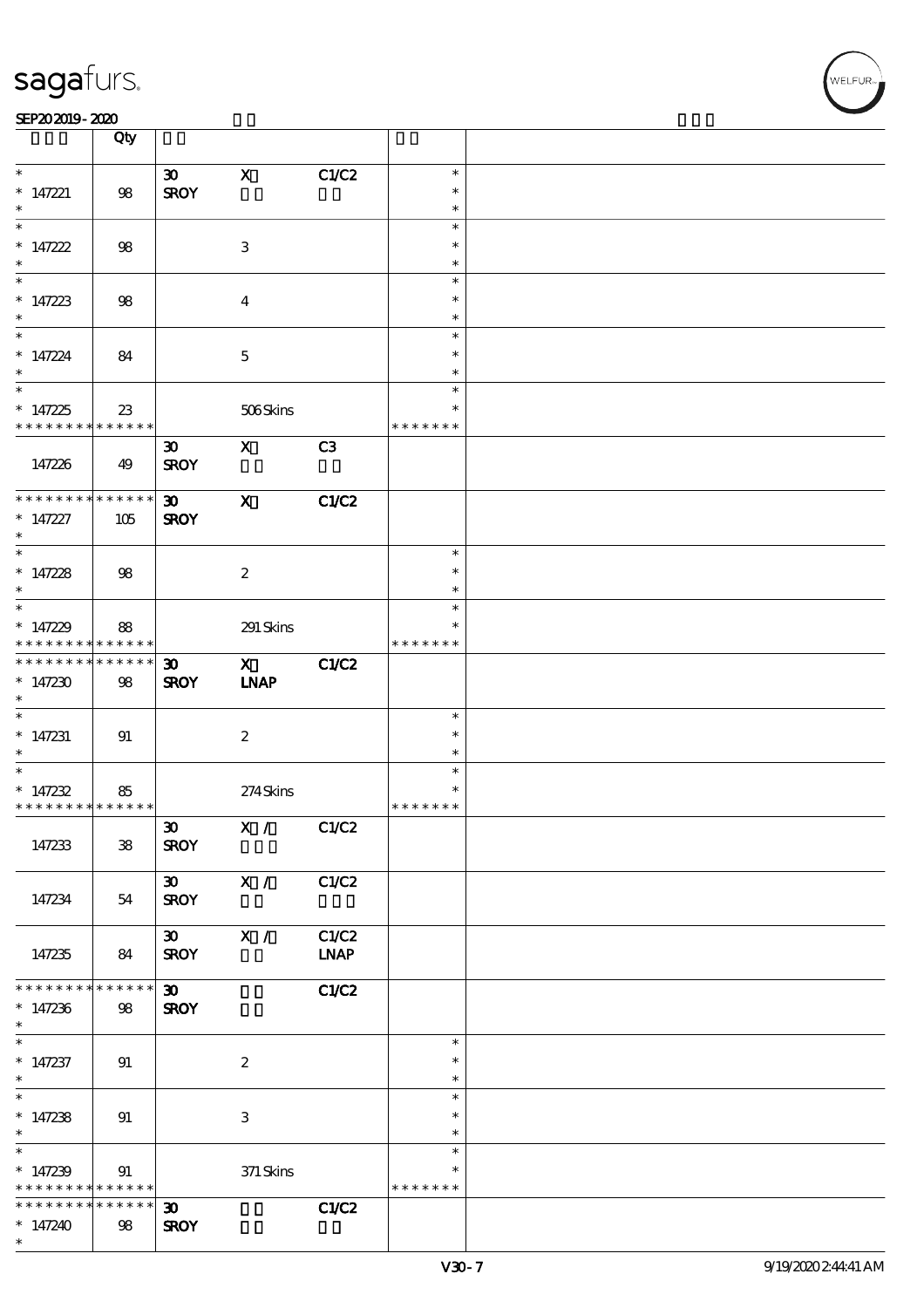|                                            | Qty                 |                             |                           |       |               |  |
|--------------------------------------------|---------------------|-----------------------------|---------------------------|-------|---------------|--|
| $\ast$                                     |                     | $\boldsymbol{\mathfrak{D}}$ |                           | C1/C2 | $\ast$        |  |
| $* 147241$                                 | 98                  | <b>SROY</b>                 |                           |       | $\ast$        |  |
| $\ast$                                     |                     |                             |                           |       | $\ast$        |  |
| $\ast$                                     |                     |                             |                           |       | $\ast$        |  |
| * $147242$                                 | 98                  |                             | $\ensuremath{\mathbf{3}}$ |       | $\ast$        |  |
| $\ast$                                     |                     |                             |                           |       | $\ast$        |  |
| $\ast$                                     |                     |                             |                           |       | $\ast$        |  |
| * $147243$                                 | 91                  |                             | $\overline{4}$            |       | $\ast$        |  |
|                                            |                     |                             |                           |       | $\ast$        |  |
| $*$                                        |                     |                             |                           |       | $\ast$        |  |
|                                            |                     |                             |                           |       | $\ast$        |  |
| $* 147244$                                 | 27                  |                             | 412Skins                  |       |               |  |
| * * * * * * * * <mark>* * * * * * *</mark> |                     |                             |                           |       | * * * * * * * |  |
|                                            |                     | $\boldsymbol{\mathfrak{D}}$ |                           | C1/C2 |               |  |
| 147245                                     | 23                  | <b>SROY</b>                 | <b>INAP</b>               |       |               |  |
|                                            |                     |                             |                           |       |               |  |
| * * * * * * * *                            | $******$            | $\boldsymbol{\mathfrak{D}}$ |                           | C1/C2 |               |  |
| $*147246$                                  | 98                  | <b>SROY</b>                 |                           |       |               |  |
| $\ast$                                     |                     |                             |                           |       |               |  |
| $\overline{\phantom{0}}$                   |                     |                             |                           |       | $\ast$        |  |
| $* 147247$                                 | 91                  |                             | $\boldsymbol{2}$          |       | $\ast$        |  |
| $\ast$                                     |                     |                             |                           |       | $\ast$        |  |
|                                            |                     |                             |                           |       | $\ast$        |  |
| * $147248$                                 |                     |                             |                           |       | $\ast$        |  |
| * * * * * * * *                            | 39<br>* * * * * * * |                             | 228Skins                  |       | * * * * * * * |  |
|                                            |                     |                             |                           |       |               |  |
|                                            |                     | $\boldsymbol{\mathfrak{D}}$ |                           | C1/C2 |               |  |
| 147249                                     | 51                  | <b>SROY</b>                 |                           |       |               |  |
|                                            |                     |                             |                           |       |               |  |
| * * * * * * * * <mark>* * * * * * *</mark> |                     | $\boldsymbol{\mathfrak{D}}$ |                           | C1/C2 |               |  |
| $*147250$                                  | 98                  | <b>SROY</b>                 |                           |       |               |  |
| $\ast$                                     |                     |                             |                           |       |               |  |
| $\overline{\ast}$                          |                     |                             |                           |       | $\ast$        |  |
| $*147251$                                  | 91                  |                             | $\boldsymbol{2}$          |       | $\ast$        |  |
| $\ast$                                     |                     |                             |                           |       | $\ast$        |  |
| $\ast$                                     |                     |                             |                           |       | $\ast$        |  |
| $*147252$                                  | 91                  |                             | 280Skins                  |       | $\ast$        |  |
| * * * * * * * * <mark>* * * * * *</mark>   |                     |                             |                           |       | * * * * * * * |  |
|                                            |                     | $\boldsymbol{\mathfrak{D}}$ |                           | C3    |               |  |
| 147253                                     | 66                  | <b>SROY</b>                 |                           |       |               |  |
|                                            |                     |                             |                           |       |               |  |
|                                            |                     | $\boldsymbol{\mathfrak{D}}$ |                           | C1/C2 |               |  |
|                                            |                     |                             |                           |       |               |  |
| 147254                                     | 88                  | <b>SROY</b>                 |                           | INAP  |               |  |
|                                            |                     |                             |                           |       |               |  |
|                                            |                     | $\boldsymbol{\mathfrak{D}}$ |                           | C1/C2 |               |  |
| 147255                                     | 40                  | <b>SROY</b>                 |                           |       |               |  |
|                                            |                     |                             |                           |       |               |  |
|                                            |                     | $\boldsymbol{\mathfrak{D}}$ |                           | C1/C2 |               |  |
| 147256                                     | 64                  | <b>SROY</b>                 | <b>LNAP</b>               |       |               |  |
|                                            |                     |                             |                           |       |               |  |
| * * * * * * * *                            | $* * * * * * *$     | $\boldsymbol{\mathfrak{D}}$ |                           | C1/C2 |               |  |
| $*147257$                                  | 98                  | <b>SROY</b>                 |                           |       |               |  |
| $\ast$                                     |                     |                             |                           |       |               |  |
| $\ast$                                     |                     |                             |                           |       | $\ast$        |  |
| $*147258$                                  | 91                  |                             | $\boldsymbol{2}$          |       | $\ast$        |  |
| $\ast$                                     |                     |                             |                           |       | $\ast$        |  |
| $\ast$                                     |                     |                             |                           |       | $\ast$        |  |
| * $147259$                                 | 91                  |                             | $\ensuremath{\mathbf{3}}$ |       | $\ast$        |  |
| $\ast$                                     |                     |                             |                           |       | $\ast$        |  |
| $\ast$                                     |                     |                             |                           |       | $\ast$        |  |
|                                            |                     |                             |                           |       |               |  |
| * $147200$                                 | $91\,$              |                             | $\overline{\mathbf{4}}$   |       | $\ast$        |  |
| $\ast$                                     |                     |                             |                           |       | $\ast$        |  |

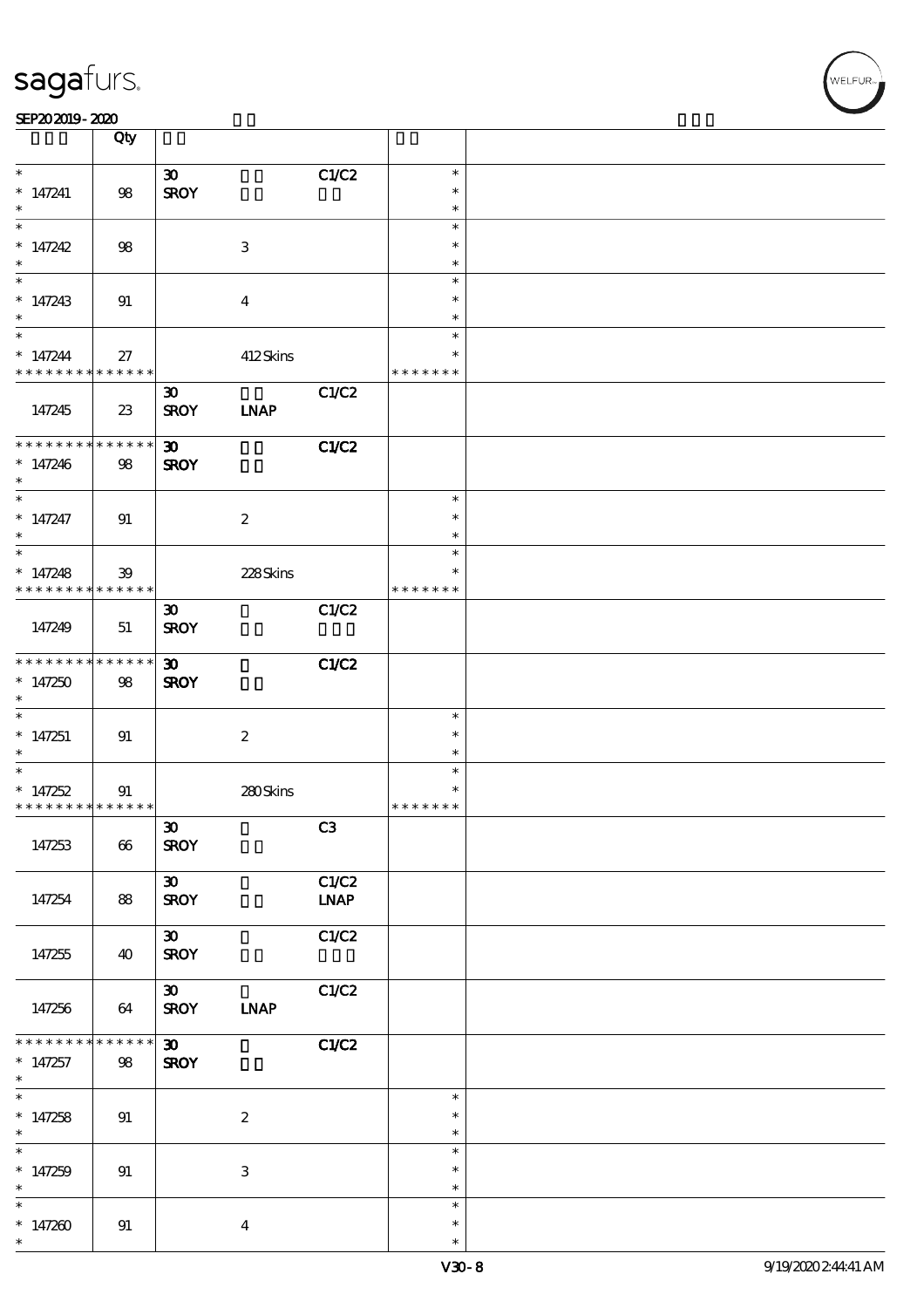|                                                          | Qty           |                             |                           |       |                  |  |
|----------------------------------------------------------|---------------|-----------------------------|---------------------------|-------|------------------|--|
| $\ast$                                                   |               | $\boldsymbol{\mathfrak{D}}$ |                           | C1/C2 | $\ast$           |  |
| $*147261$                                                | 49            | <b>SROY</b>                 |                           |       |                  |  |
| * * * * * * * * * * * * * * *                            |               |                             |                           |       | * * * * * * *    |  |
| * * * * * * * * <mark>* * * * * * *</mark>               |               | $\boldsymbol{\mathfrak{D}}$ |                           | C1/C2 |                  |  |
| $* 147262$                                               | 105           | <b>SROY</b>                 |                           |       |                  |  |
| $\ast$                                                   |               |                             |                           |       |                  |  |
|                                                          |               |                             |                           |       | $\ast$           |  |
| $* 147263$                                               | 98            |                             | $\boldsymbol{2}$          |       | $\ast$           |  |
| $\ast$                                                   |               |                             |                           |       | $\ast$<br>$\ast$ |  |
|                                                          |               |                             |                           |       | $\ast$           |  |
| $* 147264$<br>* * * * * * * * <mark>* * * * * *</mark> * | 33            |                             | 236Skins                  |       | * * * * * * *    |  |
| * * * * * * * * * * * * * * <mark>*</mark>               |               | $\boldsymbol{\mathfrak{D}}$ |                           | C1/C2 |                  |  |
| $*147265$                                                | 98            | <b>SROY</b>                 |                           |       |                  |  |
| $*$                                                      |               |                             |                           |       |                  |  |
|                                                          |               |                             |                           |       | $\ast$           |  |
| $* 147206$                                               | 91            |                             | $\boldsymbol{z}$          |       | $\ast$           |  |
| $\ast$                                                   |               |                             |                           |       | $\ast$           |  |
|                                                          |               |                             |                           |       | $\ast$           |  |
| $* 147267$                                               | 84            |                             | 3                         |       | $\ast$           |  |
| $\ast$                                                   |               |                             |                           |       | $\ast$           |  |
|                                                          |               |                             |                           |       | $\ast$           |  |
| * $147268$                                               | 23            |                             | 296Skins                  |       | $\ast$           |  |
| * * * * * * * * * * * * * * *                            |               |                             |                           |       | * * * * * * *    |  |
|                                                          |               | $\boldsymbol{\mathfrak{D}}$ |                           | C3    |                  |  |
| 147269                                                   | 98            | <b>SROY</b>                 |                           |       |                  |  |
|                                                          |               |                             |                           |       |                  |  |
|                                                          |               | $\boldsymbol{\mathfrak{D}}$ | $\boldsymbol{X}$          | C3    |                  |  |
| 147270                                                   | 94            | <b>SROY</b>                 |                           |       |                  |  |
| * * * * * * * *                                          | * * * * * * * | $\boldsymbol{\mathfrak{D}}$ | $\mathbf{x}$              | C1/C2 |                  |  |
| $* 147271$                                               | 105           | <b>SROY</b>                 |                           |       |                  |  |
| $*$                                                      |               |                             |                           |       |                  |  |
| $\ast$                                                   |               |                             |                           |       | $\ast$           |  |
| * $147272$                                               | 98            |                             | $\boldsymbol{2}$          |       | $\ast$           |  |
| $\ast$                                                   |               |                             |                           |       | $\ast$           |  |
| $*$                                                      |               |                             |                           |       | $\ast$           |  |
| * $147273$                                               | 98            |                             | $\ensuremath{\mathbf{3}}$ |       | $\ast$           |  |
| $\ast$                                                   |               |                             |                           |       | $\ast$           |  |
| $\ast$                                                   |               |                             |                           |       | $\ast$           |  |
| $* 147274$                                               | 57            |                             | 358Skins                  |       | $\ast$           |  |
| * * * * * * * *                                          | * * * * * *   |                             |                           |       | * * * * * * *    |  |
| * * * *                                                  | * * * * *     | $\boldsymbol{\mathfrak{D}}$ | $\mathbf{x}$              | C1/C2 |                  |  |
| $* 147275$<br>$\ast$                                     | 91            | <b>SROY</b>                 |                           |       |                  |  |
| $\ast$                                                   |               |                             |                           |       | $\ast$           |  |
| $* 147276$                                               | 24            |                             | 115Skins                  |       | $\ast$           |  |
| * * * * * * * *                                          | * * * * * *   |                             |                           |       | * * * * * * *    |  |
|                                                          |               |                             |                           |       |                  |  |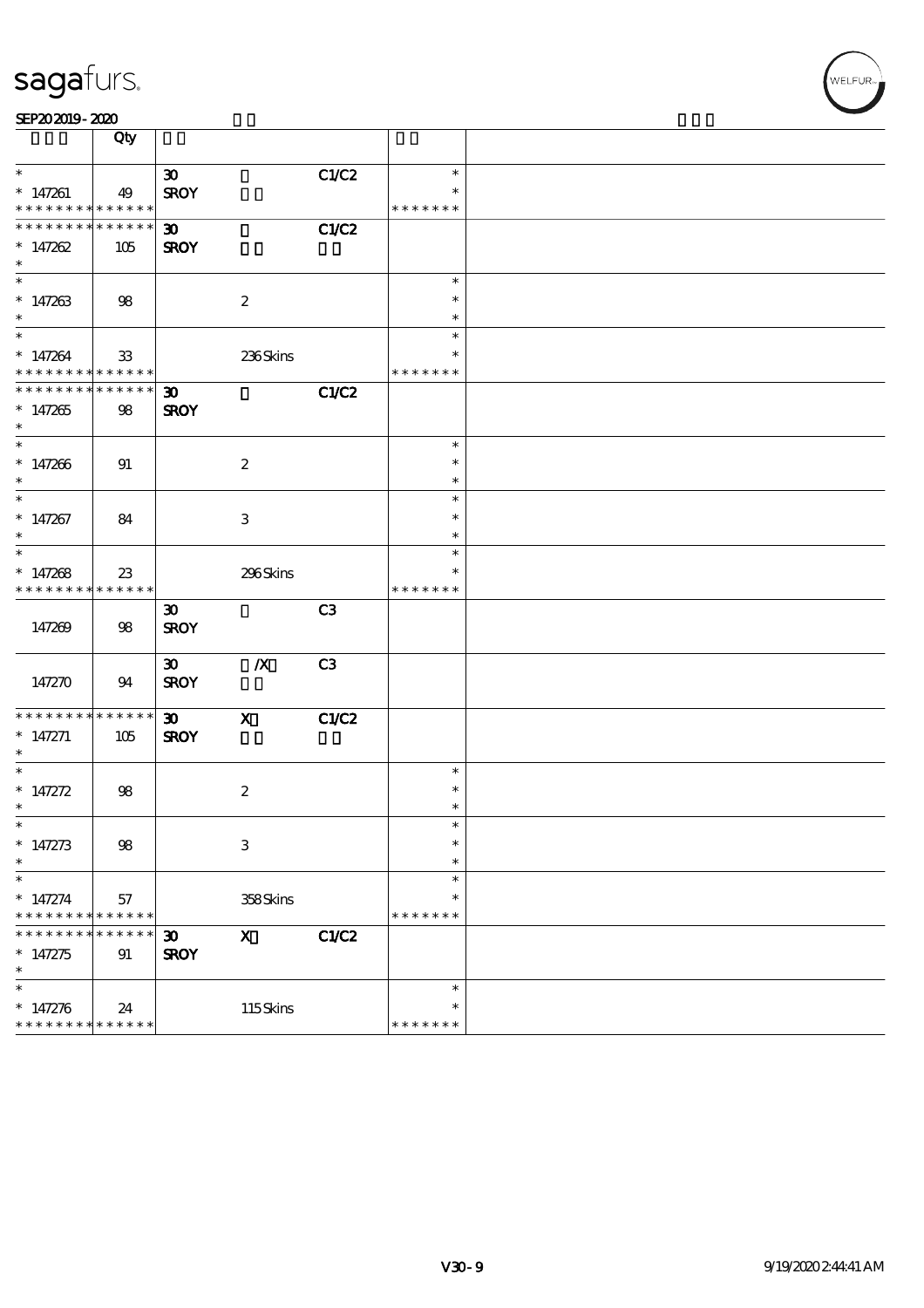| <b>saga</b> furs. |
|-------------------|
|-------------------|

#### SEP202019-2020

|                       | Qty                |                                         |                              |              |                    |  |
|-----------------------|--------------------|-----------------------------------------|------------------------------|--------------|--------------------|--|
|                       |                    |                                         |                              |              |                    |  |
|                       |                    | $\boldsymbol{\mathfrak{D}}$             | $\boldsymbol{\alpha}$        | C2C3         |                    |  |
| 147301                | 51                 | ${\bf s}$                               | $\ensuremath{\mathbf{INAP}}$ |              |                    |  |
|                       |                    |                                         |                              |              |                    |  |
|                       |                    |                                         |                              |              |                    |  |
| * * * * * * * *       | ******             | $\boldsymbol{\mathbf{z}}$               | $\mathbf{X}$                 | C1/C2        |                    |  |
| $* 147302$            | 112                | ${\bf s}$                               |                              |              |                    |  |
| $\ast$                |                    |                                         |                              |              |                    |  |
| $\ast$                |                    |                                         |                              |              |                    |  |
|                       |                    |                                         |                              |              | $\ast$             |  |
| $*14730B$             | 105                |                                         | $\boldsymbol{2}$             |              | $\ast$             |  |
| $\ast$                |                    |                                         |                              |              | $\ast$             |  |
| $\ast$                |                    |                                         |                              |              |                    |  |
|                       |                    |                                         |                              |              | $\ast$             |  |
| $*147304$             | 91                 |                                         | $\ensuremath{\mathbf{3}}$    |              | $\ast$             |  |
| $\ast$                |                    |                                         |                              |              | $\ast$             |  |
|                       |                    |                                         |                              |              |                    |  |
| $\overline{\ast}$     |                    |                                         |                              |              | $\ast$             |  |
| $*147305$             | $\mathfrak{B}$     |                                         | 340Skins                     |              | $\ast$             |  |
| * * * * * * * *       | ******             |                                         |                              |              | * * * * * * *      |  |
|                       |                    |                                         |                              |              |                    |  |
|                       |                    | $\boldsymbol{\mathfrak{D}}$             | $\mathbf{X}$                 | <b>C3C4</b>  |                    |  |
| 147306                | 99                 | ${\bf s}$                               |                              |              |                    |  |
|                       |                    |                                         |                              |              |                    |  |
|                       |                    |                                         |                              |              |                    |  |
|                       |                    | $\boldsymbol{\mathfrak{D}}$             | $\mathbf{x}$                 | <b>C2/C3</b> |                    |  |
| 147307                | 67                 | ${\bf s}$                               | $\ensuremath{\mathbf{INAP}}$ |              |                    |  |
|                       |                    |                                         |                              |              |                    |  |
|                       |                    |                                         |                              |              |                    |  |
|                       |                    | $\boldsymbol{\mathfrak{D}}$             |                              | C3           |                    |  |
| 147308                | $\boldsymbol{\pi}$ | ${\bf S}$                               |                              |              |                    |  |
|                       |                    |                                         |                              |              |                    |  |
|                       |                    |                                         |                              |              |                    |  |
|                       |                    | $\boldsymbol{\boldsymbol{\mathrm{20}}}$ |                              | C2C3         |                    |  |
| 147309                | 66                 | ${\bf s}$                               |                              |              |                    |  |
|                       |                    |                                         |                              |              |                    |  |
|                       |                    |                                         |                              |              |                    |  |
|                       |                    | $\boldsymbol{\mathsf{20}}$              |                              | C1/C2        |                    |  |
| 147310                | 112                | ${\bf s}$                               |                              |              |                    |  |
|                       |                    |                                         |                              |              |                    |  |
|                       |                    |                                         |                              |              |                    |  |
|                       |                    | $\boldsymbol{\mathfrak{D}}$             |                              | C2C3         |                    |  |
|                       |                    | ${\bf S}$                               |                              |              |                    |  |
| 147311                | 80                 |                                         |                              |              |                    |  |
|                       |                    |                                         |                              |              |                    |  |
|                       |                    | $\boldsymbol{\mathbf{z}}$               |                              | C2C3         |                    |  |
|                       | 94                 | ${\bf s}$                               |                              |              |                    |  |
| 147312                |                    |                                         |                              |              |                    |  |
|                       |                    |                                         |                              |              |                    |  |
| ****************** 20 |                    |                                         |                              | C1/C2        |                    |  |
| $*147313$             | 112                | ${\bf s}$                               |                              |              |                    |  |
|                       |                    |                                         |                              |              |                    |  |
| $\ast$                |                    |                                         |                              |              |                    |  |
| $\ast$                |                    |                                         |                              |              | $\ast$             |  |
| $* 147314$            |                    |                                         |                              |              | $\ast$             |  |
|                       | 21                 |                                         | $133$ Skins                  |              |                    |  |
| * * * * * * * *       | $******$           |                                         |                              |              | * * * * *<br>$* *$ |  |
|                       |                    | $\boldsymbol{\mathsf{20}}$              | $\pmb{X}$                    | C3           |                    |  |
| 147315                | 67                 | ${\bf s}$                               |                              |              |                    |  |
|                       |                    |                                         |                              |              |                    |  |
|                       |                    |                                         |                              |              |                    |  |
|                       |                    | $\boldsymbol{\mathfrak{D}}$             | $\mathbf X$                  | C2C3         |                    |  |
|                       |                    | ${\bf S}$                               |                              |              |                    |  |
| 147316                | 81                 |                                         |                              |              |                    |  |
|                       |                    |                                         |                              |              |                    |  |
|                       |                    | $\boldsymbol{\mathbf{z}}$               | $\mathbf X$                  | C2C3         |                    |  |
|                       |                    | ${\bf S\!I}$                            |                              |              |                    |  |
| 147317                | 58                 |                                         |                              |              |                    |  |
|                       |                    |                                         |                              |              |                    |  |
|                       |                    | $\boldsymbol{\mathsf{20}}$              | $\mathbf{x}$                 | C2C3         |                    |  |
|                       |                    |                                         | COR2                         |              |                    |  |
| 147318                | 72                 | $\mathbf{B}$                            |                              |              |                    |  |
|                       |                    |                                         |                              |              |                    |  |
|                       |                    | $\boldsymbol{\mathfrak{D}}$             |                              | C3C4         |                    |  |
|                       |                    |                                         |                              |              |                    |  |
| 147319                | $98\,$             | $\mathbf{B}$                            | COR <sub>2</sub>             |              |                    |  |
|                       |                    |                                         |                              |              |                    |  |
|                       |                    | $\boldsymbol{\mathfrak{D}}$             | $\mathbf{x}$                 | C1/C2        |                    |  |
|                       |                    |                                         |                              |              |                    |  |
| 147320                | 66                 | $\operatorname{\mathsf{SAGA}}$          |                              |              |                    |  |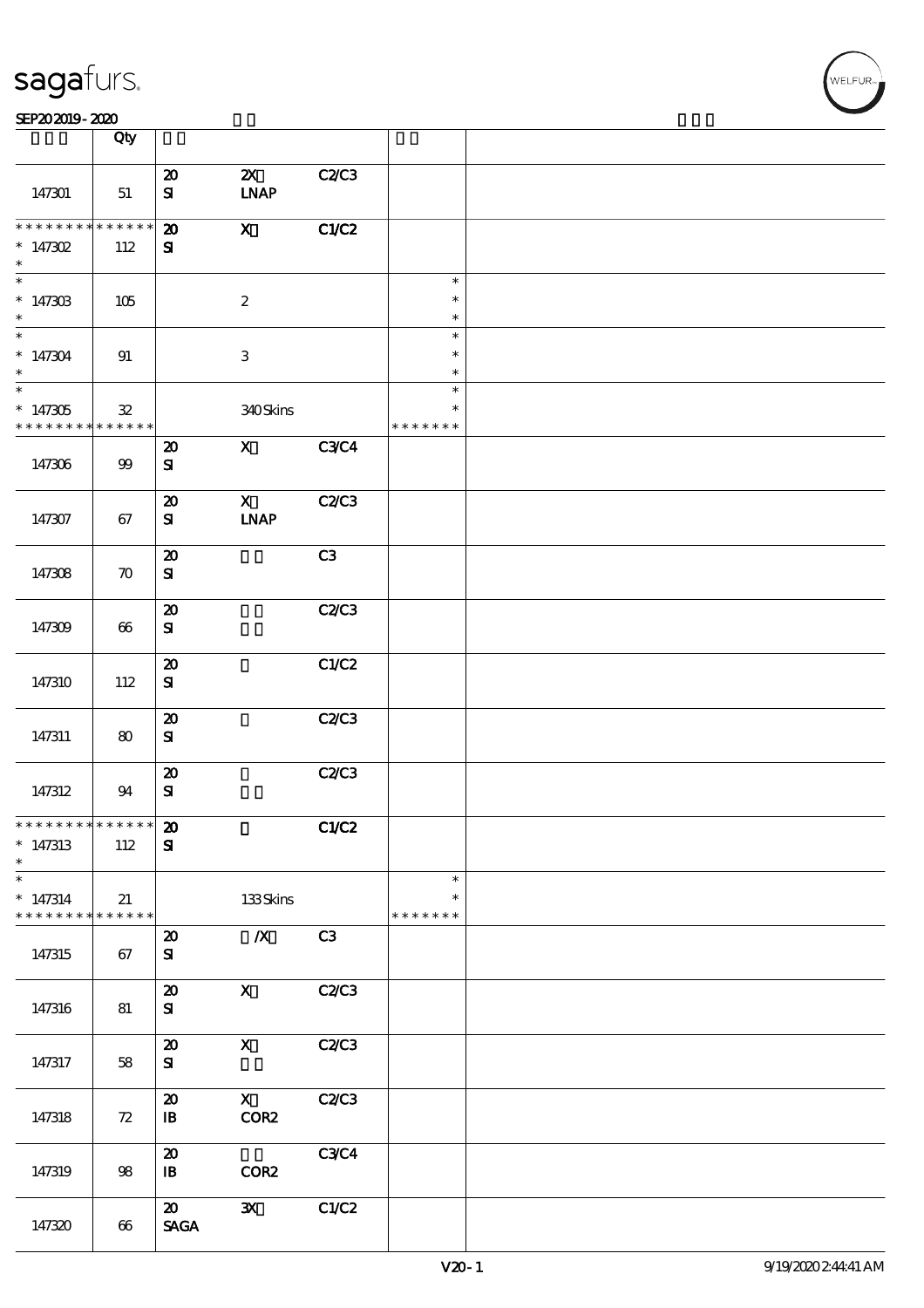| SEP202019-2020 |  |  |  |
|----------------|--|--|--|
|----------------|--|--|--|

|                                                                       | Qty                   |                                            |                             |       |                                   |  |
|-----------------------------------------------------------------------|-----------------------|--------------------------------------------|-----------------------------|-------|-----------------------------------|--|
| * * * * * * * * * * * * * *<br>$* 147321$<br>$\ast$                   | 112                   | $\boldsymbol{\mathsf{20}}$<br><b>SAGA</b>  | $\boldsymbol{\mathsf{z}}$   | C1/C2 |                                   |  |
| $\overline{\ast}$<br>$*147322$<br>$\ast$                              | 105                   |                                            | $\boldsymbol{2}$            |       | $\ast$<br>$\ast$<br>$\ast$        |  |
| $\overline{\phantom{0}}$<br>$* 147323$<br>* * * * * * * * * * * * * * | 48                    |                                            | 265Skins                    |       | $\ast$<br>$\ast$<br>* * * * * * * |  |
| 147324                                                                | 97                    | $\boldsymbol{\mathfrak{D}}$<br><b>SAGA</b> | $\mathbf{x}$<br><b>INAP</b> | C1/C2 |                                   |  |
| 147325                                                                | $37\,$                | $\boldsymbol{\mathfrak{D}}$<br><b>SAGA</b> | $\mathbf{X}$<br><b>INAP</b> | C3    |                                   |  |
| * * * * * * * * * * * * * *<br>$* 147326$<br>$*$                      | 119                   | $\boldsymbol{\omega}$<br><b>SAGA</b>       | $\boldsymbol{\mathsf{X}}$   | C1/C2 |                                   |  |
| $\ast$<br>$* 147327$<br>* * * * * * * * * * * * * * *                 | 62                    |                                            | 181 Skins                   |       | $\ast$<br>$\ast$<br>* * * * * * * |  |
| * * * * * * * * * * * * * *<br>$* 147328$<br>$\ast$                   | 119                   | $\boldsymbol{\mathfrak{D}}$<br><b>SAGA</b> | $\mathbf{X}$                | C1    |                                   |  |
| $*147329$<br>* * * * * * * * * * * * * *                              | 119                   |                                            | 238Skins                    |       | $\ast$<br>* * * * * * *           |  |
| * * * * * * * * * * * * * *<br>$*147330$<br>$\ast$                    | 105                   | $\boldsymbol{\mathfrak{D}}$<br><b>SAGA</b> | $\mathbf{X}$                | C1/C2 |                                   |  |
| $\overline{\phantom{0}}$<br>$*$ 147331<br>$*$                         | 98                    |                                            | $\boldsymbol{2}$            |       | $\ast$<br>$\ast$<br>$\ast$        |  |
| $* 147332$<br>$\ast$                                                  | 98                    |                                            | $\,3$                       |       | $\ast$<br>$\ast$<br>$\ast$        |  |
| $*$ $\qquad$<br>$* 147333$<br>$\ast$                                  | $98\,$                |                                            | $\boldsymbol{4}$            |       | $\ast$<br>$\ast$<br>$\ast$        |  |
| $\ast$<br>$* 147334$<br>* * * * * * * * <mark>* * * * * *</mark> *    | 98                    |                                            | 497Skins                    |       | $\ast$<br>∗<br>* * * * * * *      |  |
| * * * * * * *<br>$*147335$<br>$\ast$                                  | * * * * *<br>98       |                                            |                             |       |                                   |  |
| $\ast$<br>$* 147336$<br>$\ast$                                        | 98                    |                                            | $\boldsymbol{2}$            |       | $\ast$<br>∗<br>$\ast$             |  |
| $\ast$<br>$* 147337$<br>$\ast$                                        | 98                    |                                            | $\ensuremath{\mathbf{3}}$   |       | $\ast$<br>$\ast$<br>$\ast$        |  |
| $\overline{\ast}$<br>$* 147338$<br>$\ast$                             | 98                    |                                            | $\boldsymbol{4}$            |       | $\ast$<br>$\ast$<br>$\ast$        |  |
| $\ast$<br>$* 147339$<br>$\ast$                                        | 98                    |                                            | $\mathbf 5$                 |       | $\ast$<br>$\ast$<br>$\ast$        |  |
| $\ast$<br>$*147340$<br>* * * * * * * *                                | $33\,$<br>* * * * * * |                                            | $523\mathrm{S}$ kins        |       | $\ast$<br>∗<br>* * * * * * *      |  |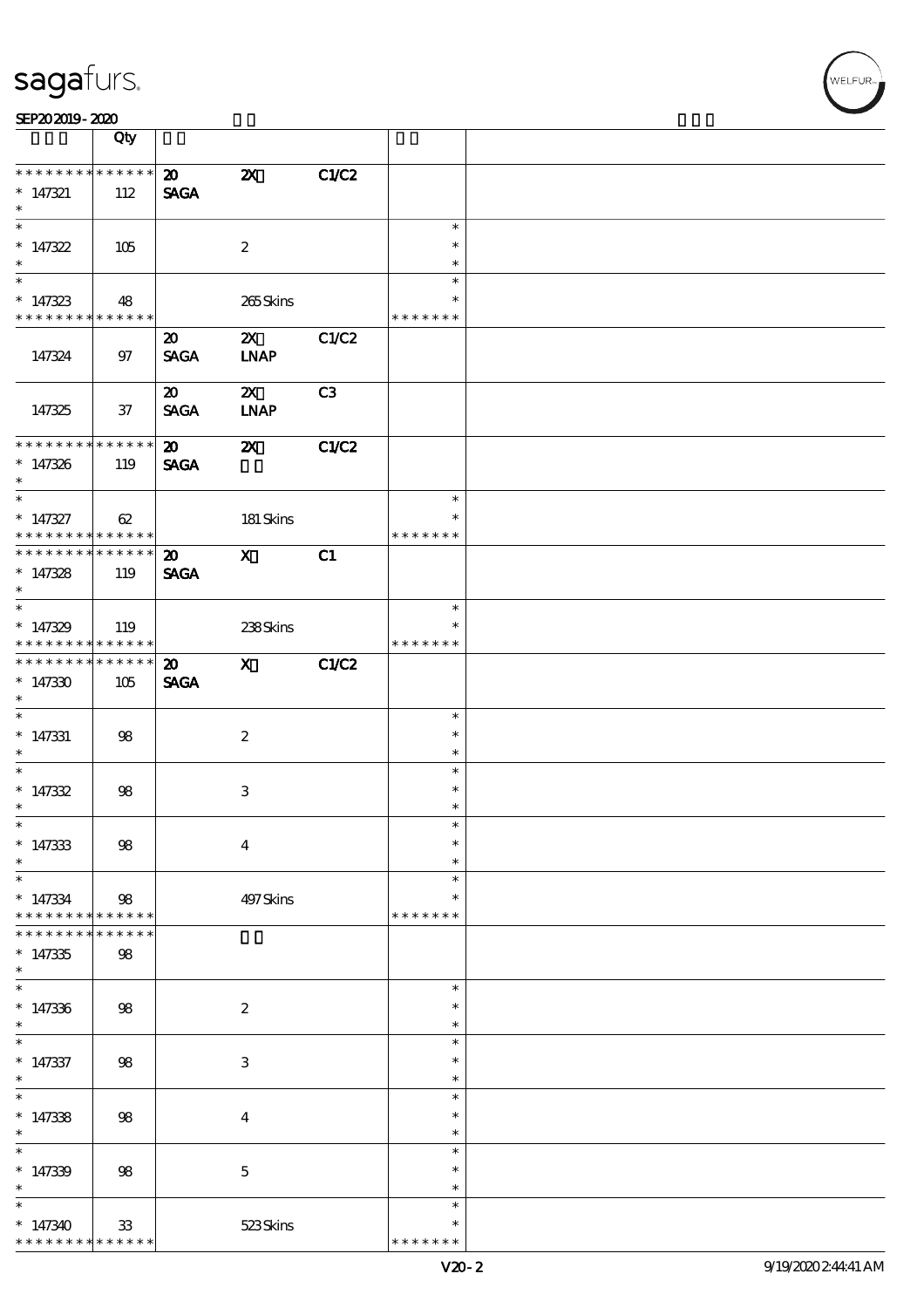| SEP202019-2020 |  |  |  |
|----------------|--|--|--|
|----------------|--|--|--|

|                                                                       | Qty                    |                                                                     |                                                                                                                                                                                                                                                                                                                                                |              |                                      |  |
|-----------------------------------------------------------------------|------------------------|---------------------------------------------------------------------|------------------------------------------------------------------------------------------------------------------------------------------------------------------------------------------------------------------------------------------------------------------------------------------------------------------------------------------------|--------------|--------------------------------------|--|
| * * * * * * * *<br>$* 147341$                                         | $* * * * * * *$<br>112 | $\boldsymbol{\mathsf{20}}$<br><b>SAGA</b>                           | $\mathbf{x}$                                                                                                                                                                                                                                                                                                                                   | C3           |                                      |  |
| $\ast$<br>$*147342$                                                   | 98                     |                                                                     | $\boldsymbol{2}$                                                                                                                                                                                                                                                                                                                               |              | $\ast$<br>$\ast$                     |  |
| $\ast$<br>$* 147343$<br>* * * * * * * *                               | 25<br>* * * * * *      |                                                                     | 235Skins                                                                                                                                                                                                                                                                                                                                       |              | $\ast$<br>$\ast$<br>* * * * * * *    |  |
| * * * * * * * *<br>$* 147344$<br>$\ast$                               | $* * * * * * *$<br>112 | $\boldsymbol{\mathfrak{D}}$<br><b>SAGA</b>                          | $\mathbf x$ and $\mathbf x$ and $\mathbf x$ and $\mathbf x$ and $\mathbf x$ and $\mathbf x$ and $\mathbf x$ and $\mathbf x$ and $\mathbf x$ and $\mathbf x$ and $\mathbf x$ and $\mathbf x$ and $\mathbf x$ and $\mathbf x$ and $\mathbf x$ and $\mathbf x$ and $\mathbf x$ and $\mathbf x$ and $\mathbf x$ and $\mathbf x$ and<br><b>LNAP</b> | C1/C2        |                                      |  |
| $\overline{\ast}$<br>$*147345$<br>$*$                                 | 105                    |                                                                     | $\boldsymbol{2}$                                                                                                                                                                                                                                                                                                                               |              | $\ast$<br>$\ast$<br>$\ast$           |  |
| $* 147346$<br>$\ast$                                                  | 91                     |                                                                     | 3                                                                                                                                                                                                                                                                                                                                              |              | $\ast$<br>$\ast$<br>$\ast$           |  |
| $*$<br>$* 147347$<br>* * * * * * * * * * * * * * *                    | 26                     |                                                                     | 334Skins                                                                                                                                                                                                                                                                                                                                       |              | $\ast$<br>$\ast$<br>* * * * * * *    |  |
| ******** <mark>******</mark><br>$* 147348$<br>$\ast$                  | 107                    | $\boldsymbol{\mathfrak{D}}$<br><b>SAGA</b>                          | $\mathbf{x}$<br><b>INAP</b>                                                                                                                                                                                                                                                                                                                    | C3           |                                      |  |
| $\overline{\ast}$<br>$*147349$<br>* * * * * * * * * * * * * *         | 24                     |                                                                     | 131 Skins                                                                                                                                                                                                                                                                                                                                      |              | $\ast$<br>* * * * * * *              |  |
| 147350                                                                | 43                     | $\boldsymbol{\mathfrak{D}}$<br><b>SAGA</b>                          | $\mathbf{X}$                                                                                                                                                                                                                                                                                                                                   | <b>C2/C3</b> |                                      |  |
| * * * * * * * *<br>$*147351$<br>$*$                                   | * * * * * *<br>133     | $\boldsymbol{\mathfrak{D}}$<br><b>SAGA</b>                          | $\mathbf{x}$                                                                                                                                                                                                                                                                                                                                   | C1           |                                      |  |
| $*147352$<br>* * * * * * * * <mark>* * * * * * *</mark>               | 126                    |                                                                     | 259Skins                                                                                                                                                                                                                                                                                                                                       |              | $\ast$<br>$\ast$<br>* * * * * * *    |  |
| *************** 20<br>$*147353$<br>$\ast$<br>$\overline{\phantom{0}}$ | 133                    | <b>SAGA</b>                                                         | $X$ $C1C2$                                                                                                                                                                                                                                                                                                                                     |              |                                      |  |
| $* 147354$<br>$\ast$                                                  | 126                    |                                                                     | $\boldsymbol{2}$                                                                                                                                                                                                                                                                                                                               |              | $\ast$<br>$\ast$<br>$\ast$<br>$\ast$ |  |
| $*147355$<br>* * * * * * * *                                          | 89<br>* * * * * *      |                                                                     | 348Skins                                                                                                                                                                                                                                                                                                                                       |              | * * * * * * *                        |  |
| 147356                                                                | 79                     | $\boldsymbol{\mathfrak{D}}$<br><b>SAGA</b>                          | $\mathbf{X}$<br>X /                                                                                                                                                                                                                                                                                                                            | C3           |                                      |  |
| 147357<br>* * * * * * *                                               | 107<br>* * * * * *     | $\boldsymbol{\omega}$<br><b>SAGA</b><br>$\boldsymbol{\mathfrak{D}}$ | <b>INAP</b>                                                                                                                                                                                                                                                                                                                                    | C3<br>C1/C2  |                                      |  |
| $*147358$<br>$\ast$<br>$\overline{\phantom{0}}$                       | 105                    | <b>SAGA</b>                                                         |                                                                                                                                                                                                                                                                                                                                                |              | $\ast$                               |  |
| $*147359$<br>$\ast$<br>$*$                                            | 98                     |                                                                     | $\boldsymbol{2}$                                                                                                                                                                                                                                                                                                                               |              | $\ast$<br>$\ast$<br>$\ast$           |  |
| $*147300$<br>$\ast$                                                   | 98                     |                                                                     | 3                                                                                                                                                                                                                                                                                                                                              |              | $\ast$<br>$\ast$                     |  |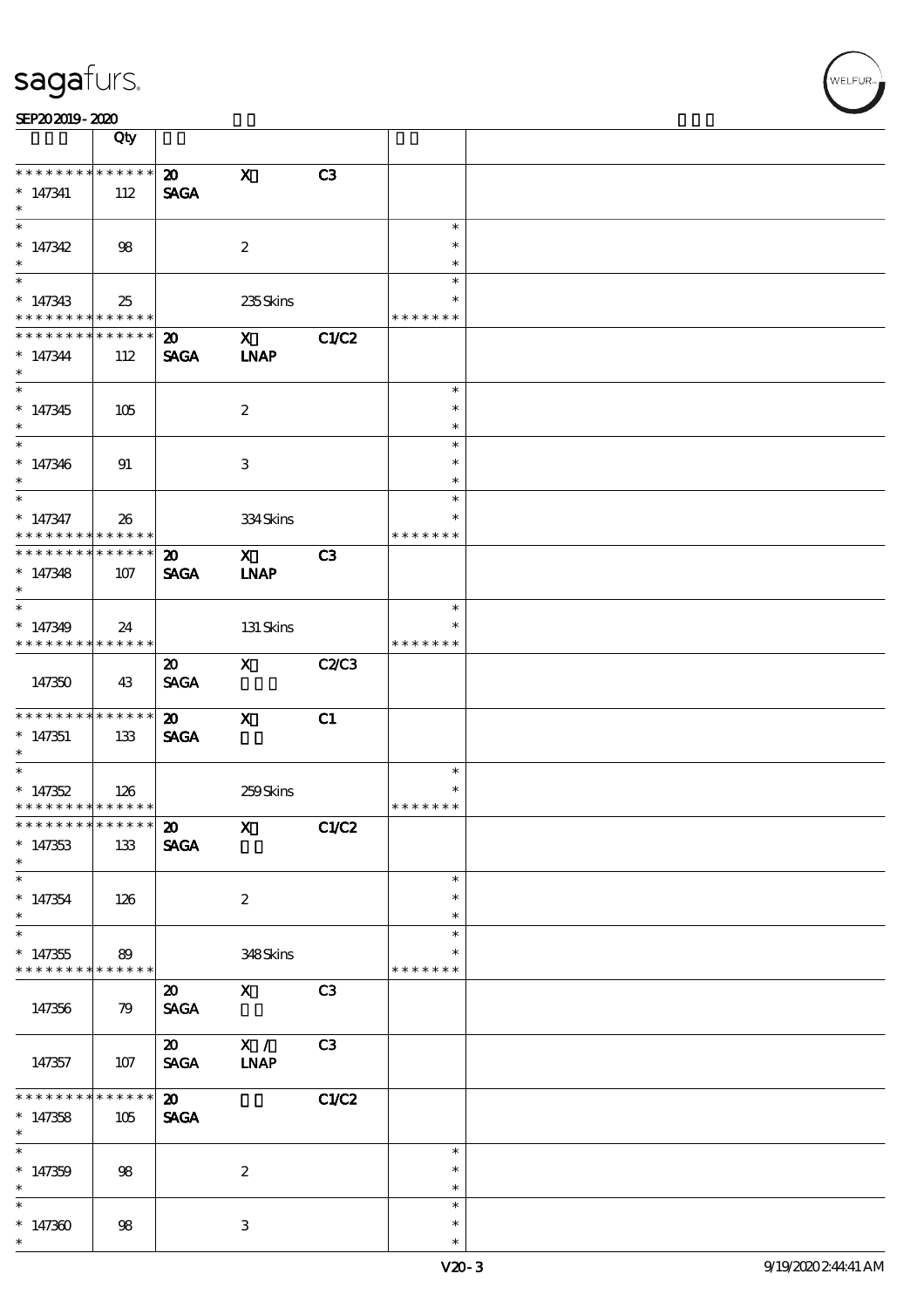|                                            | Qty             |                              |                  |                |               |  |
|--------------------------------------------|-----------------|------------------------------|------------------|----------------|---------------|--|
| $\ast$                                     |                 | $\boldsymbol{\mathfrak{D}}$  |                  | C1/C2          | $\ast$        |  |
| $* 147361$                                 | 98              | <b>SAGA</b>                  |                  |                | $\ast$        |  |
| $\ast$                                     |                 |                              |                  |                | $\ast$        |  |
|                                            |                 |                              |                  |                | $\ast$        |  |
| $*147362$                                  | 98              |                              | $\mathbf{5}$     |                | $\ast$        |  |
| $\ast$                                     |                 |                              |                  |                | $\ast$        |  |
|                                            |                 |                              |                  |                | $\ast$        |  |
| $*147363$                                  | 98              |                              | $\boldsymbol{6}$ |                | $\ast$        |  |
| $\ast$                                     |                 |                              |                  |                | $\ast$        |  |
| $\ast$                                     |                 |                              |                  |                | $\ast$        |  |
| $* 147364$                                 | 89              |                              | 684Skins         |                | $\ast$        |  |
| * * * * * * * * <mark>* * * * * *</mark>   |                 |                              |                  |                | * * * * * * * |  |
| * * * * * * * * * * * * * * *              |                 | $\boldsymbol{\mathfrak{D}}$  |                  | C <sub>3</sub> |               |  |
| $*147365$                                  | 112             | <b>SAGA</b>                  |                  |                |               |  |
| $\ast$                                     |                 |                              |                  |                |               |  |
| $\overline{\phantom{0}}$                   |                 |                              |                  |                | $\ast$        |  |
| $*147366$                                  | 10B             |                              | 215Skins         |                | $\ast$        |  |
| * * * * * * * * <mark>* * * * * * *</mark> |                 |                              |                  |                | * * * * * * * |  |
| * * * * * * * * * * * * * * *              |                 | $\boldsymbol{\mathfrak{D}}$  |                  | C1/C2          |               |  |
| $*147367$                                  | 112             | <b>SAGA</b>                  | <b>INAP</b>      |                |               |  |
| $\ast$                                     |                 |                              |                  |                |               |  |
| $\overline{\phantom{0}}$                   |                 |                              |                  |                | $\ast$        |  |
| $*147368$                                  | 105             |                              | $\boldsymbol{2}$ |                | $\ast$        |  |
| $\ast$                                     |                 |                              |                  |                | $\ast$        |  |
| $\overline{\phantom{0}}$                   |                 |                              |                  |                | $\ast$        |  |
| $*147309$                                  | 104             |                              | 321 Skins        |                |               |  |
| * * * * * * * * <mark>* * * * * *</mark>   |                 |                              |                  |                | * * * * * * * |  |
|                                            |                 | $\boldsymbol{\mathfrak{D}}$  |                  | C3             |               |  |
| 147370                                     | 100             | <b>SAGA</b>                  | <b>INAP</b>      |                |               |  |
|                                            |                 |                              |                  |                |               |  |
| * * * * * * * * <mark>* * * * * *</mark>   |                 | $\boldsymbol{\mathsf{20}}$   |                  | C1/C2          |               |  |
| $* 147371$                                 | 112             | <b>SAGA</b>                  |                  |                |               |  |
| $\ast$                                     |                 |                              |                  |                |               |  |
| $*$                                        |                 |                              |                  |                | $\ast$        |  |
| * $147372$                                 | $90^{\circ}$    |                              | 202Skins         |                | $\ast$        |  |
| * * * * * * * * <mark>* * * * * * *</mark> |                 |                              |                  |                | * * * * * * * |  |
| ************** 20                          |                 |                              |                  | C1/C2          |               |  |
| $* 147373$                                 | 133             | <b>SAGA</b>                  |                  |                |               |  |
| $\ast$                                     |                 |                              |                  |                |               |  |
| $\ast$                                     |                 |                              |                  |                | $\ast$        |  |
| $* 147374$                                 | 126             |                              | $\boldsymbol{2}$ |                | $\ast$        |  |
| $\ast$                                     |                 |                              |                  |                | $\ast$        |  |
|                                            |                 |                              |                  |                | $\ast$        |  |
| $*147375$                                  | 39              |                              | 298Skins         |                |               |  |
| * * * * * * * * <mark>*</mark>             | $* * * * * * *$ |                              |                  |                | * * * * * * * |  |
|                                            |                 | $\boldsymbol{\mathfrak{D}}$  |                  | C3             |               |  |
| 147376                                     | 55              | $\ensuremath{\mathsf{SAGA}}$ |                  |                |               |  |
|                                            |                 |                              |                  |                |               |  |
|                                            |                 | $\boldsymbol{\mathfrak{D}}$  |                  | <b>C3C4</b>    |               |  |
| 147377                                     | 78              | <b>SAGA</b>                  |                  |                |               |  |
|                                            |                 |                              |                  |                |               |  |
|                                            |                 | $\boldsymbol{\mathfrak{D}}$  | $\mathcal{L}$    | C2/C3          |               |  |
| 147378                                     | $55\,$          | <b>SAGA</b>                  |                  |                |               |  |
|                                            |                 |                              |                  |                |               |  |
| * * * * *                                  | * * * * * *     | $\boldsymbol{\mathfrak{D}}$  |                  | C1/C2          |               |  |
| $* 147379$                                 | 98              | <b>SAGA</b>                  |                  |                |               |  |
| $\ast$                                     |                 |                              |                  |                |               |  |
| $\ast$                                     |                 |                              |                  |                | $\ast$        |  |
| $*147380$                                  | 98              |                              | $\boldsymbol{z}$ |                | $\ast$        |  |
| $\ast$                                     |                 |                              |                  |                | $\ast$        |  |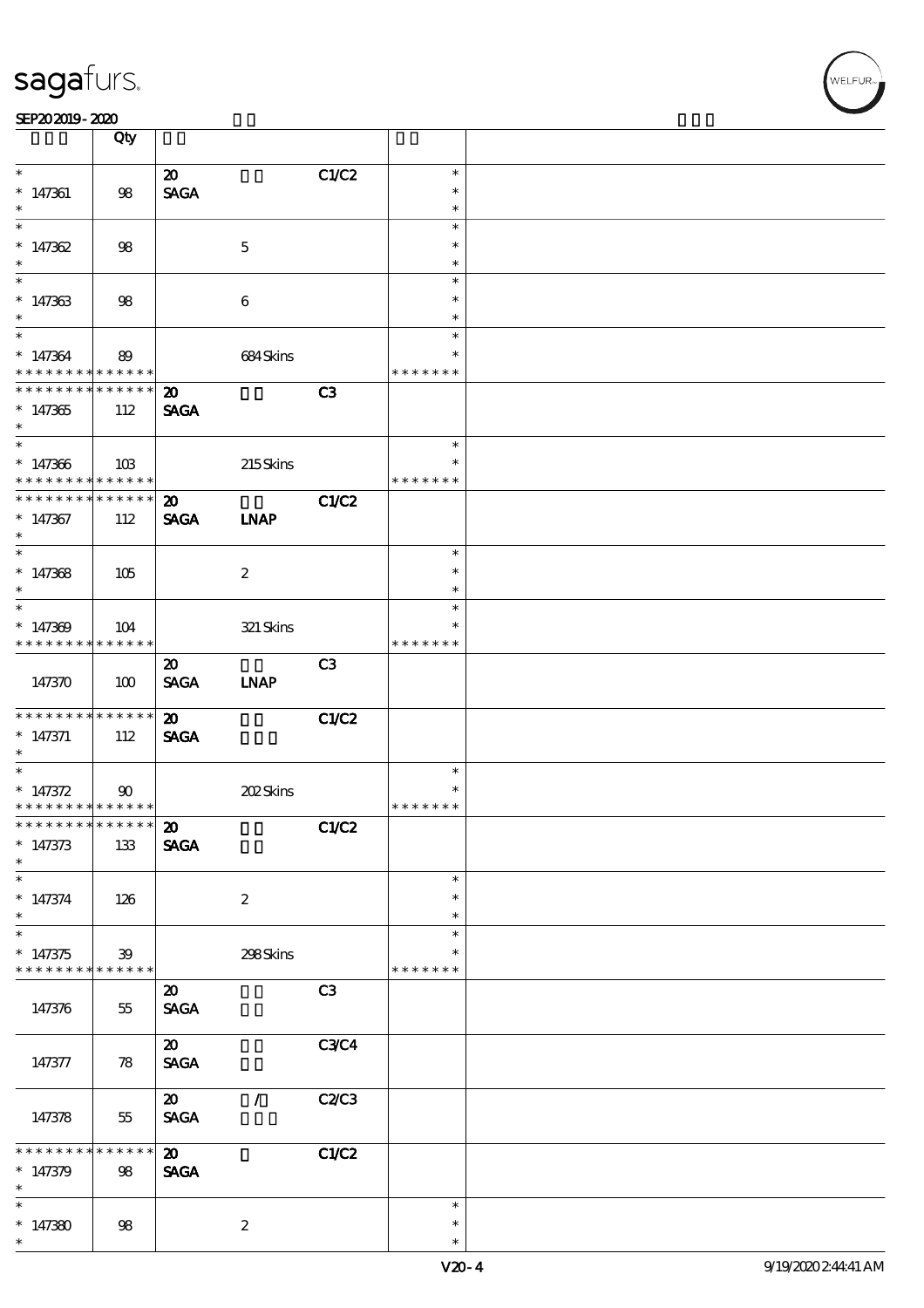| SEP202019-2020                                        |                                    |                                            |                  |                |                         |  |
|-------------------------------------------------------|------------------------------------|--------------------------------------------|------------------|----------------|-------------------------|--|
|                                                       | Qty                                |                                            |                  |                |                         |  |
| $\ast$                                                |                                    | $\boldsymbol{\mathfrak{D}}$                |                  | C1/C2          | $\ast$                  |  |
| $* 147381$<br>$\ast$                                  | 98                                 | <b>SAGA</b>                                |                  |                | $\ast$<br>$\ast$        |  |
| $\ast$                                                |                                    |                                            |                  |                | $\ast$                  |  |
| $*147382$<br>$\ast$                                   | 98                                 |                                            | $\overline{4}$   |                | $\ast$<br>$\ast$        |  |
| $\ast$                                                |                                    |                                            |                  |                | $\ast$<br>$\ast$        |  |
| $*147383$<br>$\ast$<br>$\overline{\ast}$              | 98                                 |                                            | $\mathbf{5}$     |                | $\ast$                  |  |
| $* 147384$                                            | 98                                 |                                            | 588Skins         |                | $\ast$<br>$\ast$        |  |
| * * * * * * * *<br>* * * * * * * *                    | $* * * * * * *$<br>$* * * * * * *$ | $\boldsymbol{\mathfrak{D}}$                |                  | C <sub>3</sub> | * * * * * * *           |  |
| $*147385$<br>$\ast$                                   | 112                                | <b>SAGA</b>                                |                  |                |                         |  |
|                                                       |                                    |                                            |                  |                | $\ast$                  |  |
| $*147386$<br>* * * * * * * * <mark>* * * * * *</mark> | $\boldsymbol{\pi}$                 |                                            | 182Skins         |                | $\ast$<br>* * * * * * * |  |
| * * * * * * * * * * * * * * *                         |                                    | $\boldsymbol{\mathfrak{D}}$                |                  | C1/C2          |                         |  |
| $* 147387$<br>$\ast$                                  | 98                                 | <b>SAGA</b>                                | <b>INAP</b>      |                |                         |  |
| $\ast$<br>$*147388$                                   | 98                                 |                                            | 196Skins         |                | $\ast$<br>$\ast$        |  |
| * * * * * * * *                                       | * * * * * *                        |                                            |                  |                | * * * * * * *           |  |
|                                                       |                                    | $\boldsymbol{\mathfrak{D}}$                |                  | C3             |                         |  |
| 147389                                                | 86                                 | <b>SAGA</b>                                | <b>INAP</b>      |                |                         |  |
| * * * * * * * * <mark>* * * * * * *</mark>            |                                    | $\boldsymbol{\mathfrak{D}}$                |                  | C1/C2          |                         |  |
| $*147390$<br>$\ast$<br>$\overline{\phantom{0}}$       | 112                                | <b>SAGA</b>                                |                  |                |                         |  |
| $*147391$                                             | 25                                 |                                            | $137$ Skins      |                | $\ast$<br>$\ast$        |  |
| * * * * * * * * <mark>* * * * * *</mark>              |                                    |                                            |                  |                | * * * * * * *           |  |
| * * * * * * * *<br>$* 147392$<br>$\star$ .            | ******<br>105                      | $\boldsymbol{\mathfrak{D}}$<br><b>SAGA</b> |                  | C1/C2          |                         |  |
| $\ast$                                                |                                    |                                            |                  |                | $\ast$                  |  |
| $* 147308$<br>$\ast$                                  | 105                                |                                            | $\boldsymbol{2}$ |                | $\ast$<br>$\ast$        |  |
| $\ast$                                                |                                    |                                            |                  |                | $\ast$                  |  |
| $* 147394$<br>$\ast$                                  | 105                                |                                            | 3                |                | $\ast$<br>$\ast$        |  |
| $\ast$<br>$*147395$                                   | $\boldsymbol{\mathfrak{D}}$        |                                            | 345Skins         |                | $\ast$<br>$\ast$        |  |
| * * * * * * * *                                       | * * * * * * *                      |                                            |                  |                | * * * * * * *           |  |
| 147396                                                | 46                                 | $\boldsymbol{\mathfrak{D}}$<br><b>SAGA</b> |                  | C3             |                         |  |
| 147397                                                | 112                                | $\boldsymbol{\mathfrak{D}}$<br><b>SAGA</b> |                  | <b>C3C4</b>    |                         |  |
|                                                       |                                    |                                            |                  |                |                         |  |
| 147398                                                | $\boldsymbol{\omega}$              | $\boldsymbol{\mathfrak{D}}$<br><b>SAGA</b> |                  | C2C3           |                         |  |
| 147399                                                | 98                                 | $\boldsymbol{\mathfrak{D}}$<br><b>SAGA</b> |                  | C1/C2          |                         |  |
| * * * *<br>$*147400$<br>$\ast$                        | *****<br>*<br>112                  | $\boldsymbol{\mathfrak{D}}$<br><b>SAGA</b> |                  | C3             |                         |  |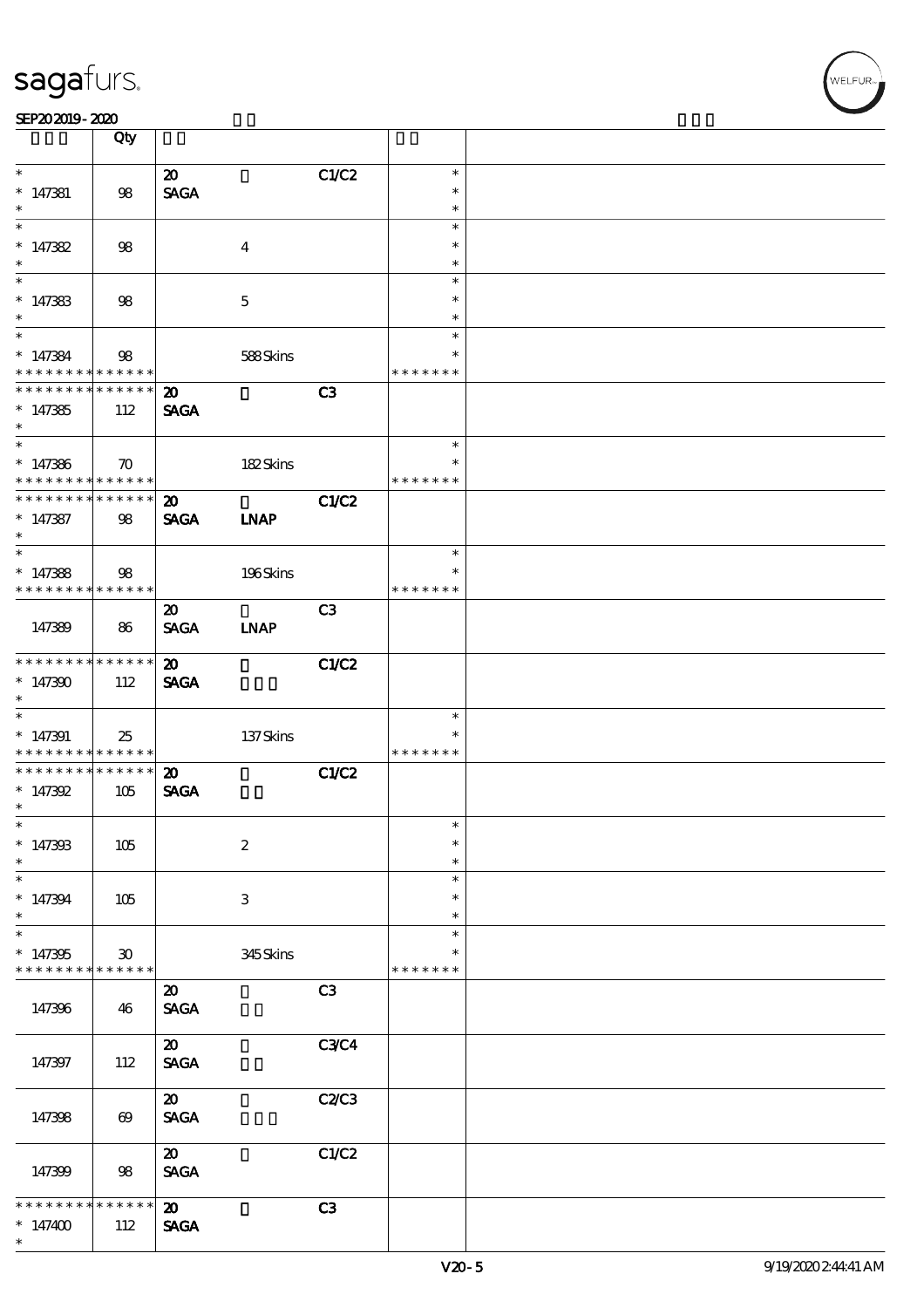|                                                                               | Qty                |                                            |                           |              |                                   |  |
|-------------------------------------------------------------------------------|--------------------|--------------------------------------------|---------------------------|--------------|-----------------------------------|--|
| $\ast$<br>$*147401$<br>$\ast$                                                 | 105                | $\boldsymbol{\mathfrak{D}}$<br><b>SAGA</b> |                           | C3           | $\ast$<br>$\ast$<br>$\ast$        |  |
| $\overline{\ast}$<br>$* 147402$<br>* * * * * * * *                            | 44<br>* * * * * *  |                                            | $261$ Skins               |              | $\ast$<br>$\ast$<br>* * * * * * * |  |
| * * * * * * *<br>$*14740B$<br>$\ast$                                          | * * * * * *<br>119 | $\boldsymbol{\mathbf{z}}$<br><b>SAGA</b>   |                           | C1/C2        |                                   |  |
| $\overline{\phantom{0}}$<br>$* 147404$<br>$\ast$                              | 112                |                                            | $\boldsymbol{2}$          |              | $\ast$<br>$\ast$<br>$\ast$        |  |
| $\overline{\ast}$<br>$*147405$<br>$\ast$                                      | 112                |                                            | $\,3\,$                   |              | $\ast$<br>$\ast$<br>$\ast$        |  |
| $\overline{\ast}$<br>$* 147406$<br>$\ast$                                     | 112                |                                            | $\boldsymbol{4}$          |              | $\ast$<br>$\ast$<br>$\ast$        |  |
| $\ast$<br>$* 147407$<br>* * * * * * * * * * * * * * *                         | $\boldsymbol{\pi}$ |                                            | 525Skins                  |              | $\ast$<br>$\ast$<br>* * * * * * * |  |
| 147408                                                                        | 50                 | $\boldsymbol{\mathfrak{D}}$<br><b>SAGA</b> |                           | C3           |                                   |  |
| * * * * * * * *<br>$*147409$<br>$\ast$                                        | ******<br>105      | $\boldsymbol{\mathsf{20}}$<br><b>SAGA</b>  |                           | <b>C2/C3</b> |                                   |  |
| $\ast$<br>$*147410$<br>* * * * * * * * <mark>* * * * * * *</mark>             | $22\,$             |                                            | 127Skins                  |              | $\ast$<br>$\ast$<br>* * * * * * * |  |
| 147411                                                                        | 110                | $\boldsymbol{\mathfrak{D}}$<br><b>SAGA</b> | $\boldsymbol{X}$          | <b>C2/C3</b> |                                   |  |
| **************<br>$*$ 147412<br>$\ast$                                        | 112                | $\boldsymbol{\mathfrak{D}}$<br><b>SAGA</b> | $\boldsymbol{\mathrm{X}}$ | C1/C2        |                                   |  |
| $*$<br>$*147413$<br>$\ast$                                                    | 105                |                                            | $\boldsymbol{2}$          |              | $\ast$<br>$\ast$<br>$\ast$        |  |
| $\ast$<br>$* 147414$<br>$\ast$                                                | 105                |                                            | $\,3\,$                   |              | $\ast$<br>$\ast$<br>$\ast$        |  |
| $\overline{\phantom{0}}$<br>$*$ 147415<br>$\ast$                              | 105                |                                            | $\boldsymbol{4}$          |              | $\ast$<br>$\ast$<br>$\ast$        |  |
| $\ast$<br>$* 147416$<br>$\ast$                                                | 105                |                                            | $\mathbf 5$               |              | $\ast$<br>$\ast$<br>$\ast$        |  |
| $\overline{\phantom{0}}$<br>$*$ 147417<br>$\ast$                              | 105                |                                            | $\bf 6$                   |              | $\ast$<br>$\ast$<br>$\ast$        |  |
| $\overline{\ast}$<br>$* 147418$<br>* * * * * * * * <mark>* * * * * * *</mark> | 61                 |                                            | 698Skins                  |              | $\ast$<br>∗<br>* * * * * * *      |  |
| * * * * * * *<br>$*147419$<br>$\ast$                                          | * * * * * *<br>112 | $\boldsymbol{\mathfrak{D}}$<br><b>SAGA</b> | $\boldsymbol{\mathrm{X}}$ | C3           |                                   |  |
| $\ast$<br>$*147420$<br>* * * * * * * * <mark>* * * * * * *</mark>             | 23                 |                                            | 135Skins                  |              | $\ast$<br>∗<br>* * * * * * *      |  |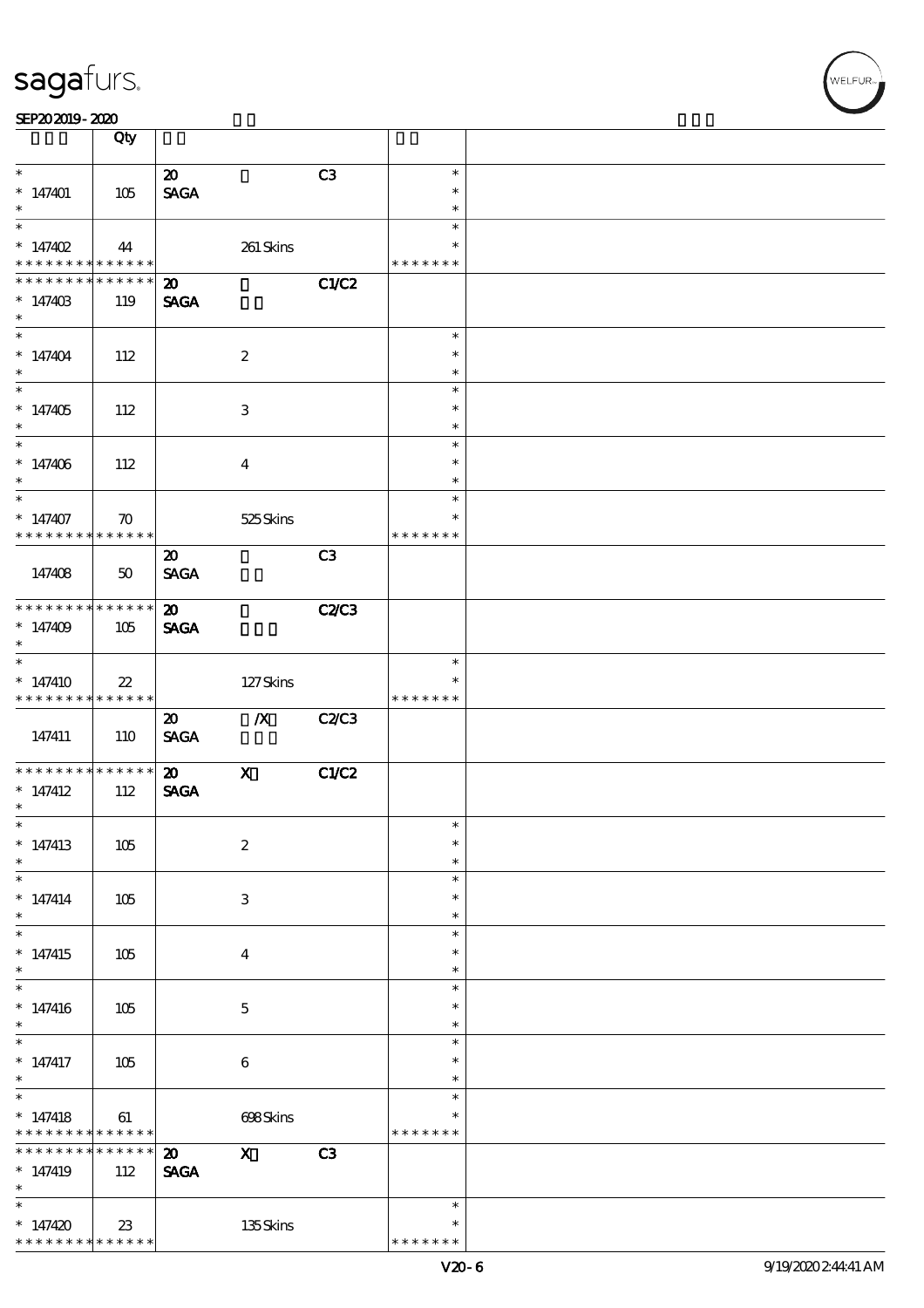|                               | Qty                                  |                                            |                           |              |                         |  |
|-------------------------------|--------------------------------------|--------------------------------------------|---------------------------|--------------|-------------------------|--|
| * * * * * * *                 | * * * * * *                          | $\boldsymbol{\mathfrak{D}}$                | $\mathbf x$               | C1/C2        |                         |  |
| $*$ 147421<br>$\ast$          | 120                                  | <b>SAGA</b>                                |                           |              |                         |  |
|                               |                                      |                                            |                           |              | $\ast$                  |  |
| $* 147422$                    | 112                                  |                                            | $\boldsymbol{z}$          |              | $\ast$                  |  |
| $\ast$                        |                                      |                                            |                           |              | $\ast$                  |  |
| $\ast$                        |                                      |                                            |                           |              | $\ast$                  |  |
| $*147423$                     | 112                                  |                                            | $\ensuremath{\mathbf{3}}$ |              | $\ast$<br>$\ast$        |  |
| $\ast$                        |                                      |                                            |                           |              | $\ast$                  |  |
| $* 147424$                    | 98                                   |                                            | $\boldsymbol{4}$          |              | $\ast$<br>$\ast$        |  |
|                               |                                      |                                            |                           |              | $\ast$                  |  |
| $*147425$<br>* * * * * * * *  | 25<br>* * * * * *                    |                                            | 467Skins                  |              | $\ast$<br>* * * * * * * |  |
|                               |                                      |                                            |                           |              |                         |  |
| 147426                        | 51                                   | $\boldsymbol{\mathfrak{D}}$<br><b>SAGA</b> | $\boldsymbol{\mathrm{X}}$ | C3           |                         |  |
| * * * * * * * *               | * * * * * *                          | $\boldsymbol{\mathfrak{D}}$                | $\mathbf x$               | <b>C2/C3</b> |                         |  |
| $*147427$<br>$\ast$           | 112                                  | <b>SAGA</b>                                |                           |              |                         |  |
|                               |                                      |                                            |                           |              | $\ast$                  |  |
|                               |                                      |                                            |                           |              | $\ast$                  |  |
| * $147428$<br>* * * * * * * * | $\boldsymbol{\omega}$<br>* * * * * * |                                            | 172Skins                  |              | * * * * * * *           |  |
|                               |                                      | $\boldsymbol{\boldsymbol{\mathrm{20}}}$    | $\mathbf x$               | C2C3         |                         |  |
| 147429                        | 89                                   | IA                                         | COR1                      |              |                         |  |
|                               |                                      | $\boldsymbol{\mathfrak{D}}$                | X /                       | C2/C3        |                         |  |
| 147430                        | 78                                   | IA                                         | COR1                      |              |                         |  |
|                               |                                      | $\boldsymbol{\mathfrak{D}}$                |                           | C2C3         |                         |  |
| 147431                        | 82                                   | IA                                         | COR1                      |              |                         |  |
|                               |                                      |                                            |                           |              |                         |  |
|                               |                                      | $\boldsymbol{\mathfrak{D}}$                | $\boldsymbol{X}$          | <b>C2/C3</b> |                         |  |
| 147432                        | 54                                   | IA                                         | COR1                      |              |                         |  |
|                               |                                      | $\boldsymbol{\mathfrak{D}}$                | $\boldsymbol{\alpha}$     | C1/C2        |                         |  |
| 147433                        | 96                                   | <b>SROY</b>                                |                           |              |                         |  |
| * * * * * * * *               | $* * * * * * *$                      | $\boldsymbol{\mathfrak{D}}$                | $\boldsymbol{\mathsf{X}}$ | C1/C2        |                         |  |
| $*147434$<br>$\ast$           | 105                                  | <b>SROY</b>                                |                           |              |                         |  |
| $\ast$                        |                                      |                                            |                           |              | $\ast$                  |  |
| $*147435$<br>$\ast$           | 98                                   |                                            | $\boldsymbol{2}$          |              | $\ast$<br>$\ast$        |  |
| $\overline{\ast}$             |                                      |                                            |                           |              | $\ast$                  |  |
| $*147436$                     |                                      |                                            | 3                         |              | $\ast$                  |  |
| $\ast$                        | 98                                   |                                            |                           |              | $\ast$                  |  |
|                               |                                      |                                            |                           |              | $\ast$                  |  |
| $* 147437$<br>* * * * * * * * | 87<br>******                         |                                            | 388Skins                  |              | *<br>* * * * * * *      |  |
| * * * * * * * *               | * * * * * *                          | $\boldsymbol{\mathfrak{D}}$                | $\mathbf x$               | C1/C2        |                         |  |
| $*147438$<br>$\ast$           | 112                                  | <b>SROY</b>                                |                           |              |                         |  |
| $\overline{\ast}$             |                                      |                                            |                           |              | $\ast$                  |  |
|                               |                                      |                                            |                           |              | $\ast$                  |  |
| $*147439$<br>$\ast$           | 105                                  |                                            | $\boldsymbol{2}$          |              | $\ast$                  |  |
| $\ast$                        |                                      |                                            |                           |              | $\ast$                  |  |
| $*14740$                      | 76                                   |                                            | 293Skins                  |              | $\ast$                  |  |
| * * * * * * * *               | * * * * * *                          |                                            |                           |              | * * * * * * *           |  |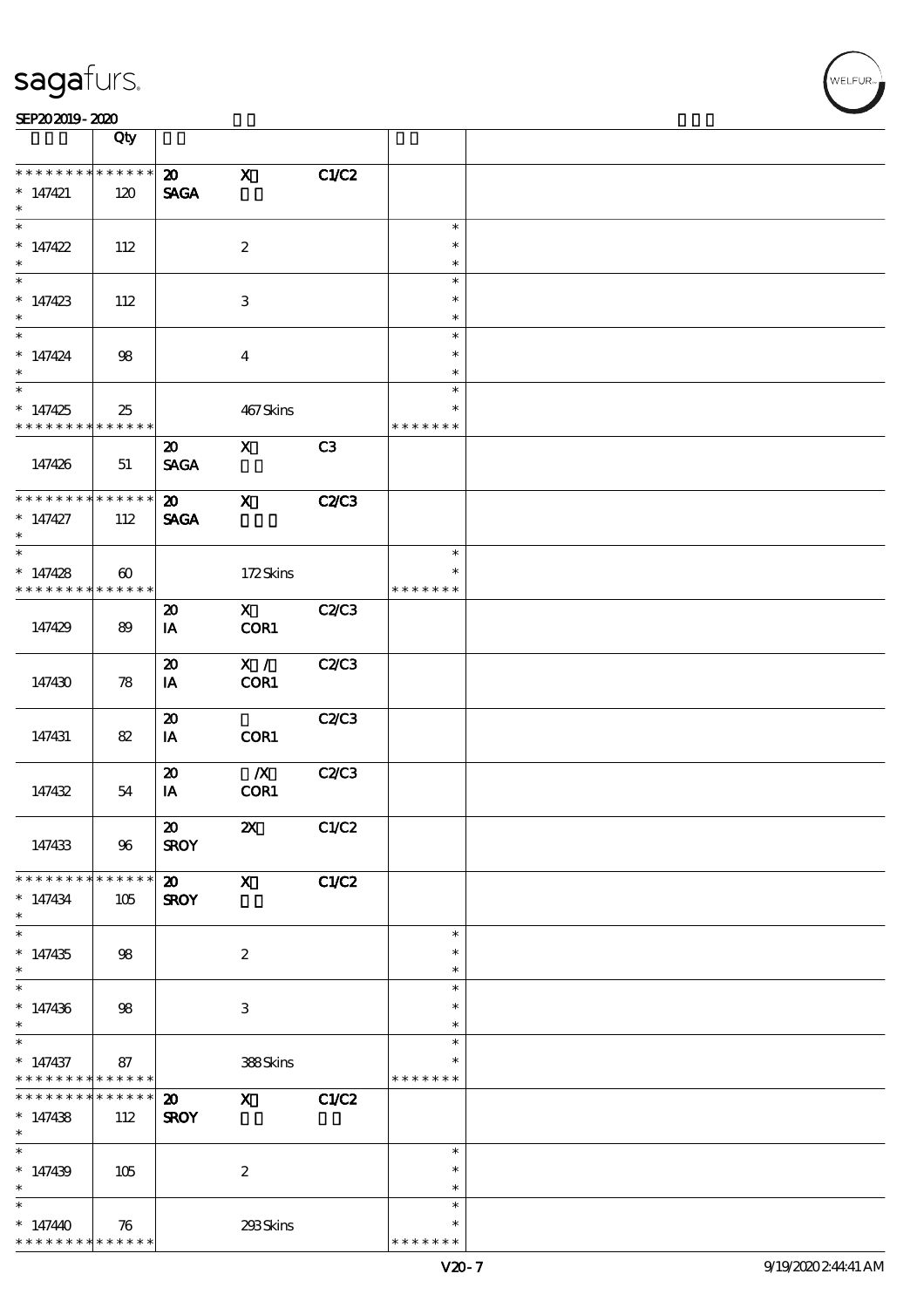| SEP202019-2020 |  |  |  |
|----------------|--|--|--|
|----------------|--|--|--|

|                                                                                      | Qty                |                                            |                            |                      |                                   |  |
|--------------------------------------------------------------------------------------|--------------------|--------------------------------------------|----------------------------|----------------------|-----------------------------------|--|
| * * * * * * * * * * * * * *<br>$*$ 147441<br>$\ast$                                  | 105                | $\boldsymbol{\mathfrak{D}}$<br><b>SROY</b> | $\mathbf x$                | C1/C2                |                                   |  |
| $\overline{\ast}$<br>$* 147442$<br>$\ast$                                            | 98                 |                                            | $\boldsymbol{2}$           |                      | $\ast$<br>$\ast$<br>$\ast$        |  |
| $\overline{\phantom{0}}$<br>$* 147443$<br>* * * * * * * * <mark>* * * * * * *</mark> | 84                 |                                            | 287Skins                   |                      | $\ast$<br>∗<br>* * * * * * *      |  |
| * * * * * * * *<br>$* 147444$<br>$\ast$                                              | * * * * * *<br>105 | $\boldsymbol{\mathfrak{D}}$<br><b>SROY</b> | $\mathbf X$<br><b>INAP</b> | C1/C2                |                                   |  |
| $\overline{\ast}$<br>$*147445$<br>* * * * * * * * * * * * * *                        | 53                 |                                            | 158Skins                   |                      | $\ast$<br>$\ast$<br>* * * * * * * |  |
| 147446                                                                               | 75                 | $\boldsymbol{\mathfrak{D}}$<br><b>SROY</b> | $\mathbf{X}$               | C1/C2                |                                   |  |
| * * * * * * * * * * * * * *<br>$* 147447$<br>$\ast$                                  | 91                 | $\boldsymbol{\mathfrak{D}}$<br><b>SROY</b> |                            | C1/C2                |                                   |  |
| $\ast$<br>$*147448$<br>* * * * * * * * * * * * * * *                                 | 25                 |                                            | $116$ Skins                |                      | $\ast$<br>$\ast$<br>* * * * * * * |  |
| 147449                                                                               | $55\,$             | $\boldsymbol{\mathfrak{D}}$<br><b>SROY</b> |                            | C1/C2<br><b>LNAP</b> |                                   |  |
| * * * * * * * *<br>$*147450$<br>$\ast$                                               | $******$<br>112    | $\boldsymbol{\mathfrak{D}}$<br><b>SROY</b> |                            | C1/C2                |                                   |  |
| $\ast$<br>$*$ 147451<br>$\ast$                                                       | 105                |                                            | $\boldsymbol{2}$           |                      | $\ast$<br>$\ast$<br>$\ast$        |  |
| $\ast$<br>$*147452$<br>$\ast$                                                        | 105                |                                            | $\,3\,$                    |                      | $\ast$<br>$\ast$<br>$\ast$        |  |
| $*$<br>$*147453$<br>$\ast$                                                           | 105                |                                            | $\boldsymbol{4}$           |                      | $\ast$<br>$\ast$<br>$\ast$        |  |
| $\ast$<br>$*147454$<br>* * * * * * * * * * * * * *                                   | 54                 |                                            | 481 Skins                  |                      | $\ast$<br>$\ast$<br>* * * * * * * |  |
| 147455                                                                               | 48                 | $\boldsymbol{\mathfrak{D}}$<br><b>SROY</b> | <b>INAP</b>                | C1/C2                |                                   |  |
| * * * * * * *<br>$*147456$<br>$\ast$                                                 | * * * * * *<br>105 | $\boldsymbol{\mathfrak{D}}$<br><b>SROY</b> |                            | C1/C2                |                                   |  |
| $\overline{\phantom{0}}$<br>$*$ 147457<br>$*$                                        | $98$               |                                            | $\boldsymbol{2}$           |                      | $\ast$<br>$\ast$<br>$\ast$        |  |
| $\overline{\ast}$<br>$*147458$<br>$\ast$                                             | $98$               |                                            | $\,3$                      |                      | $\ast$<br>$\ast$<br>$\ast$        |  |
| $\ast$<br>$*147459$<br>$\ast$                                                        | $98$               |                                            | $\boldsymbol{4}$           |                      | $\ast$<br>$\ast$<br>$\ast$        |  |
| $\ast$<br>$*147400$<br>$\ast$                                                        | $98$               |                                            | $\mathbf 5$                |                      | $\ast$<br>$\ast$<br>$\ast$        |  |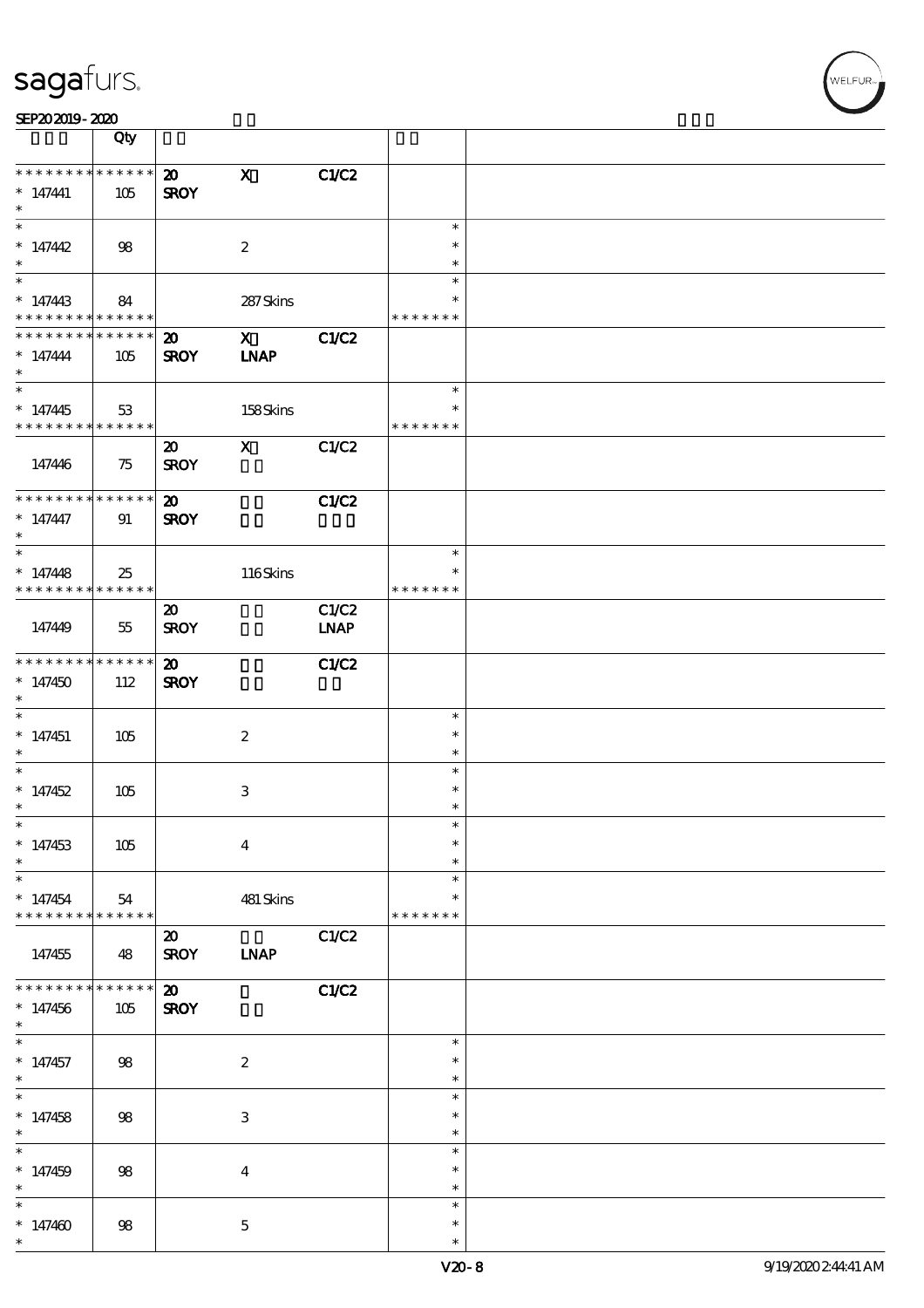| SEP202019-2020 |  |  |
|----------------|--|--|
|----------------|--|--|

|                             | Qty         |                             |                           |       |               |  |
|-----------------------------|-------------|-----------------------------|---------------------------|-------|---------------|--|
| $\ast$                      |             | $\boldsymbol{\mathfrak{D}}$ |                           | C1/C2 | $\ast$        |  |
| $*147461$                   | 98          | <b>SROY</b>                 |                           |       | $\ast$        |  |
| $\ast$                      |             |                             |                           |       | $\ast$        |  |
| $\ast$                      |             |                             |                           |       | $\ast$        |  |
| $* 147462$                  | $98\,$      |                             | $\boldsymbol{\tau}$       |       | $\ast$        |  |
| $\ast$                      |             |                             |                           |       | $\ast$        |  |
| $\ast$                      |             |                             |                           |       | $\ast$        |  |
| $*147463$                   | $98\,$      |                             | 791 Skins                 |       | $\ast$        |  |
| * * * * * * * * * * * * * * |             |                             |                           |       | * * * * * * * |  |
|                             |             | $\boldsymbol{\mathfrak{D}}$ |                           | C1/C2 |               |  |
| 147464                      | 54          | <b>SROY</b>                 | <b>LNAP</b>               |       |               |  |
|                             |             |                             |                           |       |               |  |
| ********                    | * * * * * * | $\boldsymbol{\mathfrak{D}}$ |                           | C1/C2 |               |  |
| $*147465$                   | 105         | <b>SROY</b>                 |                           |       |               |  |
| $\ast$                      |             |                             |                           |       |               |  |
| $\ast$                      |             |                             |                           |       | $\ast$        |  |
| $* 147406$                  | 98          |                             | $\boldsymbol{2}$          |       | $\ast$        |  |
| $\ast$                      |             |                             |                           |       | $\ast$        |  |
| $\ast$                      |             |                             |                           |       | $\ast$        |  |
| $*$ 147467                  | $98\,$      |                             | $\ensuremath{\mathbf{3}}$ |       | $\ast$        |  |
| $\ast$                      |             |                             |                           |       | $\ast$        |  |
| $\ast$                      |             |                             |                           |       | $\ast$        |  |
| $*147468$                   | $98\,$      |                             | $\boldsymbol{4}$          |       | $\ast$        |  |
| $\ast$                      |             |                             |                           |       | $\ast$        |  |
| $\overline{\ast}$           |             |                             |                           |       | $\ast$        |  |
| $*147469$                   | 31          |                             | 430Skins                  |       | $\ast$        |  |
| * * * * * * * *             | * * * * * * |                             |                           |       | * * * * * * * |  |
| * * * * * * * *             | * * * * * * | $\boldsymbol{\mathfrak{D}}$ | $\mathbf{X}$              | CLC2  |               |  |
| $* 147470$                  | 105         | <b>SROY</b>                 |                           |       |               |  |
|                             |             |                             |                           |       |               |  |
| $\ast$                      |             |                             |                           |       | $\ast$        |  |
| $*$ 147471                  | 26          |                             | 131 Skins                 |       | $\ast$        |  |
| * * * * * * * *             | * * * * * * |                             |                           |       | * * * * * * * |  |
|                             |             | $\boldsymbol{\mathfrak{D}}$ | $\mathbf X$               | C1/C2 |               |  |
| 147472                      | 105         | <b>SROY</b>                 |                           |       |               |  |
|                             |             |                             |                           |       |               |  |
|                             |             |                             |                           |       |               |  |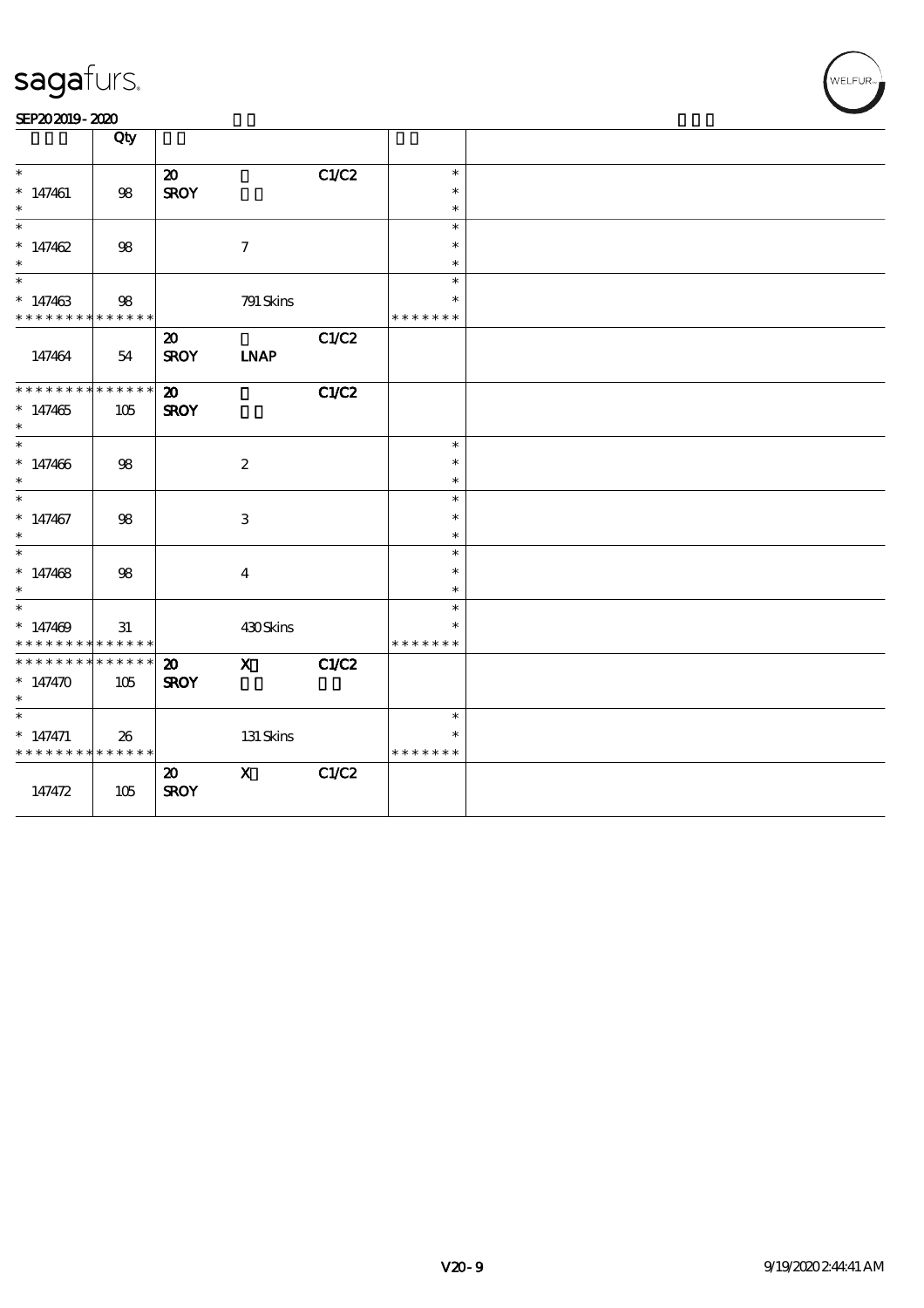|                                                      | Qty                   |                              |                                      |             |                                   |  |
|------------------------------------------------------|-----------------------|------------------------------|--------------------------------------|-------------|-----------------------------------|--|
| 147501                                               | $99$                  | $\mathbf 0$<br>${\bf s}$     | $\boldsymbol{\mathsf{z}}$            | C2/C3       |                                   |  |
| 147502                                               | 102                   | $\mathbf 0$<br>${\bf s}$     | $\boldsymbol{\mathrm{X}}$            | C2C3        |                                   |  |
| 147503                                               | 111                   | $\mathbf 0$<br>${\bf s}$     | $\mathbf{x}$                         | C2C3        |                                   |  |
| 147504                                               | 75                    | $\mathbf{o}$<br>${\bf s}$    | X /<br><b>INAP</b>                   | C2C3        |                                   |  |
| * * * * * * * * * * * * * *<br>$*147505$<br>$\ast$   | 126                   | $\mathbf{O}$<br>$\mathbf{a}$ |                                      | C1/C2       |                                   |  |
| $\ast$<br>$*147506$<br>* * * * * * * * * * * * * *   | 67                    |                              | 193Skins                             |             | $\ast$<br>$\ast$<br>* * * * * * * |  |
| 147507                                               | $\boldsymbol{\omega}$ | $\mathbf 0$<br>${\bf s}$     |                                      | <b>C3C4</b> |                                   |  |
| 147508                                               | 118                   | $\mathbf{o}$<br>${\bf s}$    |                                      | C2C3        |                                   |  |
| * * * * * * * * * * * * * *<br>$*147509$<br>$\ast$   | 126                   | $\mathbf 0$<br>${\bf s}$     |                                      | C1/C2       |                                   |  |
| $\ast$<br>$*147510$<br>* * * * * * * * * * * * * *   | 118                   |                              | 244Skins                             |             | $\ast$<br>*<br>* * * * * * *      |  |
| 147511                                               | 111                   | $\mathbf 0$<br>${\bf s}$     | $\mathcal{L}$                        | <b>C3C4</b> |                                   |  |
| 147512                                               | 106                   | $\mathbf{o}$<br>${\bf s}$    | $\mathcal{F}$<br><b>INAP</b>         | C1/C2       |                                   |  |
| 147513                                               | 115                   | $\mathbf{O}$<br>${\bf s}$    | $\mathcal{L}$                        | C1/C2       |                                   |  |
| $*147514$<br>$\ast$                                  | 126                   | $\mathbf{O}$<br>${\bf s}$    |                                      | C1/C2       |                                   |  |
| $\ast$<br>$*147515$<br>* * * * * * * * * * * * * * * | 51                    |                              | 177Skins                             |             | $\ast$<br>* * * * * * *           |  |
| 147516                                               | 94                    | $\mathbf 0$<br>${\bf s}$     | X / ZX C1/C2                         |             |                                   |  |
| 147517                                               | 51                    | $\mathbf{O}$<br>${\bf s}$    | X / ZX C1/C2                         |             |                                   |  |
| 147518                                               | 99                    | $\mathbf{0}$<br><b>SAGA</b>  | $\boldsymbol{\mathsf{Z}}$            | C1/C2       |                                   |  |
| 147519                                               | 127                   | $\mathbf{O}$<br><b>SAGA</b>  | $\boldsymbol{\mathsf{Z}}$            | C1/C2       |                                   |  |
| 147520                                               | 83                    | $\mathbf 0$<br><b>SAGA</b>   | $\overline{\mathbf{X}}$ $\mathbf{X}$ | <b>C3C4</b> |                                   |  |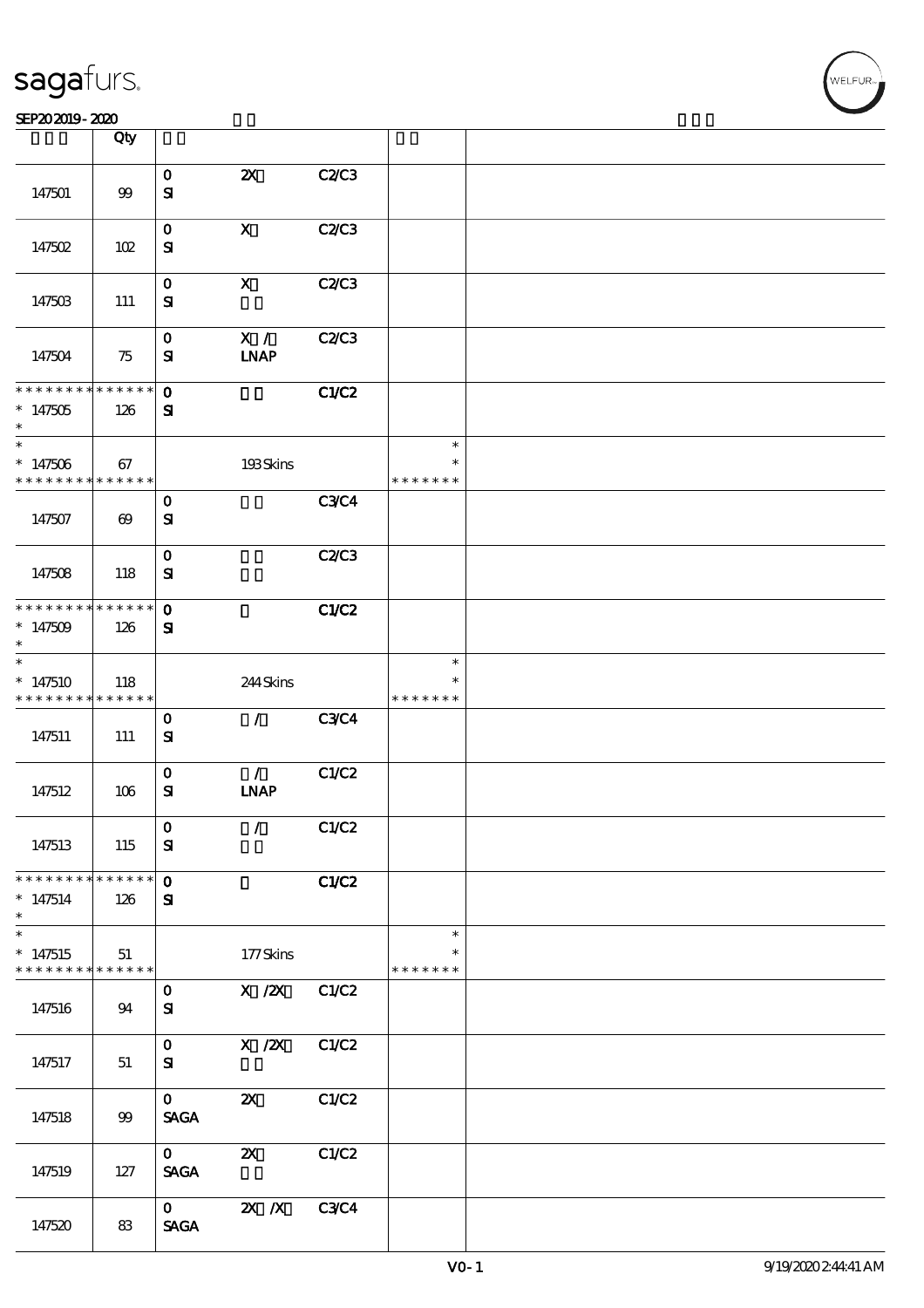#### SEP202019-2020 BEER AND EXAMPLE TO A LIMITED A LIMITED AND THE SEPEDENT CONTROL CONTROL CONTROL CONTROL CONTROL CONTROL CONTROL CONTROL CONTROL CONTROL CONTROL CONTROL CONTROL CONTROL CONTROL CONTROL CONTROL CONTROL CONTRO

|                                                                              | Qty                    |                             |                    |              |                                   |  |
|------------------------------------------------------------------------------|------------------------|-----------------------------|--------------------|--------------|-----------------------------------|--|
| 147521                                                                       | 80                     | $\mathbf{O}$<br><b>SAGA</b> | $X$ $N$            | <b>C3C4</b>  |                                   |  |
| * * * * * * * *<br>$*147522$<br>$\ast$                                       | $* * * * * * *$<br>119 | $\mathbf{O}$<br><b>SAGA</b> | $\mathbf{x}$       | <b>C1/C2</b> |                                   |  |
| $\overline{\phantom{0}}$<br>$*147523$<br>* * * * * * * * * * * * * *         | 21                     |                             | 140Skins           |              | $\ast$<br>$\ast$<br>* * * * * * * |  |
| * * * * * * * *<br>$*147524$<br>$\ast$<br>$\overline{\phantom{0}}$           | * * * * * *<br>126     | $\mathbf{o}$<br><b>SAGA</b> | $\mathbf{x}$       | C1/C2        |                                   |  |
| $*147525$<br>* * * * * * * * * * * * * *                                     | $\tau$                 |                             | 203Skins           |              | $\ast$<br>$\ast$<br>* * * * * * * |  |
| 147526                                                                       | 64                     | $\mathbf{O}$<br><b>SAGA</b> | X /<br><b>LNAP</b> | C1/C2        |                                   |  |
| 147527                                                                       | 52                     | $\mathbf{O}$<br><b>SAGA</b> | X /                | <b>C2/C3</b> |                                   |  |
| **************<br>$* 147528$<br>$\ast$                                       | 119                    | $\mathbf{O}$<br><b>SAGA</b> |                    | <b>C1/C2</b> |                                   |  |
| $\overline{\phantom{0}}$<br>$*147529$<br>$\ast$                              | 112                    |                             | $\boldsymbol{z}$   |              | $\ast$<br>$\ast$<br>$\ast$        |  |
| $\overline{\ast}$<br>$*147530$<br>* * * * * * * *                            | 45<br>* * * * * *      |                             | 276Skins           |              | $\ast$<br>* * * * * * *           |  |
| * * * * * * * *<br>$* 147531$<br>$*$                                         | $* * * * * * *$<br>112 | $\mathbf{o}$<br><b>SAGA</b> |                    | C1/C2        |                                   |  |
| $*$<br>$*147532$<br>* * * * * * * * * * * * * * *                            | 84                     |                             | 196Skins           |              | $\ast$<br>$\ast$<br>* * * * * * * |  |
| ****************** 0<br>$* 147533$<br>$\ast$                                 | 10B                    | <b>SAGA</b>                 |                    | <b>C3C4</b>  |                                   |  |
| $\ast$<br>$*147534$<br>* * * * * * * *                                       | 21<br>* * * * * *      |                             | 124Skins           |              | $\ast$<br>$\ast$<br>* * * * * * * |  |
| $*147535$<br>$\ast$                                                          | * * * * * *  <br>126   | $\mathbf 0$<br><b>SAGA</b>  |                    | <b>C1/C2</b> |                                   |  |
| $\overline{\ast}$<br>$*147536$<br>* * * * * * * * <mark>* * * * * * *</mark> | 67                     |                             | 193Skins           |              | $\ast$<br>$\ast$<br>* * * * * * * |  |
| 147537                                                                       | 62                     | $\mathbf{O}$<br><b>SAGA</b> |                    | <b>C3C4</b>  |                                   |  |
| * * * * * * *<br>$*147538$<br>$\ast$                                         | ******<br>119          | $\mathbf{O}$<br><b>SAGA</b> |                    | <b>C1/C2</b> |                                   |  |
| $\ast$<br>$* 147539$<br>$\ast$                                               | 112                    |                             | $\boldsymbol{2}$   |              | $\ast$<br>$\ast$<br>$\ast$        |  |
| $\ast$<br>$*147540$<br>* * * * * * * * <mark>* * * * * *</mark>              | 80                     |                             | $311$ Skins        |              | $\ast$<br>$\ast$<br>* * * * * * * |  |

WELFUR<br>
WELFUR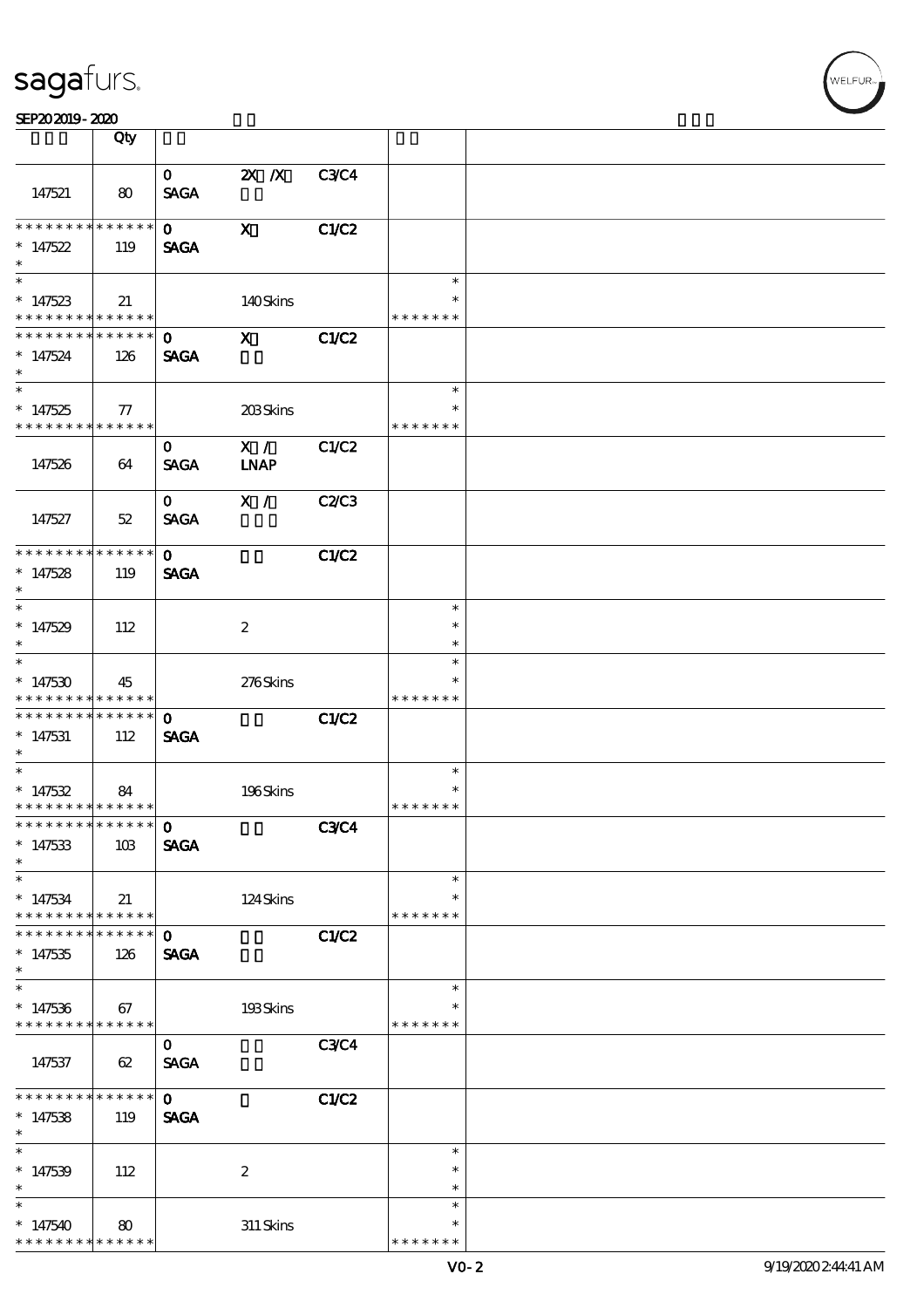| sagafurs. |
|-----------|
|           |

|                                                                                   | Qty                   |                                                |                                            |              |                                   |  |
|-----------------------------------------------------------------------------------|-----------------------|------------------------------------------------|--------------------------------------------|--------------|-----------------------------------|--|
| 147541                                                                            | 100                   | $\mathbf{O}$<br><b>SAGA</b>                    |                                            | C3C4         |                                   |  |
| * * * * * * * *<br>$*147542$                                                      | ******<br>126         | $\Omega$<br><b>SAGA</b>                        |                                            | C1/C2        |                                   |  |
| $\overline{\phantom{0}}$<br>$*147543$<br>* * * * * * * * <mark>* * * * * *</mark> | $90^{\circ}$          |                                                | 216Skins                                   |              | $\ast$<br>* * * * * * *           |  |
| 147544                                                                            | 81                    | $\mathbf{o}$<br><b>SAGA</b>                    | $\mathcal{L}$<br><b>INAP</b>               | C1/C2        |                                   |  |
| 147545                                                                            | 76                    | $\mathbf{O}$<br><b>SAGA</b>                    | $\mathcal{L}$                              | <b>C3C4</b>  |                                   |  |
| 147546                                                                            | 80                    | $\mathbf{O}$<br><b>SAGA</b>                    | $\mathcal{L}$                              | C1/C2        |                                   |  |
| * * * * * * * *<br>$*147547$<br>$\ast$                                            | $******$<br>119       | $\Omega$<br><b>SAGA</b>                        |                                            | C1/C2        |                                   |  |
| $*147548$<br>* * * * * * * *                                                      | 106<br>* * * * * *    |                                                | 225Skins                                   |              | $\ast$<br>*<br>* * * * * * *      |  |
| 147549                                                                            | $77\,$                | $\mathbf{O}$<br><b>SAGA</b>                    |                                            | C3C4         |                                   |  |
| * * * * * * * *<br>$*147550$<br>$\ast$                                            | * * * * * *  <br>126  | $\mathbf{O}$<br><b>SAGA</b>                    |                                            | C1/C2        |                                   |  |
| $\ast$<br>$*147551$<br>* * * * * * * *                                            | 35<br>* * * * * *     |                                                | 161 Skins                                  |              | $\ast$<br>*<br>* * * * * * *      |  |
| * * * * * * * *<br>$*147552$<br>$\ast$                                            | * * * * * *<br>119    | $\mathbf{o}$<br><b>SAGA</b>                    | $\mathbf{x}$                               | <b>C1/C2</b> |                                   |  |
| $\ast$<br>$*147533$<br>* * * * * * * *                                            | 23<br>* * * * * *     |                                                | 142Skins                                   |              | $\ast$<br>$\ast$<br>* * * * * * * |  |
| 147554                                                                            | 99                    | $\mathbf{O}$<br><b>SAGA</b>                    | $\mathbf X$                                | C1/C2        |                                   |  |
| 147555                                                                            | 72                    | $\mathbf{0}$<br><b>SAGA</b>                    | $X$ / $ZX$                                 | <b>C3C4</b>  |                                   |  |
| 147556                                                                            | 55                    | $\mathbf{O}$<br><b>SAGA</b>                    | $X$ / $ZX$<br>$\ensuremath{\mathbf{INAP}}$ | C1/C2        |                                   |  |
| 147557                                                                            | 45                    | $\mathbf{0}$<br>$\operatorname{\mathsf{SAGA}}$ | $\overline{X}$ / $\overline{Z}X$           | C1/C2        |                                   |  |
| 147558                                                                            | 42                    | $\mathbf{O}$<br><b>SAGA</b>                    | $\boldsymbol{\mathsf{z}}$                  | C1/C2        |                                   |  |
| 147559                                                                            | 61                    | $\mathbf{O}$<br><b>SAGA</b>                    | $\boldsymbol{\mathsf{X}}$                  | C1/C2        |                                   |  |
| 147560                                                                            | $\boldsymbol{\omega}$ | $\mathbf{O}$<br><b>SROY</b>                    | $\mathbf{X}$ $\mathbf{X}$                  | C1/C2        |                                   |  |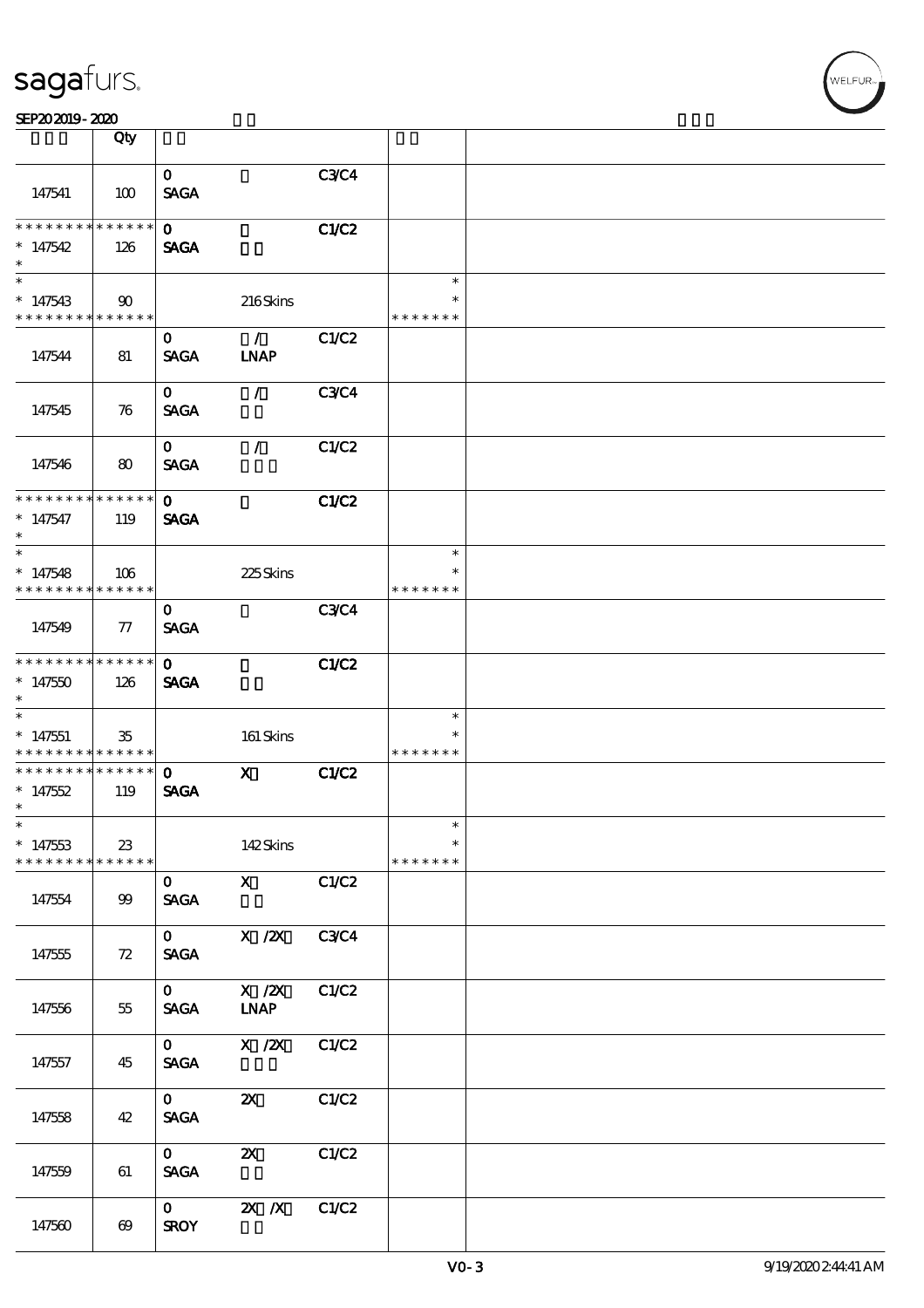#### SEP202019-2020 BEER AND EXAMPLE TO A LIMITED A LIMITED AND THE SEPEDENT CONTROL CONTROL CONTROL CONTROL CONTROL CONTROL CONTROL CONTROL CONTROL CONTROL CONTROL CONTROL CONTROL CONTROL CONTROL CONTROL CONTROL CONTROL CONTRO

|                                                                 | Qty |                             |                           |       |                                   |  |
|-----------------------------------------------------------------|-----|-----------------------------|---------------------------|-------|-----------------------------------|--|
| 147561                                                          | 40  | $\mathbf{O}$<br><b>SROY</b> | $\mathbf{X}$ $\mathbf{X}$ | C1/C2 |                                   |  |
| 147562                                                          | 89  | $\mathbf{O}$<br><b>SROY</b> | $X$ $X$                   | C1/C2 |                                   |  |
| 147563                                                          | 80  | $\mathbf{O}$<br><b>SROY</b> |                           | C1/C2 |                                   |  |
| 147564                                                          | 51  | $\mathbf{o}$<br><b>SROY</b> |                           | C1/C2 |                                   |  |
| * * * * * * * * * * * * * * *<br>$*147565$<br>$\ast$            | 98  | $\mathbf{O}$<br><b>SROY</b> |                           | C1/C2 |                                   |  |
| $*$<br>$* 147566$<br>* * * * * * * * <mark>* * * * * * *</mark> | 31  |                             | 129Skins                  |       | $\ast$<br>$\ast$<br>* * * * * * * |  |
| 147567                                                          | 100 | $\mathbf{o}$<br><b>SROY</b> |                           | C1/C2 |                                   |  |
| * * * * * * * * * * * * * * <sup>*</sup><br>$*147568$<br>$\ast$ | 105 | $\mathbf{O}$<br><b>SROY</b> |                           | C1/C2 |                                   |  |
| $*147569$<br>* * * * * * * * <mark>* * * * * *</mark>           | 33  |                             | 138Skins                  |       | $\ast$<br>* * * * * * *           |  |
| 147570                                                          | 79  | $\mathbf{O}$<br><b>SROY</b> | $\mathcal{L}$             | C1/C2 |                                   |  |
| 147571                                                          | 61  | $\mathbf{O}$<br><b>SROY</b> | $\mathcal{L}$             | C1/C2 |                                   |  |
| 147572                                                          | 73  | $\mathbf{o}$<br><b>SROY</b> |                           | C1/C2 |                                   |  |
| 147573                                                          | 87  | $\mathbf{0}$<br><b>SROY</b> |                           | C1/C2 |                                   |  |
| 147574                                                          | 80  | $\mathbf{O}$<br><b>SROY</b> | X / ZX                    | C1/C2 |                                   |  |
| 147575                                                          | 47  | $\mathbf{O}$<br><b>SROY</b> | $X$ / $ZX$                | C1/C2 |                                   |  |
| 147576                                                          | 104 | $\mathbf{O}$<br><b>SROY</b> | $X \, /ZX$                | C1/C2 |                                   |  |

T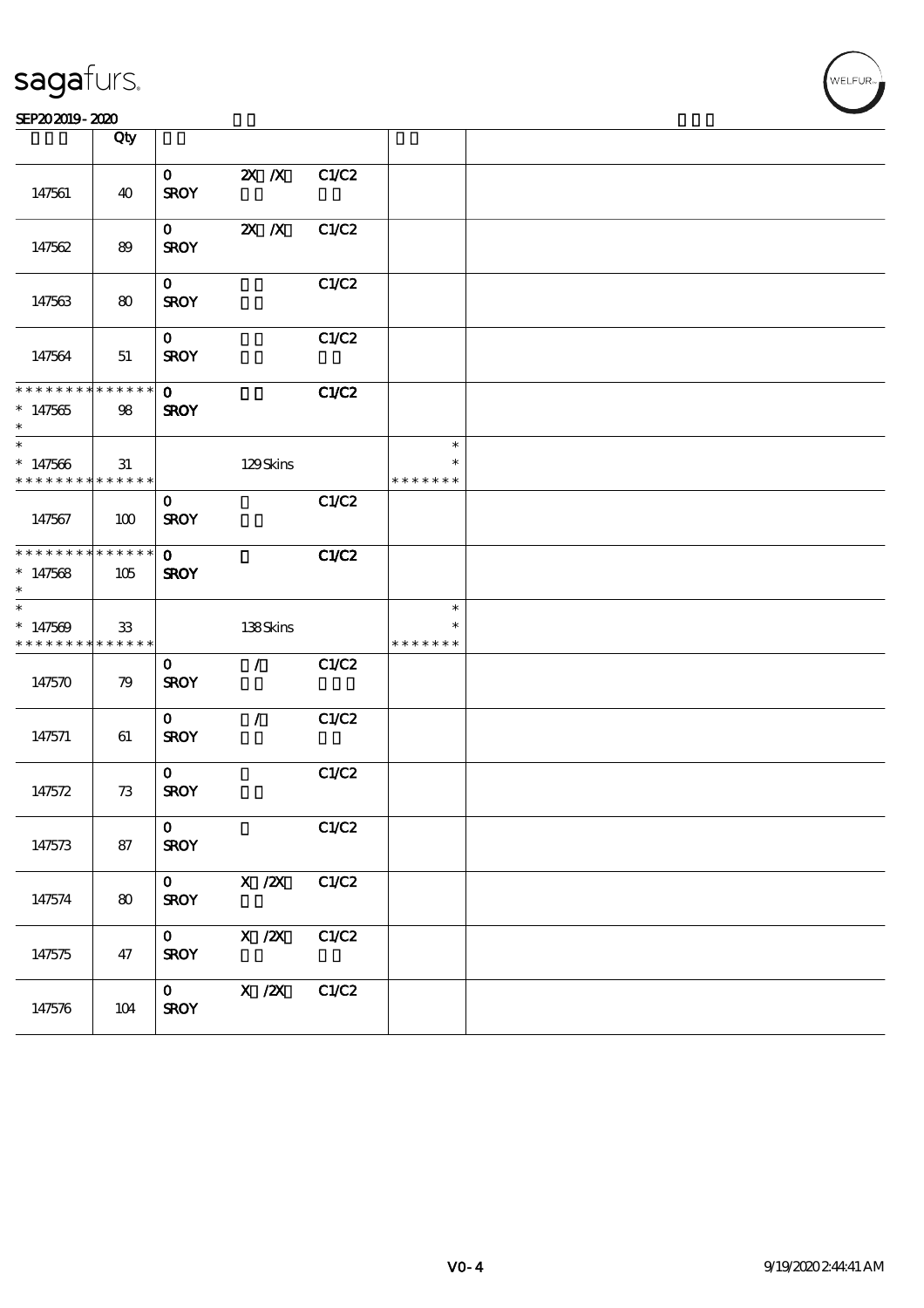|                                                                         | Qty                        |                                                            |                                    |                             |                                   |  |
|-------------------------------------------------------------------------|----------------------------|------------------------------------------------------------|------------------------------------|-----------------------------|-----------------------------------|--|
| 147601                                                                  | $\boldsymbol{\mathcal{Z}}$ | $\boldsymbol{\omega}$<br>$\boldsymbol{\mathrm{(S)}}$       | $\boldsymbol{\mathsf{Z}}$<br>CHIP1 | C1/C2                       |                                   |  |
| **************<br>$* 147602$<br>$\ast$                                  | 98                         | $\boldsymbol{\omega}$<br>$\mathbf{S}$                      | X /<br>CHIP1                       | <b>C1/C2</b>                |                                   |  |
| $\ast$<br>$* 14760B$<br>* * * * * * * * <mark>* * * * * *</mark>        | 65                         |                                                            | 163Skins                           |                             | $\ast$<br>* * * * * * *           |  |
| * * * * * * * * * * * * * *<br>$*147604$<br>$\ast$<br>$\overline{\ast}$ | 84                         | 40<br>$\mathbf{S}$                                         | X /<br>CHIP1                       | <b>C1/C2</b><br><b>LNAP</b> |                                   |  |
| $* 147605$<br>* * * * * * * * * * * * * *                               | 27                         |                                                            | 111 Skins                          |                             | $\ast$<br>$\ast$<br>* * * * * * * |  |
| 147606                                                                  | $93\,$                     | 40<br>$\boldsymbol{S}$                                     | X /<br>CHIP1                       | C1/C2                       |                                   |  |
| 147607                                                                  | $35\,$                     | 40<br>(SI)                                                 | X /<br>CHIP1                       | C1/C2                       |                                   |  |
| * * * * * * * * * * * * * *<br>$* 147608$<br>$\ast$                     | 84                         | 40<br>$\mathbf{S}$                                         | $\mathcal{L}$<br>CHIP1             | C1/C2                       |                                   |  |
| $\ast$<br>$*147609$<br>$\ast$                                           | 91                         |                                                            | $\boldsymbol{2}$                   |                             | $\ast$<br>$\ast$<br>$\ast$        |  |
| $\ast$<br>$*147610$<br>* * * * * * * * * * * * * *                      | 71                         |                                                            | 246Skins                           |                             | $\ast$<br>* * * * * * *           |  |
| 147611                                                                  | $\boldsymbol{\omega}$      | 40<br>(S)                                                  | $\mathcal{L}$<br>CHIP1             | C1/C2<br><b>LNAP</b>        |                                   |  |
| * * * * * * * * * * * * * *<br>$*147612$<br>$\ast$                      | 91                         | $\boldsymbol{\omega}$<br>$\boldsymbol{S}$                  | $\mathcal{L}$<br>CHIP1             | <b>C1/C2</b>                |                                   |  |
| $*$<br>$*147613$<br>* * * * * * * *                                     | $27\,$<br>* * * * * *      |                                                            | 118Skins                           |                             | $\ast$<br>$\ast$<br>* * * * * * * |  |
| 147614                                                                  | 40                         | 40<br>(SI)                                                 | $\mathcal{T}$<br>CHIP1             | C1/C2                       |                                   |  |
| * * * * * * * *<br>$*147615$<br>$\ast$                                  | * * * * * *<br>$\tau$      | $\boldsymbol{\omega}$<br>(S)                               | $X$ / $ZX$<br><b>CHIP1</b>         | C1/C2                       |                                   |  |
| $\ast$<br>$*147616$<br>* * * * * * * * * * * * * *                      | 21                         |                                                            | 98Skins                            |                             | $\ast$<br>$\ast$<br>* * * * * * * |  |
| 147617                                                                  | 79                         | $\boldsymbol{\mathfrak{D}}$<br>$\boldsymbol{\mathrm{(S)}}$ | $\boldsymbol{\alpha}$<br>CHIP1     | C1/C2                       |                                   |  |
| * * * * * * *<br>$*147618$<br>$\ast$                                    | * * * * * *<br>105         | $\boldsymbol{\mathfrak{D}}$<br>$\boldsymbol{S}$            | X /<br>CHIP1                       | <b>C1/C2</b>                |                                   |  |
| $\ast$<br>$*147619$<br>$\ast$                                           | 98                         |                                                            | $\boldsymbol{2}$                   |                             | $\ast$<br>$\ast$<br>$\ast$        |  |
| $\ast$<br>$*147620$<br>$\ast$                                           | 98                         |                                                            | $\,3$                              |                             | $\ast$<br>$\ast$<br>$\ast$        |  |

,<br>WELFUR: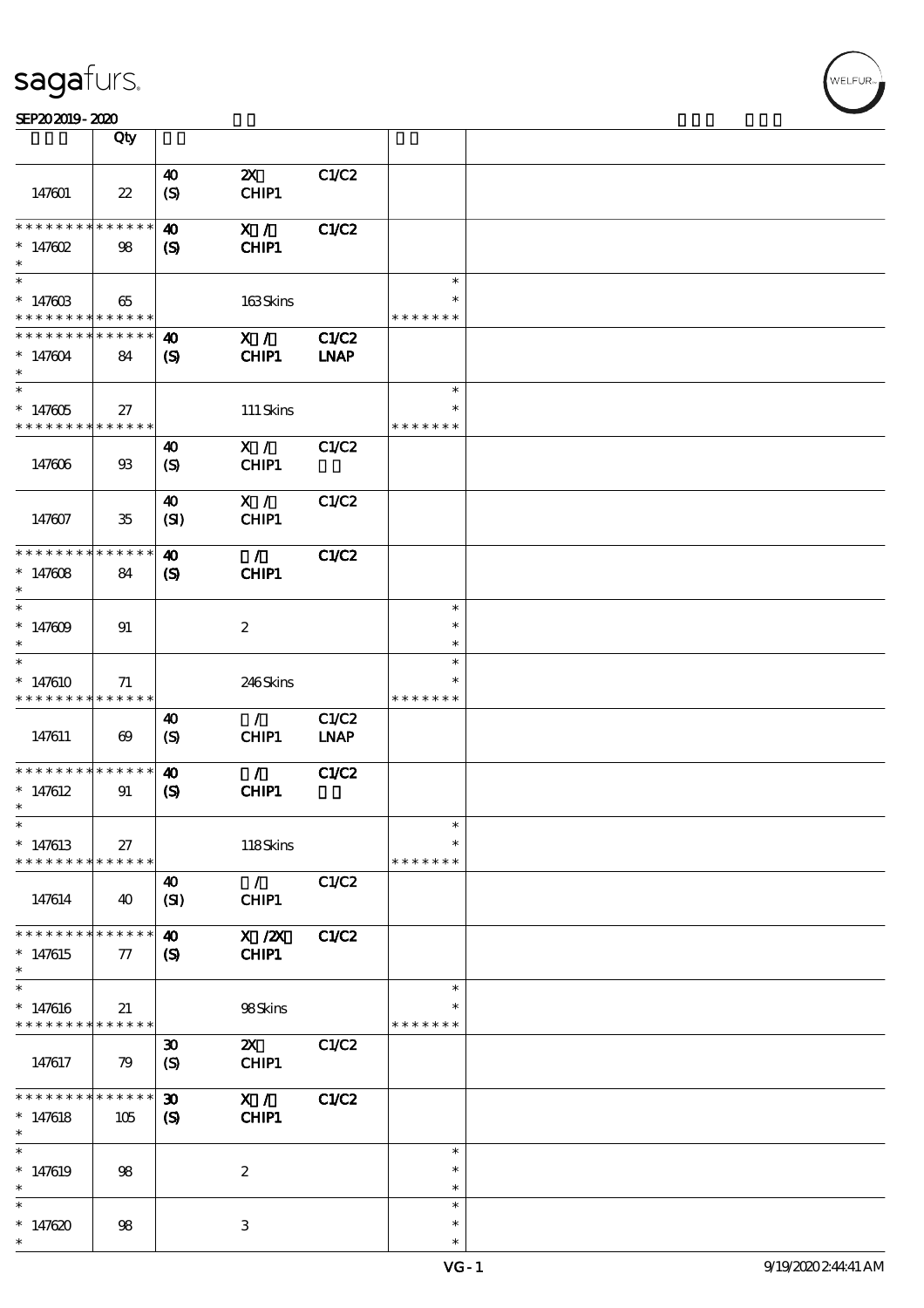#### SEP202019-2020 RUN BOOK ROOM AND RUN BOOK ROOM IN THE RESIDENCE SEPERATION CONTINUES.

|                               | Qty             |                             |                  |             |               |  |
|-------------------------------|-----------------|-----------------------------|------------------|-------------|---------------|--|
| $\ast$                        |                 |                             |                  |             | $\ast$        |  |
|                               |                 | $\boldsymbol{\mathfrak{D}}$ | X /              | C1/C2       | $\ast$        |  |
| $* 147621$                    | 98              | $\boldsymbol{S}$            | CHIP1            |             |               |  |
| $\ast$                        |                 |                             |                  |             | $\ast$        |  |
| $\ast$                        |                 |                             |                  |             | $\ast$        |  |
| $*147622$                     | 98              |                             | $\mathbf 5$      |             | $\ast$        |  |
| $\ast$                        |                 |                             |                  |             | $\ast$        |  |
| $*$                           |                 |                             |                  |             | $\ast$        |  |
| $* 147623$                    | $98$            |                             | 6                |             | $\ast$        |  |
| $\ast$                        |                 |                             |                  |             | $\ast$        |  |
| $\ast$                        |                 |                             |                  |             | $\ast$        |  |
| $* 147624$                    | $98$            |                             | $\tau$           |             | $\ast$        |  |
| $\ast$                        |                 |                             |                  |             | $\ast$        |  |
| $\overline{\ast}$             |                 |                             |                  |             | $\ast$        |  |
|                               |                 |                             |                  |             |               |  |
| $*147625$                     | 98              |                             | $\bf 8$          |             | $\ast$        |  |
| $\ast$                        |                 |                             |                  |             | $\ast$        |  |
| $\ast$                        |                 |                             |                  |             | $\ast$        |  |
| $* 147626$                    | $98$            |                             | $\boldsymbol{9}$ |             | $\ast$        |  |
| $\ast$                        |                 |                             |                  |             | $\ast$        |  |
| $\ast$                        |                 |                             |                  |             | $\ast$        |  |
| $* 147627$                    | 82              |                             | 971 Skins        |             | $\ast$        |  |
| * * * * * * * *               | * * * * * *     |                             |                  |             | * * * * * * * |  |
|                               |                 | $\boldsymbol{\mathfrak{D}}$ | X /              | C1/C2       |               |  |
| 147628                        | 78              | $\boldsymbol{S}$            | CHIP1            | <b>LNAP</b> |               |  |
|                               |                 |                             |                  |             |               |  |
|                               |                 | $\boldsymbol{\mathfrak{D}}$ | X /              | <b>C3C4</b> |               |  |
|                               |                 |                             |                  |             |               |  |
| 147629                        | 74              | $\boldsymbol{S}$            | CHIP1            | <b>LNAP</b> |               |  |
|                               |                 |                             |                  |             |               |  |
|                               |                 | $\boldsymbol{\mathfrak{D}}$ | X /              | C1/C2       |               |  |
| 147630                        | 109             | $\boldsymbol{S}$            | CHIP1            |             |               |  |
|                               |                 |                             |                  |             |               |  |
| * * * * * * * *               | * * * * * *     | $\boldsymbol{\mathfrak{D}}$ | X /              | C1/C2       |               |  |
| $* 147631$                    | 112             | $\mathbf{C}$                | CHIP1            |             |               |  |
| $\ast$                        |                 |                             |                  |             |               |  |
| $\ast$                        |                 |                             |                  |             | $\ast$        |  |
| $* 147632$                    | $23\,$          |                             | 135Skins         |             |               |  |
| * * * * * * * * * * * * * *   |                 |                             |                  |             | * * * * * * * |  |
|                               |                 | $\boldsymbol{\mathfrak{D}}$ | X /              | C1/C2       |               |  |
| 147633                        | 50              | (SI)                        | CHIP1            | <b>LNAP</b> |               |  |
|                               |                 |                             |                  |             |               |  |
| * * * * * * * *               | * * * * * *     | $\boldsymbol{\mathfrak{D}}$ | $\mathcal{L}$    | C1/C2       |               |  |
|                               |                 |                             |                  |             |               |  |
| $* 147634$<br>$\ast$          | 98              | (S)                         | CHIP1            |             |               |  |
| $\overline{\ast}$             |                 |                             |                  |             |               |  |
|                               |                 |                             |                  |             | $\ast$        |  |
| $*147635$                     | 77              |                             | $\boldsymbol{2}$ |             | ∗             |  |
| $\ast$                        |                 |                             |                  |             | $\ast$        |  |
| $\ast$                        |                 |                             |                  |             | $\ast$        |  |
| $* 147636$                    | $30^{\circ}$    |                             | 205Skins         |             | ∗             |  |
| * * * * * * * * * * * * * *   |                 |                             |                  |             | * * * * * * * |  |
|                               |                 | $\boldsymbol{\mathfrak{D}}$ | $\mathcal{L}$    | <b>C3C4</b> |               |  |
| 147637                        | 88              | $\boldsymbol{S}$            | CHIP1            |             |               |  |
|                               |                 |                             |                  |             |               |  |
| * * * * * * * *               | $* * * * * * *$ | $\boldsymbol{\mathfrak{D}}$ | $\mathcal{L}$    | C1/C2       |               |  |
| $*147638$                     | 105             | $\mathcal{S}$               | <b>CHIP1</b>     | <b>LNAP</b> |               |  |
| $\ast$                        |                 |                             |                  |             |               |  |
| $\ast$                        |                 |                             |                  |             | $\ast$        |  |
|                               |                 |                             |                  |             | ∗             |  |
| $* 147639$                    | 59              |                             | 164Skins         |             |               |  |
| * * * * * * * * * * * * * * * |                 |                             |                  |             | * * * * * * * |  |
| * * * * * * * * * * * * * *   |                 | $\boldsymbol{\mathfrak{D}}$ | $\mathcal{L}$    | C1/C2       |               |  |
| $*147640$                     | 112             | $\boldsymbol{\mathcal{S}}$  | CHIP1            |             |               |  |
| $\ast$                        |                 |                             |                  |             |               |  |

**NELFUR**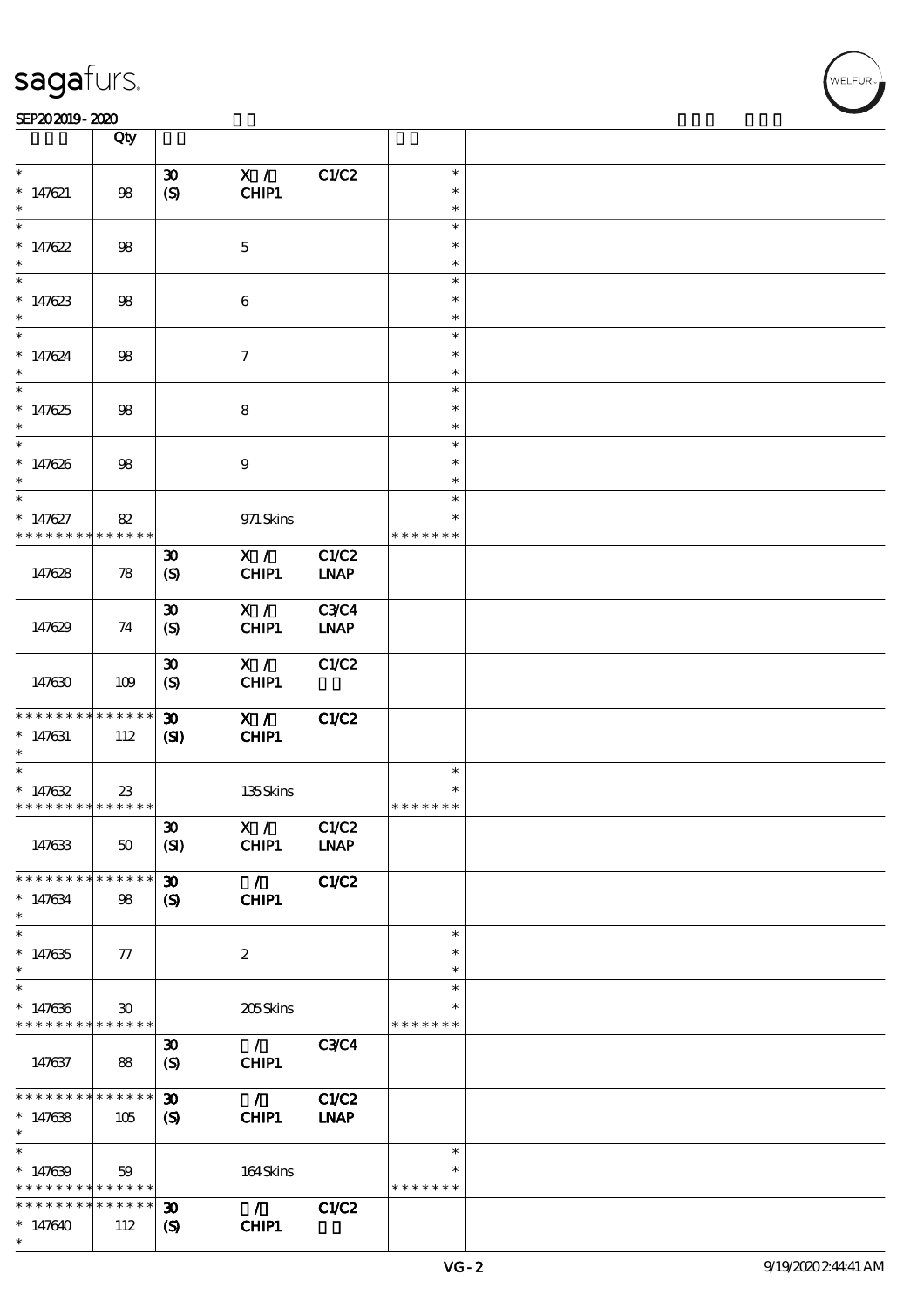|                                            | Qty                   |                             |                           |              |               |  |
|--------------------------------------------|-----------------------|-----------------------------|---------------------------|--------------|---------------|--|
| $\ast$                                     |                       |                             | $\mathcal{L}$             |              | $\ast$        |  |
|                                            |                       | $\boldsymbol{\mathfrak{D}}$ |                           | C1/C2        | $\ast$        |  |
| $* 147641$                                 | 105                   | $\boldsymbol{S}$            | CHIP1                     |              |               |  |
|                                            |                       |                             |                           |              | $\ast$        |  |
| $\ast$                                     |                       |                             |                           |              | $\ast$        |  |
| $*147642$                                  | 105                   |                             | 3                         |              | $\ast$        |  |
| $\ast$                                     |                       |                             |                           |              | $\ast$        |  |
|                                            |                       |                             |                           |              | $\ast$        |  |
| $* 147643$                                 | 105                   |                             | $\overline{\mathbf{4}}$   |              | $\ast$        |  |
| $\ast$                                     |                       |                             |                           |              | $\ast$        |  |
| $\overline{\ast}$                          |                       |                             |                           |              | $\ast$        |  |
| $* 147644$                                 | 54                    |                             | 481 Skins                 |              | $\ast$        |  |
| * * * * * * * *                            | * * * * * *           |                             |                           |              | * * * * * * * |  |
|                                            |                       |                             |                           |              |               |  |
|                                            |                       | $\boldsymbol{\mathfrak{D}}$ | $\mathcal{L}$             | C1/C2        |               |  |
| 147645                                     | 71                    | $\boldsymbol{S}$            | CHIP1                     | COR1         |               |  |
|                                            |                       |                             |                           |              |               |  |
| * * * * * * * *                            | * * * * * *           | 30                          | $\mathcal{L}$             | <b>C1/C2</b> |               |  |
| $* 147646$                                 | 112                   | $\mathbf{C}$                | CHIP1                     |              |               |  |
| $\ast$                                     |                       |                             |                           |              |               |  |
| $\ast$                                     |                       |                             |                           |              | $\ast$        |  |
| $* 147647$                                 | $35\,$                |                             | 147Skins                  |              | $\ast$        |  |
| * * * * * * * * <mark>* * * * * * *</mark> |                       |                             |                           |              | * * * * * * * |  |
|                                            |                       | $\boldsymbol{\mathfrak{D}}$ | $\mathcal{F}$             | C2C3         |               |  |
| 147648                                     | $\mathfrak{B}$        | (SI)                        | CHIP1                     |              |               |  |
|                                            |                       |                             |                           |              |               |  |
|                                            |                       |                             |                           |              |               |  |
|                                            |                       | $\boldsymbol{\mathfrak{D}}$ | $\mathcal{L}$             | C1/C2        |               |  |
| 147649                                     | 61                    | (SI)                        | CHIP1                     | <b>LNAP</b>  |               |  |
|                                            |                       |                             |                           |              |               |  |
| * * * * * * * *                            | * * * * * *           | $\boldsymbol{\mathfrak{D}}$ | $X$ / $ZX$                | <b>C1/C2</b> |               |  |
| $*147650$                                  | 105                   | $\boldsymbol{\mathrm{(S)}}$ | CHIP1                     |              |               |  |
| $\ast$                                     |                       |                             |                           |              |               |  |
| $\ast$                                     |                       |                             |                           |              | $\ast$        |  |
| $*147651$                                  | 98                    |                             | $\boldsymbol{2}$          |              | $\ast$        |  |
| $\ast$                                     |                       |                             |                           |              | $\ast$        |  |
| $\ast$                                     |                       |                             |                           |              | $\ast$        |  |
| $*147652$                                  | $35\,$                |                             | 238Skins                  |              | $\ast$        |  |
| * * * * * * * * * * * * * *                |                       |                             |                           |              | * * * * * * * |  |
|                                            |                       |                             |                           |              |               |  |
|                                            |                       | $\boldsymbol{\mathfrak{D}}$ | X / ZX                    | C1/C2        |               |  |
| 147653                                     | 57                    | (S)                         | CHIP1                     | <b>LNAP</b>  |               |  |
|                                            |                       |                             |                           |              |               |  |
| * * * * * * * * * * * * * *                |                       | $\boldsymbol{\mathfrak{D}}$ | X / ZX                    | C1/C2        |               |  |
| $* 147654$                                 | 98                    | $\boldsymbol{\mathcal{S}}$  | CHIP1                     |              |               |  |
| $\ast$                                     |                       |                             |                           |              |               |  |
| $\overline{\ast}$                          |                       |                             |                           |              | $\ast$        |  |
| $*147655$                                  | 25                    |                             | 123Skins                  |              |               |  |
| * * * * * * * * <mark>* * * * * * *</mark> |                       |                             |                           |              | * * * * * * * |  |
|                                            |                       | $\boldsymbol{\mathfrak{D}}$ | $X$ / $ZX$                | C1/C2        |               |  |
| 147656                                     | 88                    | (SI)                        | CHIP1                     |              |               |  |
|                                            |                       |                             |                           |              |               |  |
|                                            |                       |                             |                           |              |               |  |
|                                            |                       | $\boldsymbol{\mathfrak{D}}$ |                           | C2C3         |               |  |
| 147657                                     | 59                    | (SI)                        | CHIP1                     | COR1         |               |  |
|                                            |                       |                             |                           |              |               |  |
|                                            |                       | $\boldsymbol{\mathfrak{D}}$ | $\boldsymbol{\mathsf{Z}}$ | C1/C2        |               |  |
| 147658                                     | $\boldsymbol{\omega}$ | $\boldsymbol{S}$            | CHIP1                     |              |               |  |
|                                            |                       |                             |                           |              |               |  |
|                                            |                       | $\boldsymbol{\mathfrak{D}}$ | $\boldsymbol{\mathsf{Z}}$ | C2/C3        |               |  |
| 147659                                     | 29                    | (SI)                        | CHIP1                     |              |               |  |
|                                            |                       |                             |                           |              |               |  |
| * * * * * *                                | * * * * * *           | $\boldsymbol{\mathbf{z}}$   | X /                       | C1/C2        |               |  |
| $*147000$                                  | 126                   | $\boldsymbol{\mathcal{S}}$  | CHIP1                     |              |               |  |
| $\ast$                                     |                       |                             |                           |              |               |  |
|                                            |                       |                             |                           |              |               |  |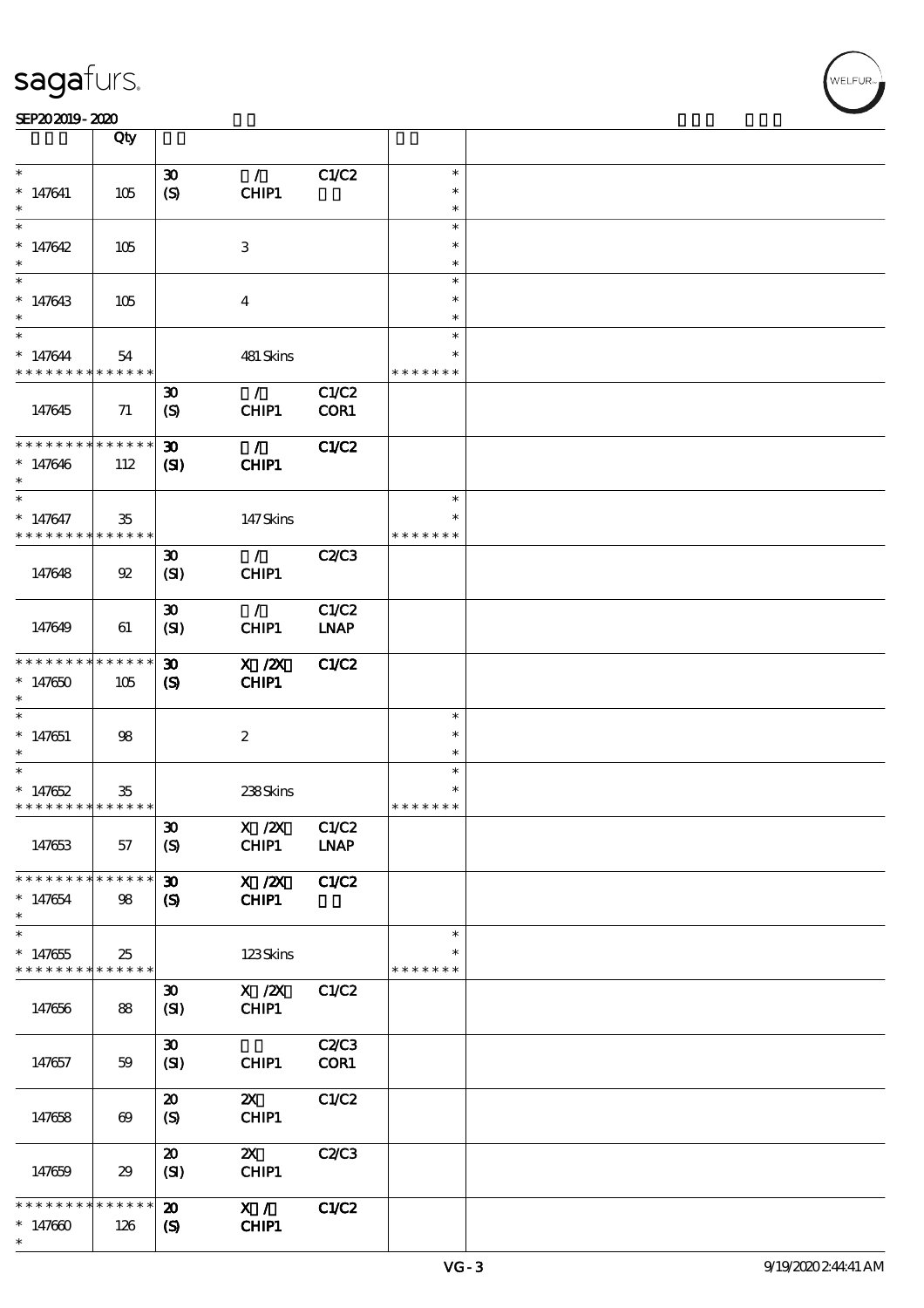|                                            | Qty                |                             |                               |              |                         |  |
|--------------------------------------------|--------------------|-----------------------------|-------------------------------|--------------|-------------------------|--|
| $\ast$                                     |                    | $\boldsymbol{\mathfrak{D}}$ | X /                           | C1/C2        | $\ast$                  |  |
| $* 147661$                                 | 119                | $\boldsymbol{S}$            | CHIP1                         |              | $\ast$                  |  |
| * * * * * * * * <mark>* * * * * *</mark> * |                    |                             |                               |              | * * * * * * *           |  |
| * * * * * * * * * * * * * *                |                    | $\boldsymbol{\mathbf{z}}$   | X /                           | <b>C1/C2</b> |                         |  |
| $* 147662$                                 | 112                | $\boldsymbol{S}$            | CHIP1                         | <b>LNAP</b>  |                         |  |
| $\ast$                                     |                    |                             |                               |              |                         |  |
| $\ast$                                     |                    |                             |                               |              | $\ast$                  |  |
| $* 147663$<br>* * * * * * * * * * * * * *  | 105                |                             | 217Skins                      |              | ∗<br>* * * * * * *      |  |
| * * * * * * * *                            | * * * * * *        | $\boldsymbol{\mathfrak{D}}$ | X /                           | C1/C2        |                         |  |
| $* 147664$                                 | 126                | $\boldsymbol{\mathrm{(S)}}$ | <b>CHIP1</b>                  |              |                         |  |
| $\ast$                                     |                    |                             |                               |              |                         |  |
| $\overline{\ast}$                          |                    |                             |                               |              | $\ast$                  |  |
| $* 147665$                                 | 112                |                             | $\boldsymbol{2}$              |              | $\ast$                  |  |
| $\ast$                                     |                    |                             |                               |              | $\ast$                  |  |
| $\ast$                                     |                    |                             |                               |              | $\ast$                  |  |
| $* 147666$<br>* * * * * * * *              | 27<br>* * * * * *  |                             | 265Skins                      |              | $\ast$<br>* * * * * * * |  |
|                                            |                    | $\boldsymbol{\mathsf{20}}$  | X /                           | C1/C2        |                         |  |
| 147667                                     | 62                 | (S)                         | CHIP1                         |              |                         |  |
|                                            |                    |                             |                               |              |                         |  |
| * * * * * * * * * * * * * *                |                    | $\boldsymbol{\mathfrak{D}}$ | X /                           | C1/C2        |                         |  |
| $* 147668$                                 | 119                | $\mathbf{S}$                | CHIP1                         |              |                         |  |
| $\ast$                                     |                    |                             |                               |              |                         |  |
| $\ast$                                     |                    |                             |                               |              | $\ast$                  |  |
| $* 147609$                                 | 112                |                             | $\boldsymbol{2}$              |              | $\ast$                  |  |
| $\ast$<br>$\ast$                           |                    |                             |                               |              | $\ast$<br>$\ast$        |  |
| $*147670$                                  | 71                 |                             | 302Skins                      |              | $\ast$                  |  |
| * * * * * * * * <mark>* * * * * * *</mark> |                    |                             |                               |              | * * * * * * *           |  |
|                                            |                    | $\boldsymbol{\mathbf{z}}$   | X /                           | <b>C2/C3</b> |                         |  |
| 147671                                     | $\boldsymbol{\pi}$ | (SI)                        | CHIP1                         | <b>LNAP</b>  |                         |  |
|                                            |                    |                             |                               |              |                         |  |
|                                            |                    | $\boldsymbol{\mathbf{z}}$   | X /                           | C1/C2        |                         |  |
| 147672                                     | 85                 | (SI)                        | CHIP1                         |              |                         |  |
| *************** 20                         |                    |                             |                               |              |                         |  |
| $* 147673$                                 | 112                | $\boldsymbol{\mathrm{(S)}}$ | $\mathcal{L}$<br><b>CHIP1</b> | C1/C2        |                         |  |
| $\ast$                                     |                    |                             |                               |              |                         |  |
| $\ast$                                     |                    |                             |                               |              | $\ast$                  |  |
| $* 147674$                                 | 105                |                             | $\boldsymbol{2}$              |              | $\ast$                  |  |
| $\ast$                                     |                    |                             |                               |              | $\ast$                  |  |
| $\ast$                                     |                    |                             |                               |              | $\ast$                  |  |
| $* 147675$<br>$\ast$                       | 105                |                             | $\,3\,$                       |              | $\ast$<br>$\ast$        |  |
| $\ast$                                     |                    |                             |                               |              | $\ast$                  |  |
| $* 147676$                                 | 105                |                             | $\boldsymbol{4}$              |              | $\ast$                  |  |
| $\ast$                                     |                    |                             |                               |              | $\ast$                  |  |
| $\ast$                                     |                    |                             |                               |              | $\ast$                  |  |
| $* 147677$                                 | 105                |                             | $\mathbf 5$                   |              | $\ast$                  |  |
| $\ast$                                     |                    |                             |                               |              | $\ast$                  |  |
| $\overline{\ast}$                          |                    |                             |                               |              | $\ast$                  |  |
| $* 147678$<br>$\ast$                       | 105                |                             | $\,6\,$                       |              | $\ast$<br>$\ast$        |  |
| $\ast$                                     |                    |                             |                               |              | $\ast$                  |  |
| $* 147679$                                 | 105                |                             | $\boldsymbol{\tau}$           |              | $\ast$                  |  |
|                                            |                    |                             |                               |              | $\ast$                  |  |
| $\ast$                                     |                    |                             |                               |              | $\ast$                  |  |
| $*147680$                                  | 43                 |                             | 785Skins                      |              | $\ast$                  |  |
| * * * * * * * * <mark>* * * * * * *</mark> |                    |                             |                               |              | * * * * * * *           |  |

WELFUR-<br>NELFUR-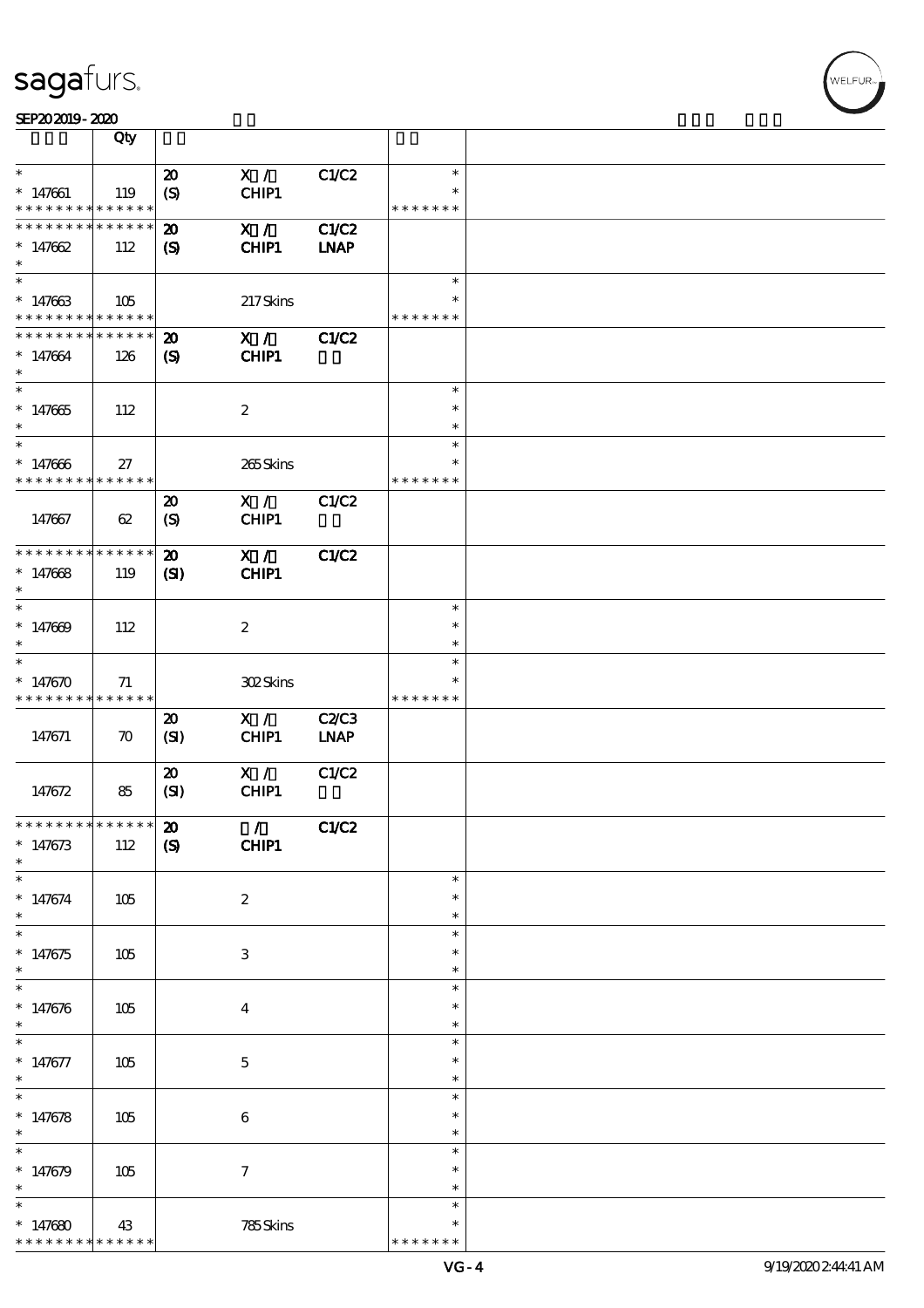| sagarars.                     |     |                             |                                 |             |                  | . |  |
|-------------------------------|-----|-----------------------------|---------------------------------|-------------|------------------|---|--|
| SEP202019-2020                |     |                             |                                 |             |                  |   |  |
|                               | Qty |                             |                                 |             |                  |   |  |
| * * * * * * * * * * * * * * * |     | $\boldsymbol{\mathfrak{D}}$ | $\mathcal{L}$                   | C1/C2       |                  |   |  |
| $*147681$<br>$\ast$           | 112 | (S)                         | CHIP1                           | <b>INAP</b> |                  |   |  |
| $\ast$                        |     |                             |                                 |             | $\ast$           |   |  |
| $* 147682$                    | 47  |                             | 159Skins                        |             |                  |   |  |
| * * * * * * * * * * * * * * * |     |                             |                                 |             | * * * * * * *    |   |  |
| * * * * * * * * * * * * * *   |     | $\boldsymbol{\mathbf{z}}$   | $\mathcal{L}$                   | C1/C2       |                  |   |  |
| $*147683$<br>$\ast$           | 119 | $\boldsymbol{\mathcal{S}}$  | CHIP1                           |             |                  |   |  |
| $\ast$                        |     |                             |                                 |             | $\ast$           |   |  |
| $* 147684$                    | 112 |                             | $\boldsymbol{2}$                |             | $\ast$           |   |  |
| $\ast$                        |     |                             |                                 |             | $\ast$           |   |  |
| $\ast$                        |     |                             |                                 |             | $\ast$           |   |  |
| $* 147685$                    | 112 |                             | $\,3$                           |             | $\ast$           |   |  |
| $\ast$<br>$\ast$              |     |                             |                                 |             | $\ast$           |   |  |
|                               |     |                             |                                 |             | $\ast$<br>$\ast$ |   |  |
| $* 147686$<br>$\ast$          | 112 |                             | $\boldsymbol{4}$                |             | $\ast$           |   |  |
| $\overline{\phantom{1}}$      |     |                             |                                 |             | $\ast$           |   |  |
| $* 147687$                    | 112 |                             | $\mathbf{5}$                    |             | $\ast$           |   |  |
| $\ast$                        |     |                             |                                 |             | $\ast$           |   |  |
| $\ast$                        |     |                             |                                 |             | $\ast$           |   |  |
| $* 147688$                    | 112 |                             | $\bf 6$                         |             | $\ast$           |   |  |
| $\ast$                        |     |                             |                                 |             | $\ast$           |   |  |
| $\ast$                        |     |                             |                                 |             | $\ast$           |   |  |
| $*147689$                     | 115 |                             | 794 Skins                       |             | $\ast$           |   |  |
| * * * * * * * * * * * * * *   |     |                             |                                 |             | * * * * * * *    |   |  |
| * * * * * * * * * * * * * *   |     | $\boldsymbol{\mathfrak{D}}$ | $\mathcal{L}$ and $\mathcal{L}$ | C1/C2       |                  |   |  |
| $*147000$<br>$\ast$           | 119 | (SI)                        | CHIP1                           |             |                  |   |  |
| $\ast$                        |     |                             |                                 |             | $\ast$           |   |  |
| $*147091$                     | 82  |                             | 201 Skins                       |             | $\ast$           |   |  |
|                               |     |                             |                                 |             |                  |   |  |

|            | * * * * * * *    |                      |                        |                                     |                 | * * * * * * * * * * * * * * * |
|------------|------------------|----------------------|------------------------|-------------------------------------|-----------------|-------------------------------|
|            |                  | C1/C2<br><b>LNAP</b> | $\mathcal{L}$<br>CHIP1 | $\boldsymbol{\mathbf{z}}$<br>(SI)   | $36\phantom{.}$ | 147692                        |
|            |                  | <b>C2/C3</b>         | $\mathcal{F}$<br>CHIP1 | $\boldsymbol{\mathfrak{D}}$<br>(SI) | 46              | 147693                        |
|            |                  | C1/C2                | $X$ / $ZX$             | $\boldsymbol{\mathbf{z}}$           |                 | * * * * * * * * * * * * * * * |
|            |                  |                      | CHIP1                  | $\boldsymbol{\mathrm{(S)}}$         | 112             | $*147094$<br>$\ast$           |
|            | $\ast$           |                      |                        |                                     |                 | $\ast$                        |
|            | $\ast$<br>$\ast$ |                      | $\boldsymbol{2}$       |                                     | 105             | $*147005$<br>$\ast$           |
|            | $\ast$           |                      |                        |                                     |                 | $\ast$                        |
|            | $\ast$           |                      | 3                      |                                     | 105             | $* 147696$                    |
|            | $\ast$           |                      |                        |                                     |                 | $\ast$                        |
|            | $\ast$           |                      |                        |                                     |                 | $\ast$                        |
|            | $\ast$<br>$\ast$ |                      | $\overline{4}$         |                                     | 91              | $* 147007$<br>$\ast$          |
|            | $\ast$           |                      |                        |                                     |                 | $\ast$                        |
|            | $\ast$           |                      | 444Skins               |                                     | 31              | $*147008$                     |
|            | * * * * * * *    |                      |                        |                                     |                 | * * * * * * * * * * * * * * * |
|            |                  | C1/C2                | $X$ / $ZX$             | $\boldsymbol{\mathfrak{D}}$         |                 |                               |
|            |                  | <b>LNAP</b>          | CHIP1                  | (S)                                 | 98              | 147699                        |
|            |                  | C1/C2                | $X$ / $ZX$             | $\boldsymbol{\mathsf{20}}$          |                 | * * * * * * * * * * * * * * * |
|            |                  |                      | CHIP1                  | $\boldsymbol{\mathsf{(S)}}$         | 119             | $*147700$<br>$\ast$           |
| 9/19/20202 | $VG - 5$         |                      |                        |                                     |                 |                               |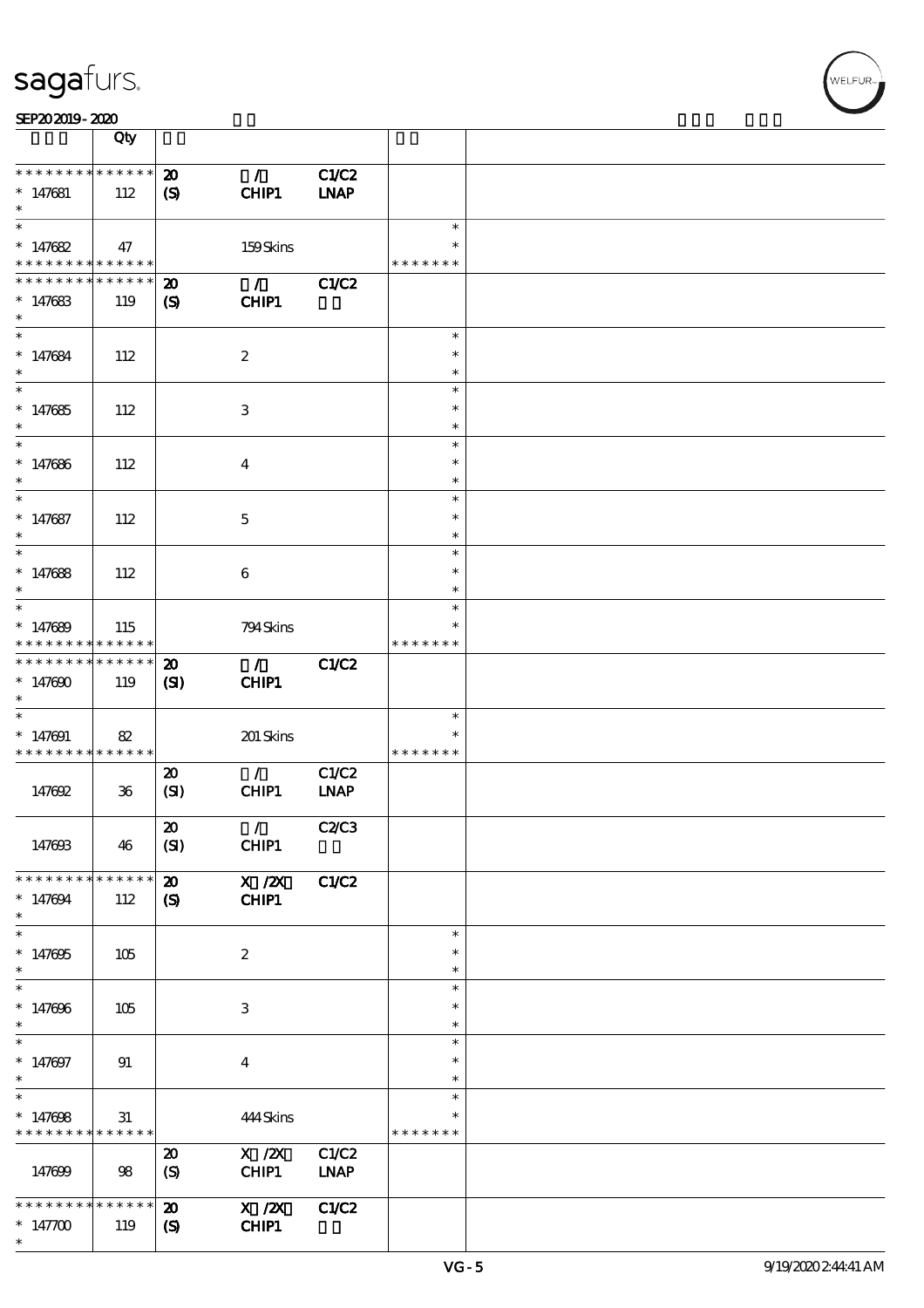| SEP202019-2020 |  |  |
|----------------|--|--|
|                |  |  |

|                                          | Qty         |                             |                  |              |               |  |
|------------------------------------------|-------------|-----------------------------|------------------|--------------|---------------|--|
| $\ast$                                   |             |                             | $X$ / $ZX$       | C1/C2        | $\ast$        |  |
|                                          |             | $\boldsymbol{\mathfrak{D}}$ |                  |              | $\ast$        |  |
| $* 147701$<br>$\ast$                     | 112         | (S)                         | CHIP1            |              | $\ast$        |  |
| $\ast$                                   |             |                             |                  |              | $\ast$        |  |
| $* 147702$                               |             |                             |                  |              | $\ast$        |  |
|                                          | 47          |                             | 278Skins         |              | * * * * * * * |  |
| * * * * * * * * <mark>* * * * * *</mark> |             |                             |                  |              |               |  |
|                                          |             | $\boldsymbol{\mathbf{z}}$   | $X$ / $ZX$       | C1/C2        |               |  |
| 147703                                   | 42          | (S)                         | CHIP1            | COR1         |               |  |
|                                          |             |                             |                  |              |               |  |
|                                          |             | $\boldsymbol{\mathfrak{D}}$ | $X$ / $ZX$       | C1/C2        |               |  |
| 147704                                   | 106         | (SI)                        | CHIP1            |              |               |  |
|                                          |             |                             |                  |              |               |  |
|                                          |             | $\boldsymbol{\mathfrak{D}}$ |                  | <b>C2/C3</b> |               |  |
| 147705                                   | 49          | (S)                         | CHIP1            | COR1         |               |  |
|                                          |             |                             |                  |              |               |  |
| * * * * * * * * * * * * * *              |             | $\mathbf{o}$                | X / C            | <b>C1/C2</b> |               |  |
| $* 147706$                               | 105         | $\boldsymbol{\mathcal{S}}$  | CHIP1            |              |               |  |
| $\ast$                                   |             |                             |                  |              |               |  |
| $\ast$                                   |             |                             |                  |              | $\ast$        |  |
| $* 147707$                               | 26          |                             | 131 Skins        |              | $\ast$        |  |
| * * * * * * * * * * * * * *              |             |                             |                  |              | * * * * * * * |  |
|                                          |             | $\mathbf 0$                 | X /              | <b>C3C4</b>  |               |  |
| 147708                                   | 71          | (S)                         | CHIP1            |              |               |  |
|                                          |             |                             |                  |              |               |  |
|                                          |             | $\mathbf{O}$                | X /              | C1/C2        |               |  |
| 147709                                   | 76          | (S)                         | CHIP1            | <b>LNAP</b>  |               |  |
|                                          |             |                             |                  |              |               |  |
| * * * * * * * *                          | * * * * * * | $\mathbf{O}$                | X /              | <b>C1/C2</b> |               |  |
| $*147710$                                | 126         | $\boldsymbol{\mathrm{(S)}}$ | <b>CHIP1</b>     |              |               |  |
| $\ast$                                   |             |                             |                  |              |               |  |
| $\ast$                                   |             |                             |                  |              | $\ast$        |  |
| $* 147711$                               | 119         |                             | $\boldsymbol{2}$ |              | $\ast$        |  |
| $\ast$                                   |             |                             |                  |              | $\ast$        |  |
| $\ast$                                   |             |                             |                  |              | $\ast$        |  |
| $* 147712$                               | 119         |                             | $\,3\,$          |              | $\ast$        |  |
| $\ast$                                   |             |                             |                  |              | $\ast$        |  |
| $*$                                      |             |                             |                  |              | $\ast$        |  |
| $* 147713$                               | ${\bf 32}$  |                             | 396Skins         |              | $\ast$        |  |
| * * * * * * * * * * * * * *              |             |                             |                  |              | * * * * * * * |  |
|                                          |             | $\mathbf{O}$                | X /              | C1/C2        |               |  |
| 147714                                   | 80          | (SI)                        | CHIP1            |              |               |  |
|                                          |             |                             |                  |              |               |  |
| * * * * * * * *                          | * * * * * * | $\mathbf{O}$                | $\mathcal{L}$    | C1/C2        |               |  |
| $* 147715$                               | 119         | $\boldsymbol{\mathcal{S}}$  | CHIP1            |              |               |  |
| $\ast$                                   |             |                             |                  |              |               |  |
| $\ast$                                   |             |                             |                  |              | $\ast$        |  |
| $* 147716$                               | 112         |                             | $\boldsymbol{2}$ |              | $\ast$        |  |
| $\ast$                                   |             |                             |                  |              | $\ast$        |  |
| $\ast$                                   |             |                             |                  |              | $\ast$        |  |
| $*$ 147717                               | 97          |                             | 328Skins         |              | $\ast$        |  |
| * * * * * * * *                          | * * * * * * |                             |                  |              | * * * * * * * |  |
|                                          |             | $\mathbf 0$                 | $\mathcal{L}$    | C1/C2        |               |  |
| 147718                                   | 99          | (S)                         | CHIP1            | <b>LNAP</b>  |               |  |
| * * * * * * * *                          | * * * * * * |                             |                  |              |               |  |
|                                          |             | $\mathbf 0$                 | $\mathcal{L}$    | C1/C2        |               |  |
| $* 147719$<br>$\ast$                     | 126         | $\boldsymbol{S}$            | CHIP1            |              |               |  |
| $\ast$                                   |             |                             |                  |              | $\ast$        |  |
| $* 147720$                               |             |                             | $\boldsymbol{z}$ |              | $\ast$        |  |
| $\ast$                                   | 119         |                             |                  |              | $\ast$        |  |
|                                          |             |                             |                  |              |               |  |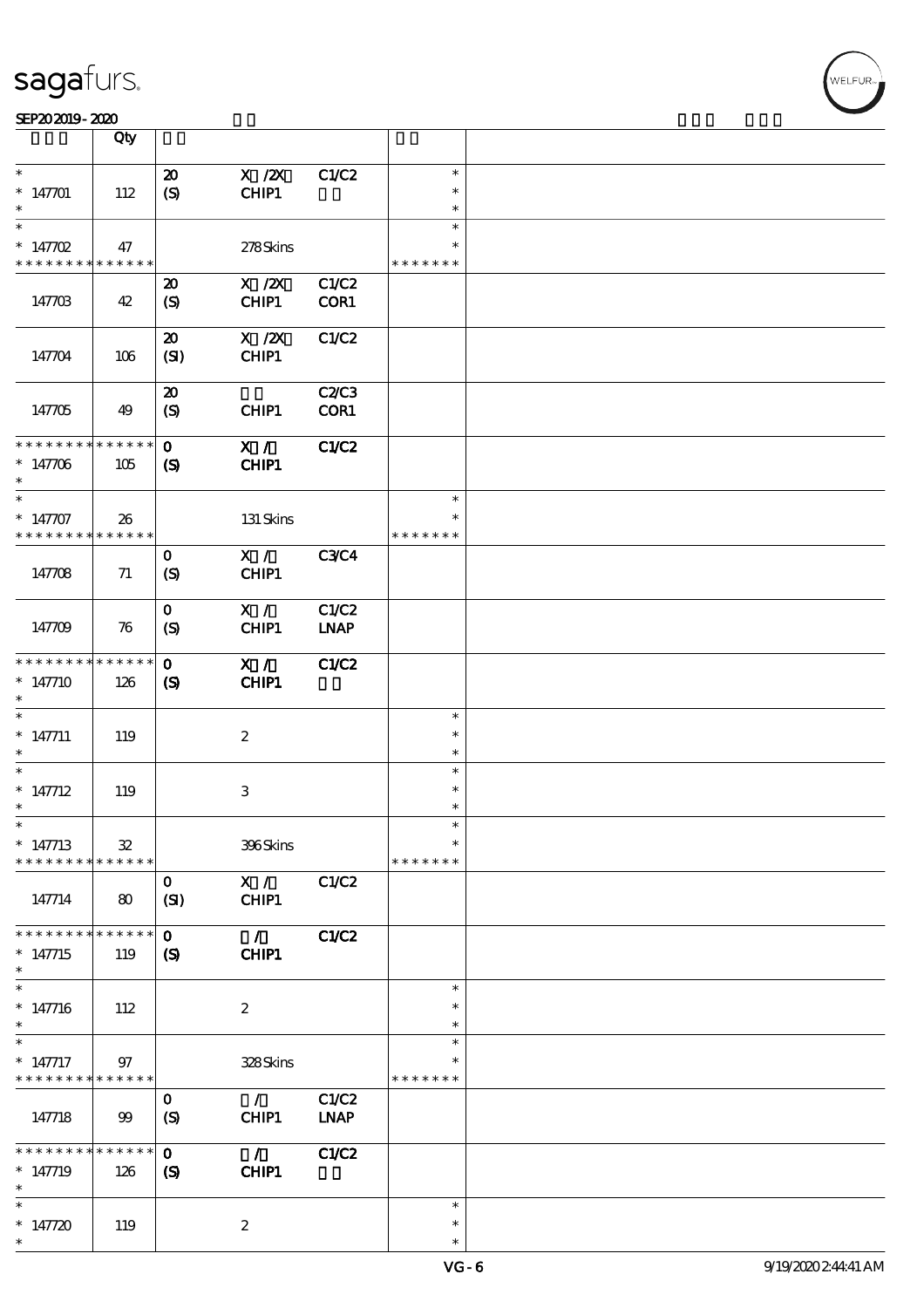|                                           | Qty                   |                             |                        |              |                         |  |
|-------------------------------------------|-----------------------|-----------------------------|------------------------|--------------|-------------------------|--|
| $\ast$                                    |                       | $\mathbf 0$                 | $\mathcal{L}$          | C1/C2        | $\ast$                  |  |
| $* 147721$                                | $\boldsymbol{\omega}$ | (S)                         | CHIP1                  |              | $\ast$                  |  |
| * * * * * * * * * * * * * *               |                       |                             |                        |              | * * * * * * *           |  |
| * * * * * * * * * * * * * * *             |                       | $\mathbf{o}$                | $\mathcal{L}$          | <b>C2/C3</b> |                         |  |
| $* 147722$                                | 126                   | (S)                         | CHIP1                  |              |                         |  |
| $\ast$                                    |                       |                             |                        |              |                         |  |
| $\ast$                                    |                       |                             |                        |              | $\ast$                  |  |
| $* 147723$<br>* * * * * * * * * * * * * * | 58                    |                             | 184Skins               |              | * * * * * * *           |  |
| * * * * * * * * * * * * * * *             |                       | $\Omega$                    | $X$ / $ZX$             | <b>C1/C2</b> |                         |  |
| $* 147724$                                | 112                   | $\boldsymbol{\mathrm{(S)}}$ | CHIP1                  |              |                         |  |
| $\ast$                                    |                       |                             |                        |              |                         |  |
| $\overline{\ast}$                         |                       |                             |                        |              | $\ast$                  |  |
| $*147725$<br>* * * * * * * * * * * * * *  | 22                    |                             | 134Skins               |              | $\ast$<br>* * * * * * * |  |
|                                           |                       | $\mathbf{O}$                | $X$ / $ZX$             | C1/C2        |                         |  |
| 147726                                    | 104                   | (S)                         | CHIP1                  |              |                         |  |
|                                           |                       |                             |                        |              |                         |  |
|                                           |                       | $\mathbf{O}$                | $X$ / $ZX$             | C1/C2        |                         |  |
| 147727                                    | 57                    | (SI)                        | CHIP1                  |              |                         |  |
|                                           |                       |                             | $\boldsymbol{X}$       | C1/C2        |                         |  |
| 147728                                    | 63                    | $\mathbf{1}$<br>(S)         | CHIP1                  |              |                         |  |
|                                           |                       |                             |                        |              |                         |  |
|                                           |                       | 1/2                         | X /                    | C1/C2        |                         |  |
| 147729                                    | $35\,$                | (S)                         | CHIP1                  |              |                         |  |
|                                           |                       |                             |                        |              |                         |  |
| 147730                                    | 53                    | 1/2                         | $\mathcal{L}$<br>CHIP1 | C1/C2        |                         |  |
|                                           |                       | $\boldsymbol{S}$            |                        |              |                         |  |
|                                           |                       | 1/2                         | $\mathcal{L}$          | C1/C2        |                         |  |
| 147731                                    | 115                   | (SI)                        | CHIP1                  |              |                         |  |
|                                           |                       |                             |                        |              |                         |  |
|                                           |                       | $\mathbf{2}$                |                        | <b>C2/C3</b> |                         |  |
| 147732                                    | 31                    | (SI)                        | CHIP1                  |              |                         |  |
|                                           |                       |                             |                        |              |                         |  |

WELFUR<sub>T</sub>